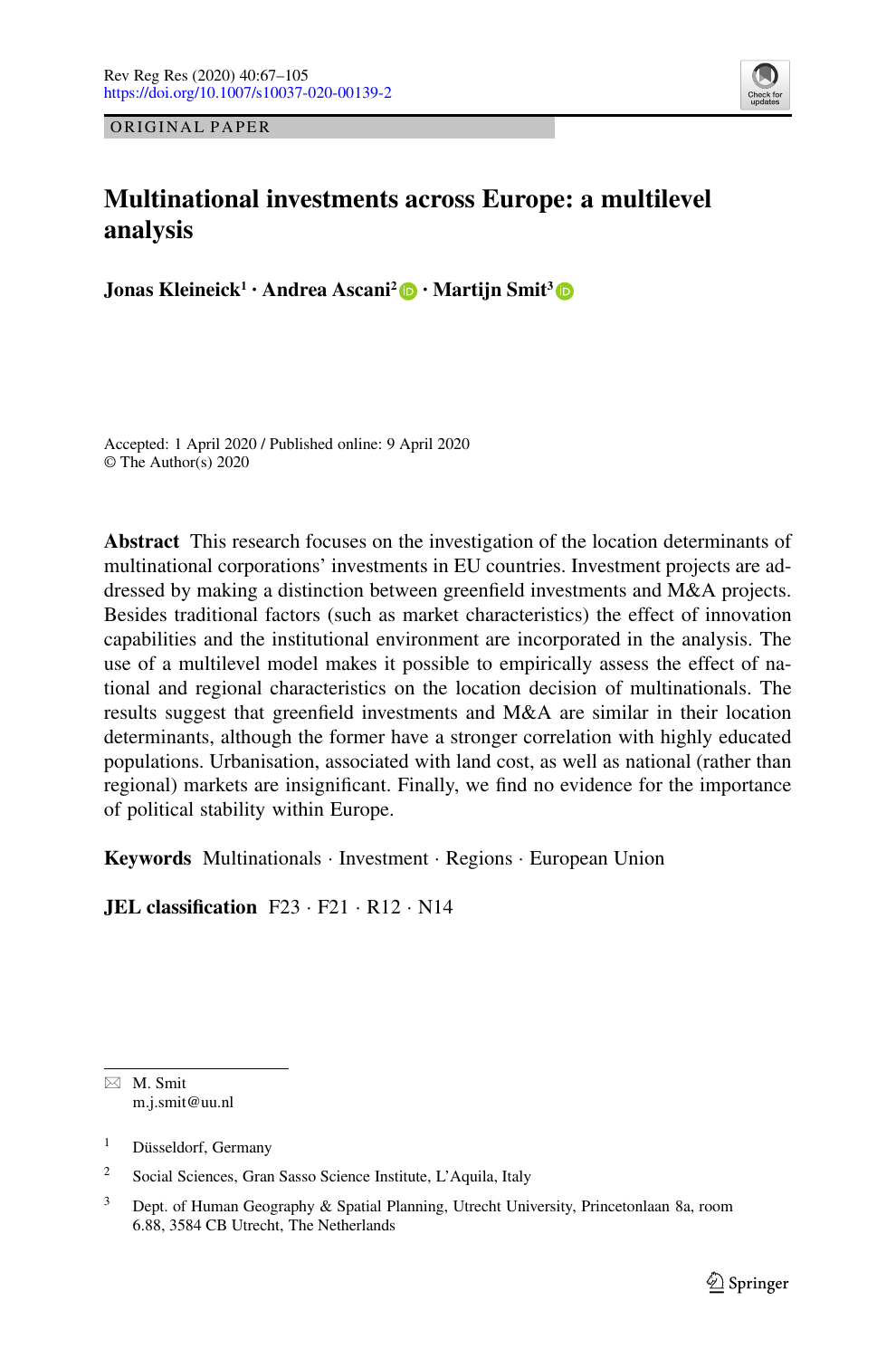**Zusammenfassung** Diese Studie beschäftigt sich mit den Faktoren, die die Standortwahl multinationaler Unternehmen in ihrem Investitionsverhalten beeinflussen. Ausländische Direktinvestitionen werden im Kontext dieser Arbeit unterteilt in Greenfied Projekte und Fusionen und Übernahmen (M&A). Neben traditionellen Standortfaktoren (wie beispielsweise Markteigenschaften) wird im Rahmen dieses Artikels der Effekt der regionalen Innovationsfähigkeit und der institutionellen Rahmenbedingen untersucht. Die Verwendung einer Mehrebenenanalyse ermöglicht es empirisch den Effekt von sowohl nationalen als auch regionalen Faktoren in Bezug auf die Standortwahl multinationaler Unternehmen näher zu betrachten. Standortfaktoren, die Greenfield und M&A-Projekte beeinflussen, weisen große Ähnlichkeit auf, wenn gleich Greenfield Investitionen eine stärkere Korrelation mit dem Bildungsniveau der Bevölkerung aufweist. Urbanisierung und die damit verbundenen Grundstückskosten, wie auch die nationale (anders als die regionale) Marktgröße zeigen keinen signifikanten Effekt auf. Abschließend konnte keine Evidenz für einen Effekt der politischen Stabilität auf die standörtliche Wahl multinationaler Unternehmen in Europa gefunden werden.

# **1 Introduction**

In recent years, many observers in both policy and academic circles argue that foreign direct investment (FDI) is of growing importance for the economic performance of countries and regions as it plays a primary role in the global (re)organisation of production (WTO [1996;](#page-38-0) Dicken [2007;](#page-37-0) Yeung and Coe [2015;](#page-38-1) Iammarino [2018\)](#page-37-1). In a firm perspective, Multinational Companies (MNCs) constantly make decisions that are related to the search for new locations, by acquiring or merging with other firms (Guadalupe et al. [2012;](#page-37-2) Ascani [2018\)](#page-36-0) or by setting up entirely new plants abroad (Head and Mayer [2004\)](#page-37-3). Considering that these decisions can have a significant economic impact on recipient locations (e.g. Bellak et al. [2008;](#page-36-1) Ascani and Gagliardi [2015\)](#page-36-2), the attraction of FDI has rapidly gained centre stage in the agenda of policy makers all over the world. This primarily implies that countries and regions become more appealing for the activities of MNCs. In fact, a healthy and enabling environment for business is needed in order successfully attract global FDI, retain it over time and maximise the gains associated with its presence (OECD [2002\)](#page-38-2). Indeed, a vibrant business environment encourages both domestic and foreign investment, it stimulates innovation and the accumulation of skills, as well as it contributes to a more competitive climate.

Although prior academic works have devoted a large effort to understand the entry choice of MNCs (e.g. Nocke and Yeaple [2007;](#page-38-3) Raff et al. [2009;](#page-38-4) Becker and Fuest [2011\)](#page-36-3) as well as their role in fostering economic development, growth and innovation (e.g. Liu and Zou [2008;](#page-38-5) Wang and Wong [2009\)](#page-38-6), most studies either focus on single-country cases or only concentrate on a narrow set of location determinants and mostly adopt an a-spatial lens of analysis. In this context, the objective of this research is not only to provide novel insights into the factors that affect the location strategies of MNCs, but also to produce an integrated framework of analysis of MNCs' location decisions of greenfield FDI and M&A, by building on and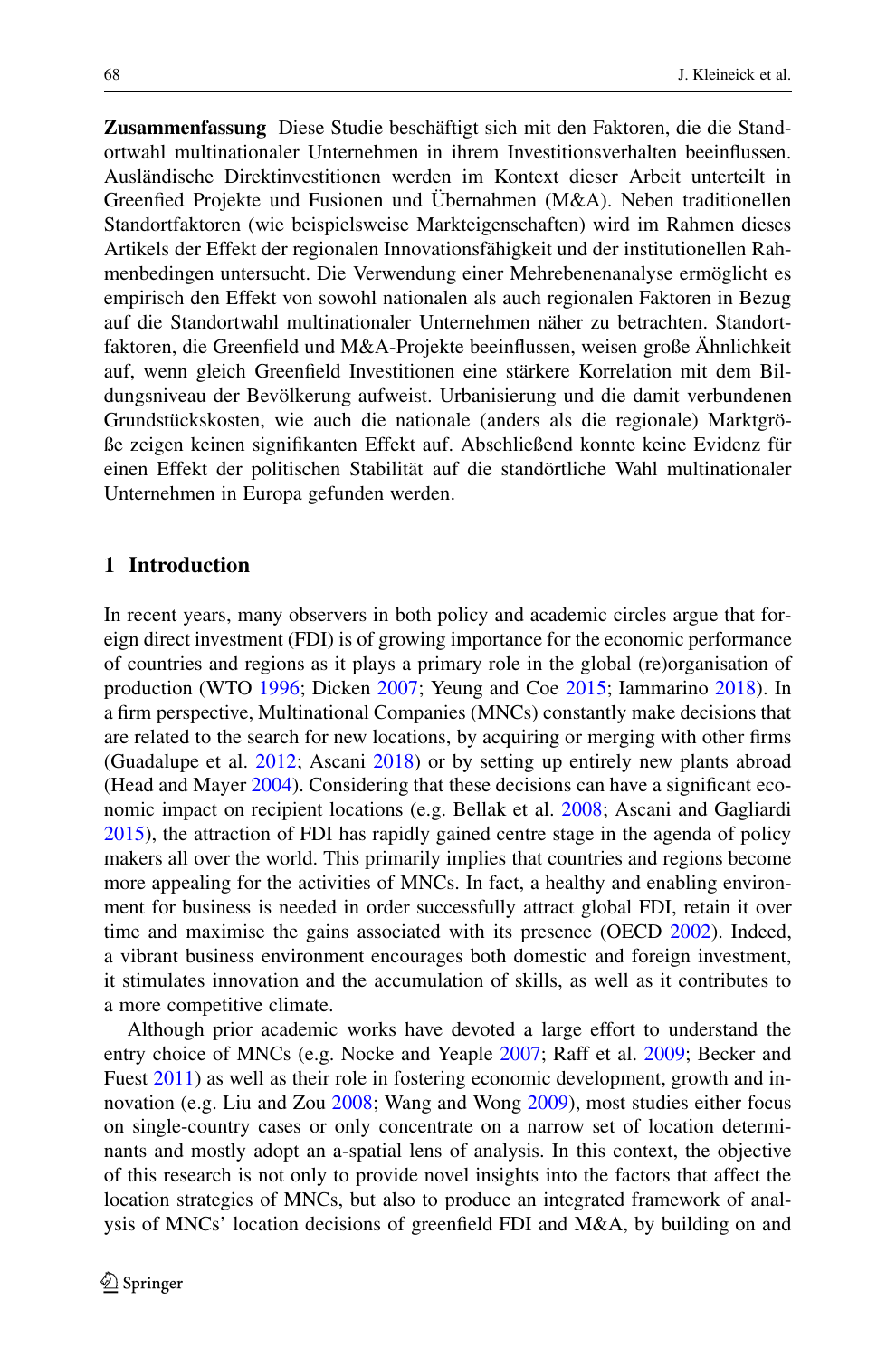expanding the findings of recent contributions (e.g. Crescenzi et al. [2014;](#page-36-4) Ascani et al. [2016\)](#page-36-5). By means of a quantitative analysis of the location factors that influence the geography of European MNCs' investment projects within the EU over the period 2012–2017, therefore, this paper integrates in a unified theoretical and empirical framework the (i) traditional location factors of foreign investment with (ii) the innovation capabilities of regions, as well as (iii) their institutional contexts. Integrating these diverse elements also calls for a careful consideration of the heterogeneous spatial levels at which every pull factor of global FDI operates, as some locational determinants have an inherently local flavour while others are connected to country-level considerations (Iammarino and McCann [2013\)](#page-37-4). Furthermore, the changing composition of FDI in the EU in recent years with the share of foreign firms producing manufacturing goods declining over time, and the number of foreign firms providing services increasing (Capello et al. [2011\)](#page-36-6) requires a careful investigation of the different location choices by adopting a fine-sliced division of the different economic activities, as there can be remarkable differences in the location determinants of manufacturing plants and service facilities (Py and Hatem [2009\)](#page-38-7).

This research, hence, aims at contributing to the current academic debate in at least four respects. First, it introduces a third set of explanatory variables (i.e. institutional factors) in the framework used by Crescenzi et al. [\(2014\)](#page-36-4), in consideration of the findings of Bartik [\(1985\)](#page-36-7), Ang [\(2008\)](#page-36-8), Bellak and Leibrecht [\(2009\)](#page-36-9) and Ascani et al. [\(2016\)](#page-36-5), who all provide evidence that the institutional environment of recipient locations matters for the location decision of MNCs. Hence, this research aims at providing a comprehensive analysis of the location determinants of MNCs' investment projects. Second, the present analysis of FDI location determinants is not limited to greenfield projects, as customary in the literature on firm location choices, but we extend our reach by accounting for M&A. Previous contributions, in fact, suggest that the location determinants strongly differ according to the entry mode of the foreign company (e.g. Basile  $2004$ ). Third, this research provides insights at the local level, thus narrowing down the analysis within countries, by including data on NUTS3 level for multiple nations, as advocated by recent studies on MNCs and FDI (Iammarino and McCann [2013;](#page-37-4) Iammarino [2018\)](#page-37-1). The existing academic literature on the location determinants of MNCs, instead, mainly consists of national-level studies (e.g. Devereux and Griffith [1998b](#page-37-5); Cleeve [2008;](#page-36-11) Mohamed and Sidiropoulos [2010;](#page-38-8) Ascani et al. [2016\)](#page-36-5). Besides, several contributions have included data on the subnational level for NUTS1 regions (e.g. Basile et al. [2008\)](#page-36-12) or NUTS2 (e.g. Cantwell and Piscitello [2005;](#page-36-13) Crescenzi et al. [2014\)](#page-36-4), or US subnational units (e.g. Head et al. [1995,](#page-37-6) [1999\)](#page-37-7). Only a limited number of studies employ data at a lower geographical level than NUTS2, including Guimaraes et al. [\(2000\)](#page-37-8) and Crozet et al. [\(2004\)](#page-36-14) who provide an analysis of the location choices of MNCs using data on NUTS3 regions for Portugal and France, respectively. However, there is a relevant lack of empirical evidence employing such a geographical level of data refinement for multiple countries or for political and economic unions comparable to the EU. Hence our research also aims at filling this gap by providing insights about the location determinants of MNCs' investment projects across the EU at the NUTS3 spatial scale. Last but not least, the scope of the dataset used in this research is not limited to one level of analysis only, since this research also takes into account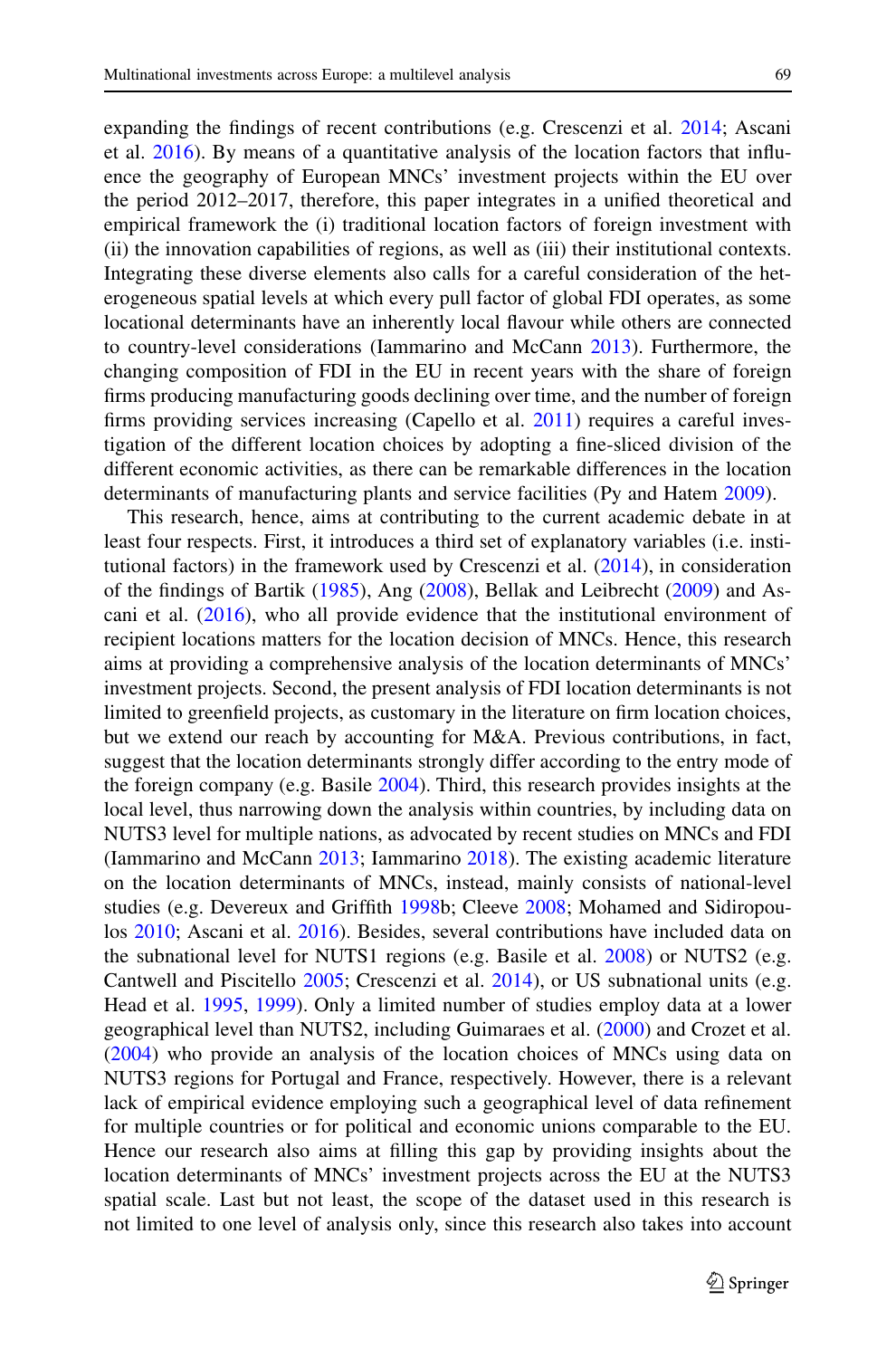factors operating at the national level shaping the decisions of MNCs. This hierarchical structure of the data requires the use of a multilevel model (MLM), which allows for the introduction of factors on two or more levels of observation. Through the application of this methodological approach, this research aims to offer new, comprehensive and original insights into the location determinants of foreign direct investment projects within the EU.

This article is structured as follows: the next section establishes the theoretical background of the study by reviewing and contextualizing the previous literature on the location choices of MNCs. Subsequently, the data for the empirical analysis is presented and the methodological framework is described. Next, we discuss the results of different multilevel models. Finally, we offer some concluding remarks and recommendations for further research.

# **2 Theoretical background**

In this section we first address the MNC choice of entry into foreign markets, by describing the cases of greenfield FDI and M&A. Subsequently, we discuss the role, sectoral composition and spatial scale of the traditional location drivers, the regional innovation capabilities and the institutional factors that the literature on MNCs' location strategies has investigated. In so doing our aim is to integrate these different perspectives into a conceptual model that provides the basis for our empirical investigation.

#### **2.1 The entry mode: Greenfield investments and M&A projects**

An extensive body of academic literature focuses on the location decisions of MNCs. A traditional approach to this is the well-known *Ownership-Location-Internalisation paradigm* (OLI), introduced by Dunning [\(1977,](#page-37-9) [1979\)](#page-37-10), according to which the decision of companies to undertake foreign investment is based on the co-occurrence of three set of advantages: firm-specific advantages that arise from owning certain key resources, such as knowledge (Ownership), Location-advantages that are associated with the host region of the investment (e.g. resources, labour force) and, finally, Internalisation-advantages deriving from the benefits associated to the exploitation of the firm-specific advantages within the company boundaries at the chosen foreign location. Greenfield FDI represents the typical form of foreign engagement referring to the combination of these three sets of advantages, involving the establishment of entirely owned subsidiaries in a new geographic market (Wang and Wong [2009,](#page-38-6) Bertrand et al. [2007\)](#page-36-15). As such, these greenfield ventures provide the highest form of control over internal resources and knowledge but are also likely to have the highest costs (Hennart and Park [1994\)](#page-37-11). These costs include the establishment of both, the physical facilities and the relationships and networks that are necessary to operate effectively (Andersson et al. [1997\)](#page-36-16).

As an addition to the three above-mentioned motives of the Ownership-Location-Internalisation paradigm, Cantwell [\(1989\)](#page-36-17) considers that rather than utilizing capabilities already at hand, companies can invest abroad in search of capabilities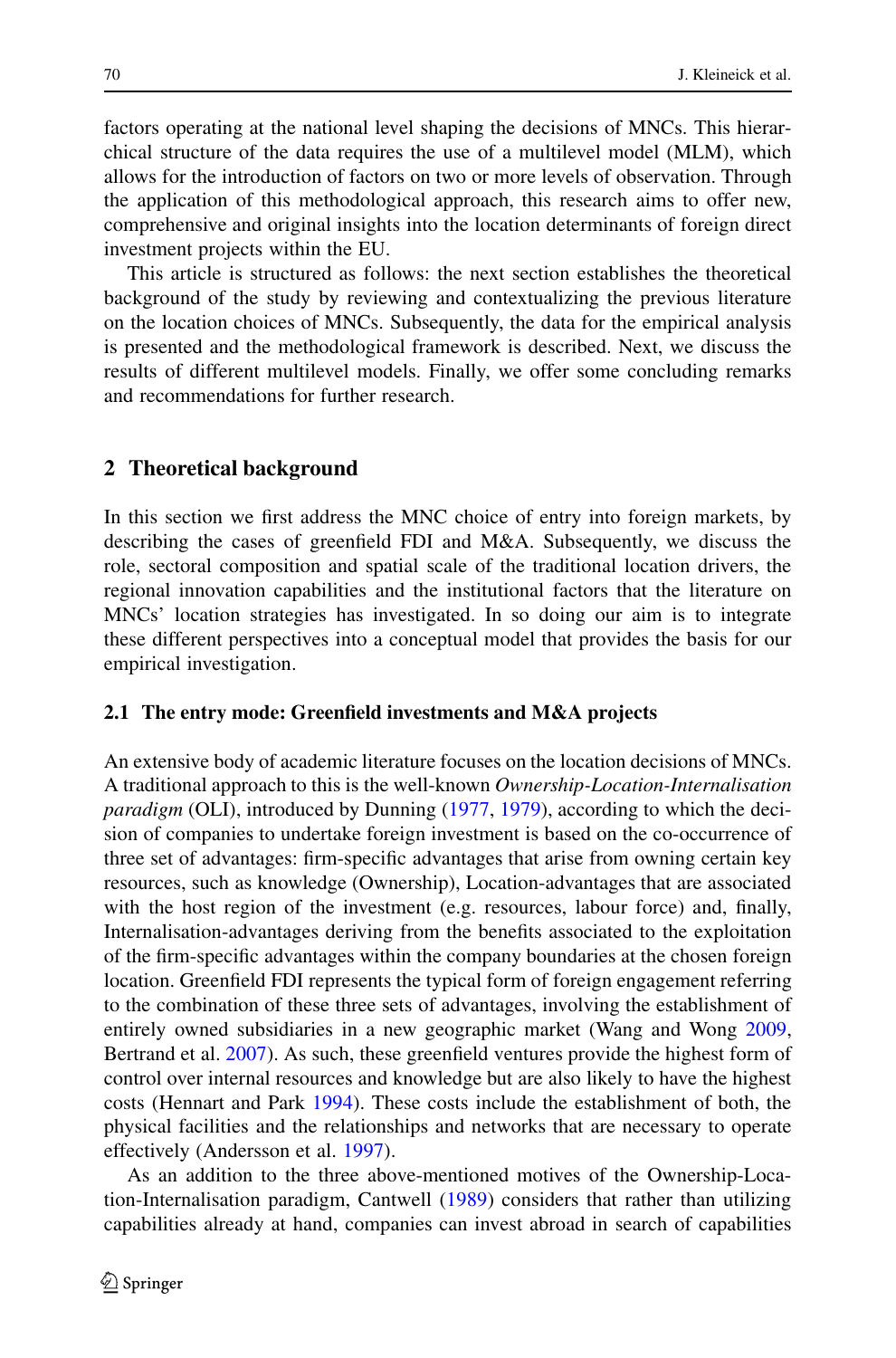that are not available in their home markets, thus undertaking "knowledge seeking" investments. Consequently, MNCs may supplement their firm specific technologies by expanding internationally to access new localized knowledge (Ascani [2018\)](#page-36-0), since some knowledge is partially tacit and the transfer requires frequent interaction (Kogut and Zander [1992;](#page-37-12) Boschma [2005\)](#page-36-18).

MNCs, in fact, can use M&A as an alternative entry mode in order to facilitate their internationalisation strategy. This type of investment is defined as the take-over of (a part of) the assets of already established businesses abroad (Ó hUallacháin and Reid [1997\)](#page-38-9). Through that, the acquiring firm obtains the resources of the target firm, such as its knowledge base, technology and human resources, and it also gains access to the new market and to key constituencies at local level (Newburry and Zeira [1997;](#page-38-10) Iammarino and McCann [2013\)](#page-37-4).

The decision about the internationalisation strategy of a business is closely related to the growth strategy of the company (Wang [2009a](#page-38-11)). Greenfield investment is the most typical way to exploit the advantages of internal growth, while M&A is related to external growth (Wang [2009b](#page-38-12)). Therefore, greenfield FDI can be attractive when firm-specific technological and organisational competences define a firm's ability to compete on the market, since the company has the possibility to duplicate (parts of) their know-how, their routines, and the physical property (Hennart and Park [1993\)](#page-37-13) across locations. If a company, instead, aims at (immediate) access to the technologies and the local market experience of a target firm, a takeover can be preferable (Ó hUallacháin and Reid [1997;](#page-38-9) Cantwell and Santangelo [2002\)](#page-36-19). M&A projects, therefore, seem to be a less risky entry mode compared to greenfield investment.

Although the decomposition of FDI shows that M&As constitute the bulk of FDI (Brakman et al. [2007\)](#page-36-20), there is strong academic evidence that greenfield projects can be more favourable for economic growth and development in the host region (Javororcik and Kaminski [2009;](#page-37-14) Neuhaus [2005;](#page-38-13) Miskinis and Byrka [2014\)](#page-38-14). Reasons for that can especially be found in the direct effects of this type of investment that have impact on capital formation, technological and innovative progress, employment, and human resource development and the indirect effects that arise from spillovers, leading to competitive and productivity growth in the host region. Importantly, the location determinants of foreign subsidiaries can differ according to the entry mode (Basile [2004\)](#page-36-10), and since the present research aims at providing insights on the location determinants of MNCs' investment projects, it is important to not limit the analysis to greenfield FDI, but also to take into account M&A projects.

# **2.2 Traditional location determinants**

With respect to the location determinants of MNCs' investment projects, traditional approaches to the analysis of this topic have alternatively included a number of factors. Early studies, such as Head et al. [\(1995,](#page-37-6) [1999\)](#page-37-7), Guimaraes et al. [\(2000\)](#page-37-8) and Crozet et al. [\(2004\)](#page-36-14), consider the cumulative nature of foreign direct investment as an important determinant of a firm's location choice, thus highlighting that previous investment in the same industry or from the same country of origin positively influences the probability of additional investment in the same area. This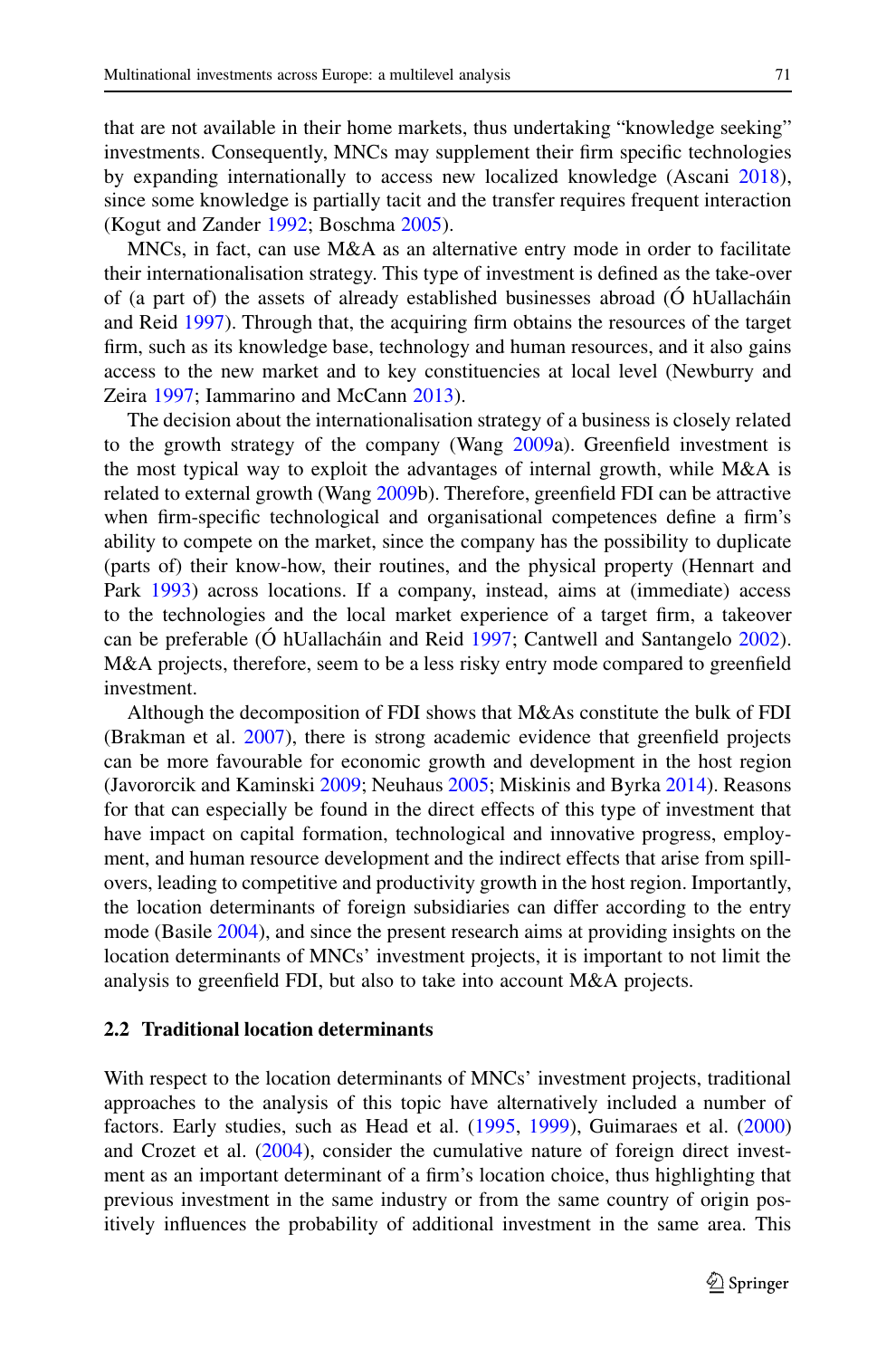type of agglomeration dynamics is explained by inter-firm technological spill-overs, the availability of specialised labour, and the access to intermediate inputs within the value chain, echoing the work of Marshall [\(1920\)](#page-38-15). In a similar vein, Head and Mayer [\(2004\)](#page-37-3) suggest that market access considerations of MNCs are also crucial, indicating that foreign firms also tend to locate where the concentration of local demand is high. Market size and market growth constitute, indeed, a recurrent traditional motive in most analyses (Schneider and Frey [1985;](#page-38-16) Wheeler and Mody [1992;](#page-38-17) Head and Mayer [2004;](#page-37-3) Botrić and Škuflić [2006;](#page-36-21) Basile et al. [2008;](#page-36-11) Cleeve 2008; Mohamed and Sidiropoulos [2010\)](#page-38-8).

With respect to the effect of labour market conditions on the location choice of foreign subsidiaries the findings in the academic literature remain mixed, with some studies suggesting a positive relationship between labour costs and the number of foreign subsidiaries of MNCs (e.g. Guimaraes et al. [2000;](#page-37-8) Defever [2006\)](#page-36-22), and others concluding that this relationship remains weak (Woodward [1992;](#page-38-18) Devereux and Griffith 1998; Head et al. [1999;](#page-37-7) Head and Mayer [2004\)](#page-37-3) or even negative (Botric´ and Škuflic<sup> $2006$ </sup>; Py and Hatem [2009\)](#page-38-7). A possible explanation for these different findings might be that, on the one hand, higher wages can reflect the availability of skilled workers, therefore having a positive effect, but, on the other hand, higher wages lead to an increase in costs of companies, therefore having a negative effect. Similarly, the unemployment rate can refer to high availability of labour (positive effect on FDI as in Botrić and Škuflić  $2006$ ; Py and Hatem  $2009$ ), but also to a lack of suitable work force (c.f. Disdier and Mayer [2004\)](#page-37-15). Possibly, these differences can be caused by differences in terms of the type of activity that is relocated in a foreign region.

Finally, some studies use measurements of urbanisation in order to estimate the effect of metropolitan areas and land costs on the attraction of foreign direct investment. The results of Basile [\(2004\)](#page-36-10) also show a positive impact of urbanisation on the number of MNCs' foreign subsidiaries, suggesting that agglomerations of consumers make regions more attractive for foreign investors.

#### **2.3 Regional innovation capabilities**

The second set of factors which has an effect on the location decision of MNCs can be considered as innovation capabilities of a region. Crescenzi et al. [\(2014\)](#page-36-4) argue that this set of factors is frequently overlooked in recent quantitative contributions, while it has rather become the focus of in-depth case studies. However, the latter type of studies, while exploring the nuances of the dynamics at hand for a specific case, have a low degree of generality compared to more formal quantitative research (Cantwell and Iammarino [2003\)](#page-36-23). In order to fill this gap, Crescenzi et al. [\(2014\)](#page-36-4) quantitively consider the regional endowment of innovation capabilities as a location determinant of foreign MNCs and detect a positive effect on the attraction of MNCs' investments in EU-25 countries, which is in line with the existing literature on regional innovation (Pike et al. [2006\)](#page-38-19). Beside the very limited number of studies accounting for innovation-related factors at the regional level on the location decision of MNCs, several studies have focused on this relationship at the national level. Dunning [\(2013\)](#page-37-16), for instance, argues that MNCs prefer to invest in regions with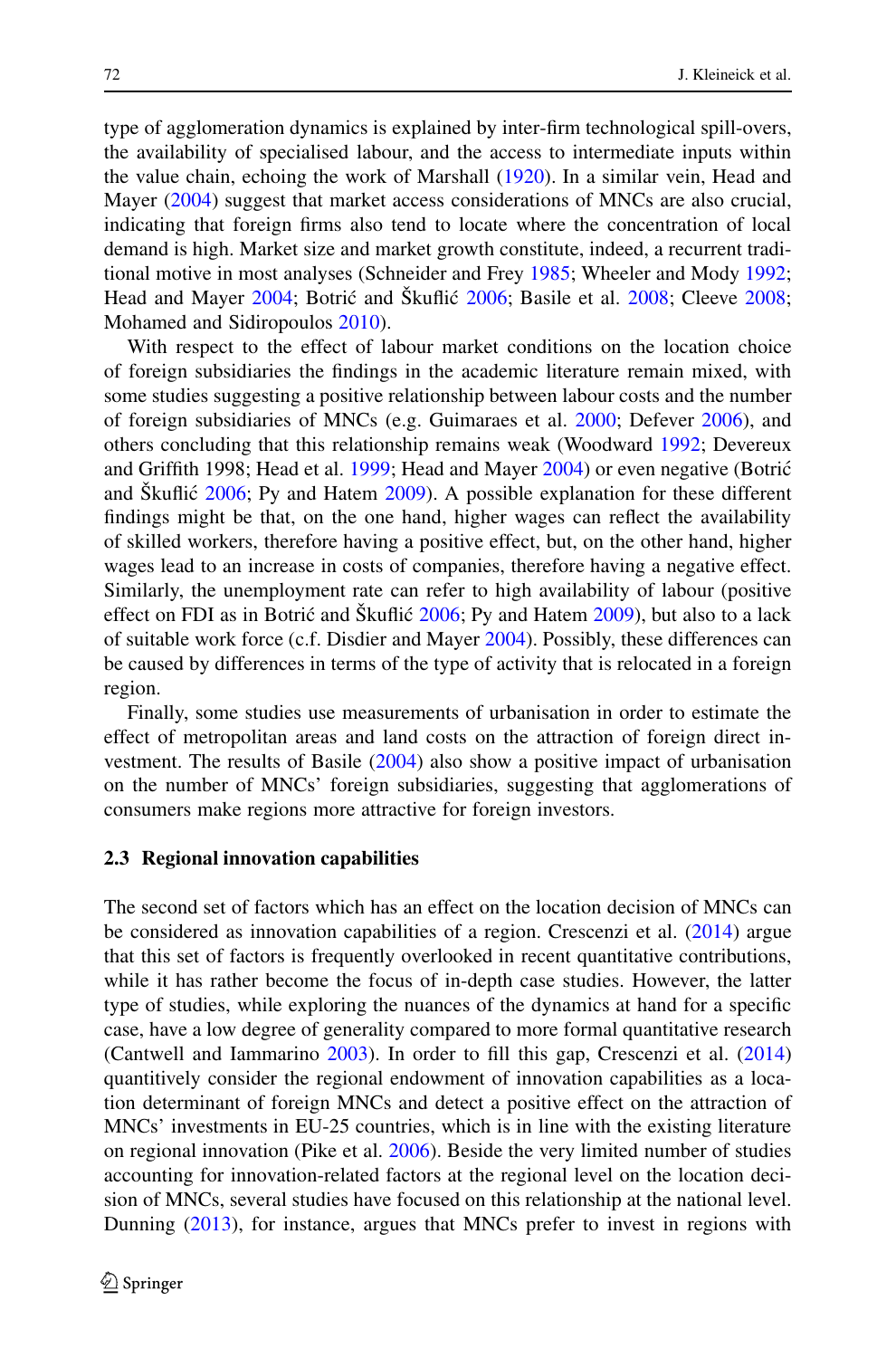a high regional productivity. This argumentation assumes that wage rates rise with productivity growth, yet at a slower pace than the productivity growth. According to Dunning [\(2013\)](#page-37-16) this means that a higher rate of productivity growth leads to a decrease in unit costs and an increase in profitability and international competitiveness, making more productive regions more attractive for foreign investments. Cleeve [\(2008\)](#page-36-11) finds in his research about the attraction of FDI to sub-Saharan Africa that human capital has the expected positive effect on the location decision of foreign investors. Similarly, Ascani et al. [\(2016\)](#page-36-5) conclude that there is a significant relation between the educational level and the attraction of MNC's foreign subsidiaries.

#### **2.4 Institutional factors**

Several studies take an institutional approach as a starting point in order to analyse the geography of MNCs. According to this approach, the institutional environment of a region or a country matters for the location decision of MNCs. However, in the academic literature there are many different ways to include this institutional perspective in the empirical analysis. A number of contributions focuses on government corruption as a factor influencing MNCs strategies, suggesting that highly corrupted authorities discourage inward FDI (Asiedu [2006;](#page-36-24) Cleeve [2008;](#page-36-11) Du et al. [2008;](#page-37-17) Mohamed and Sidiropoulos [2010\)](#page-38-8). The taxation level of host locations has also received strong attention as an institutional factor. Starting with Hartman [\(1984\)](#page-37-18), most studies show that FDI is strongly sensitive to taxation. For example, by using sub-national data on FDI inflow in Malaysia, Ang [\(2008\)](#page-36-8) concludes that the statutory corporate tax rate has a significant negative effect on the total number of FDI. This is in line with the findings of Head et al. [\(1995\)](#page-37-6) about the location of Japanese investment in the EU. Bellak and Leibrecht [\(2009\)](#page-36-9) also take taxation into account while studying the determinants of foreign direct investment in central and eastern European countries, by considering the effective average tax rate (EATR), since the EATR is a conceptually accurate measure of the corporate income tax burden when analysing the effect of taxation on the location decision of MNCs. Their findings suggest that taxation has the expected negative effect on the FDI volume. Buettner and Ruf [\(2007\)](#page-36-25) exclusively focus on the effect of different types of taxes on the location of FDI. Contrary to the findings of Bellak and Leibrecht [\(2009\)](#page-36-9) they conclude that the statutory corporate income tax rate, rather than the EATR, functions as a determinant for the location decision of German multinationals. Moreover, Ascani et al. [\(2016\)](#page-36-5) uses a business regulation index that contains different types of costs associated with—inter alia—taxes. Based on their findings they conclude that this index has a significant positive effect on the location decisions of MNCs, which corresponds to their expectations, since a higher index reflects a less regulated institutional environment.

Besides corruption and taxation, several other factors are considered by various studies in order to address the institutional approach while analysing the location decision of MNCs. In order to measure the institutional environment, Asiedu [\(2006\)](#page-36-24) includes the effectiveness of the rule of law and concludes that this factor has the expected positive effect on the attraction of FDI. Cleeve [\(2008\)](#page-36-11) combines political freedom and civil liberty into one institutional index and concludes that this index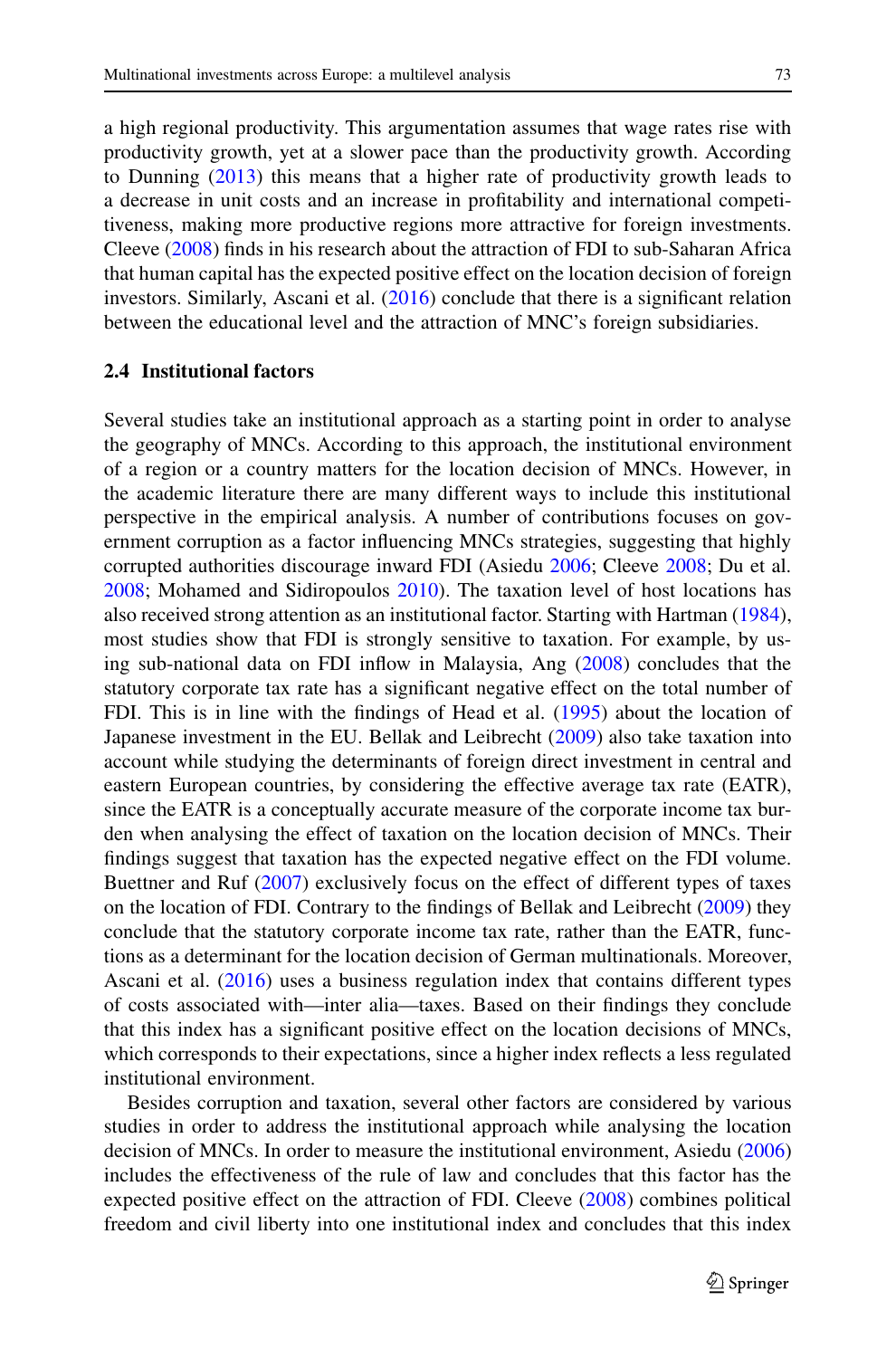does not have a significant effect on the attraction of MNCs. Based on the findings in the existing academic literature it has become clear that there is to some extent disagreement about the impact of institutional factors on the location decision of MNCs.

### **2.5 Conceptual model**

As a result of the previous discussion, we integrate the main findings of the literature into the conceptual model in Fig. [1.](#page-7-0) This model contains all the factors that have a significant impact on the location decision of MNCs. The model considers the concurrent and hierarchical role of different sets of location factors influencing the strategic entry choices of MNEs. At the same time, these factors operate at multiple spatial scales, namely national and local.. In the upper segment of Fig. [1](#page-7-0) the institutional factors are included in the model. According to previous studies these factors can play an important role for the location decision of MNCs. However, the existing literature does not indicate which set of factors has the greatest impact on the location choice of MNCs. In this research we consider that institutional factors can affect the opportunity of MNCs to engage in a foreign market, thus influencing their location strategies. These factors are measured on national level, as most institutional structures refer to country-wide rules and norms. In the middle segment of Fig. [1,](#page-7-0) traditional location factors encompass a plethora of drivers of MNC activity, ranging from market access considerations to agglomeration and efficiency rationales. In these terms, most of these elements operate at the regional scale as the decisions of MNCs regard the specific subnational economic geography of countries (Iammarino and McCann [2013\)](#page-37-4). Nevertheless, we consider also that the market size of the recipient country can be a relevant factor of attraction at the national scale as demand linkages can transcend regional boundaries. The third segment of Fig. [1](#page-7-0) includes, finally, the innovation capabilities of regions, as these factors represent key drivers that the literature has long acknowledged to be highly heterogeneous within countries (Crescenzi et al. [2014\)](#page-36-4). With this sketch of conceptual model in mind, our empirical



<span id="page-7-0"></span>**Fig. 1** Conceptual Model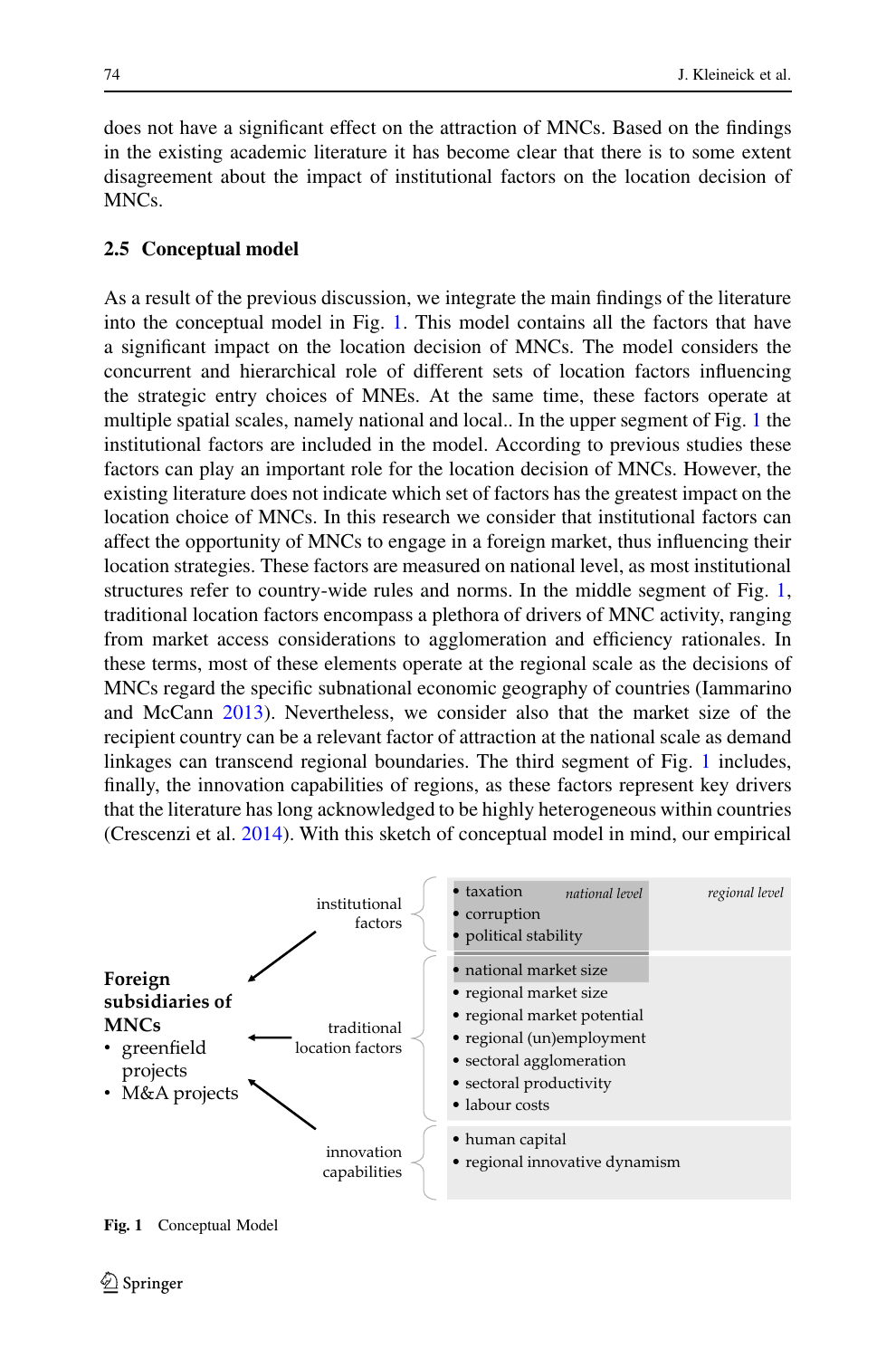exercise aims at operationalising the wide set of relationships discussed above, by accounting for the geographical heterogeneity of the different localisation factors.

# **3 Data**

This section describes in detail the data employed in the empirical analysis. A schematic overview of the various indicators and their sources can be found in Appendix Table [7.](#page-29-0)

#### **3.1 MNC investment projects**

Data regarding FDI projects is provided by the Amadeus database compiled by Bureau van Dijk. This database consists of company accounts reported to national statistical offices concerning 11 million public and private companies in 41 European countries. This company-level dataset provides the year, the country and region where the company was founded, the ownership structure and the sector of activity. Based on this dataset a selection is made including firms that were newly created in EU countries in the period 2012–2017 with a percentage of assets owned by nonresidents of at least 10%.<sup>1</sup> This count data about the number of greenfield investments refers to the quantity of investment projects in a region. A second selection is made in order to include the number of M&A projects in EU countries. Therefore, all target companies are selected in the Amadeus database and aggregated by their location on NUTS3 level. For both entry modes, the Amadeus database did not provide information about the NUTS3 region of a company for Austria, Greece, Malta and UK. In order to aggregate data on investment projects in these countries, the postcode of each individual investment project is translated into the corresponding NUTS3 region. Data for this transformation is provided by Eurostat [\(2018\)](#page-37-19). In Table [1](#page-9-0) the distribution of investment projects is provided on national level. In total 11,404 greenfield projects and 8387M&A were carried out by European MNC in the EU countries during the period 2012–2017.

However, sample size requirements of an MLM do not allow to include all EU-28 countries in the econometric model. This is especially due to the smallness of some countries and consequently the small number of NUTS3 regions (see Table [1](#page-9-0) for a comparison between the official number of NUTS3 regions per country and the number of NUTS3 regions included in this research). Based on the findings of Maas and Hox [\(2005\)](#page-38-20) about group size requirements in multilevel analyses, countries with an insufficient number of NUTS3 regions (<10) are necessarily excluded from the analyses. These countries are Cyprus, Estonia, Ireland, Luxemburg, Latvia, Malta and Slovakia. Since the dataset covers the post-crisis period from 2012 to 2017, Greece is also excluded from the econometric model, due to the singularity of the recovery process of the Greek economy. Besides the two different entry modes, the

<span id="page-8-0"></span><sup>&</sup>lt;sup>1</sup> This selection is based on Capello et al. [\(2011\)](#page-36-6). However, using the Amadeus database it was not possible to reconduct the data used in the corresponding article even though the selection method seems to be the same. This might be due to different available versions of the Amadeus database.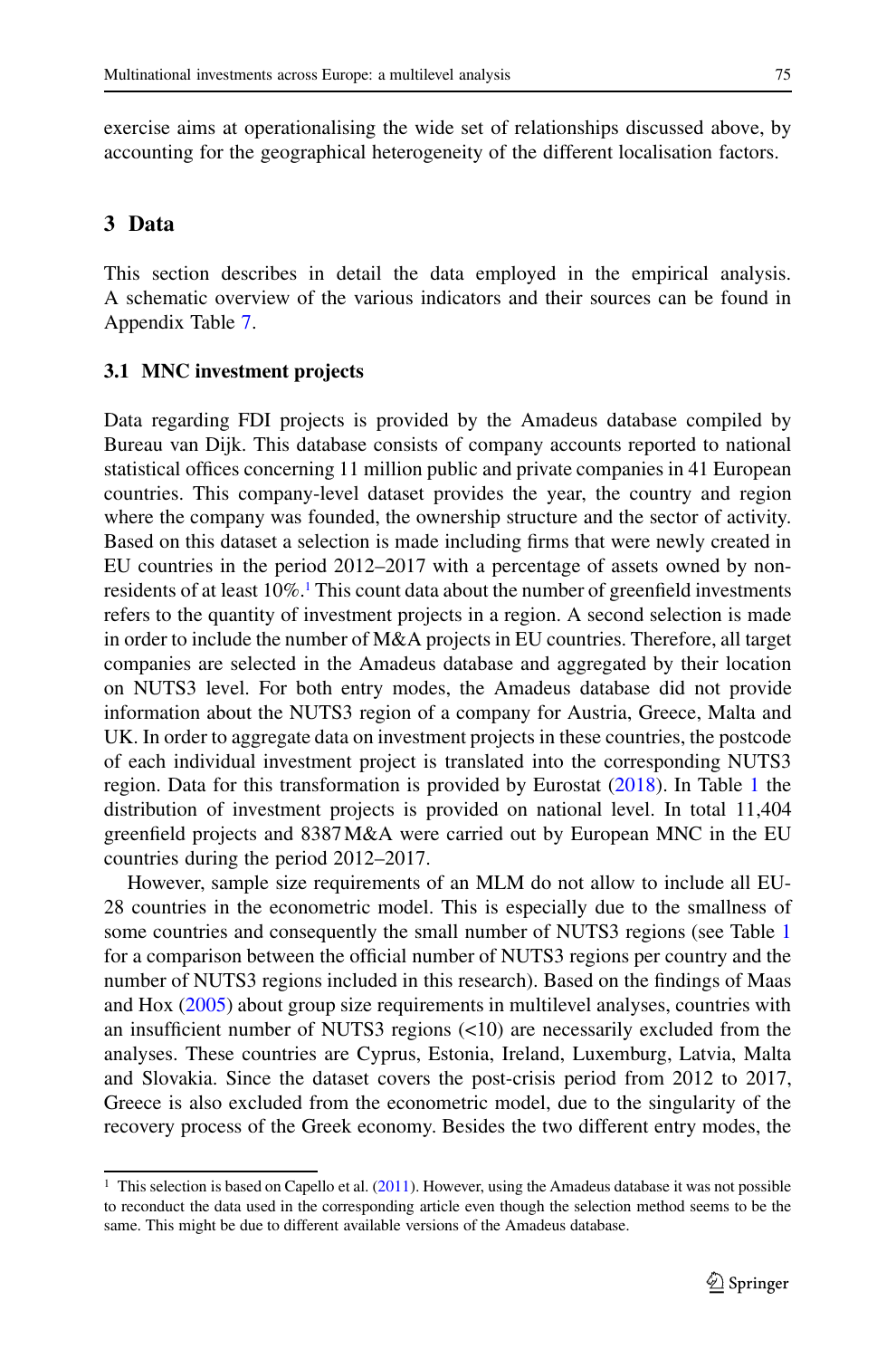<span id="page-9-0"></span>

| Country (italic marked<br>are excluded from the<br><i>analysis</i> ) | Number of<br>greenfield<br>investments | Number of<br>M&A projects | Number of<br>NUTS3 re-<br>gions included | Total number<br>of NUTS3<br>regions |
|----------------------------------------------------------------------|----------------------------------------|---------------------------|------------------------------------------|-------------------------------------|
| Austria                                                              | 241                                    | 126                       | 35                                       | 35                                  |
| Belgium                                                              | 245                                    | 139                       | 44                                       | 44                                  |
| <b>Bulgaria</b>                                                      | 79                                     | 47                        | 28                                       | 28                                  |
| Croatia                                                              | 47                                     | 36                        | 21                                       | 21                                  |
| Cyprus                                                               | 102                                    | 67                        | $\mathbf{1}$                             | $\mathbf{1}$                        |
| Czech Republic                                                       | 327                                    | 227                       | 14                                       | 14                                  |
| Denmark                                                              | 271                                    | 146                       | 11                                       | 11                                  |
| Estonia                                                              | 50                                     | 40                        | 5                                        | 5                                   |
| Finland                                                              | 145                                    | 73                        | 19                                       | 19                                  |
| France                                                               | 516                                    | 508                       | 101                                      | 101                                 |
| Germany                                                              | 1034                                   | 778                       | 374                                      | 402                                 |
| Greece                                                               | $\overline{7}$                         | 8                         | 47                                       | 52                                  |
| Hungary                                                              | 61                                     | 45                        | 20                                       | 20                                  |
| <b>Ireland</b>                                                       | 846                                    | 692                       | 8                                        | 8                                   |
| Italy                                                                | 645                                    | 692                       | 110                                      | 110                                 |
| Latvia                                                               | 85                                     | 58                        | 6                                        | 6                                   |
| Lithuania                                                            | 27                                     | 25                        | 10                                       | 10                                  |
| Luxemburg                                                            | 418                                    | 315                       | $\mathbf{1}$                             | $\mathbf{1}$                        |
| Malta                                                                | 108                                    | 67                        | $\mathfrak{2}$                           | $\overline{c}$                      |
| Netherlands                                                          | 1607                                   | 801                       | 40                                       | 40                                  |
| Poland <sup>a</sup>                                                  | 337                                    | 229                       | 72                                       | 72                                  |
| Portugal                                                             | 175                                    | 82                        | 23                                       | 25                                  |
| Romania                                                              | 397                                    | 256                       | 42                                       | 42                                  |
| Slovakia                                                             | 176                                    | 85                        | 8                                        | 8                                   |
| Slovenia                                                             | 28                                     | 36                        | 12                                       | 12                                  |
| Spain                                                                | 445                                    | 430                       | 59                                       | 59                                  |
| Sweden                                                               | 377                                    | 231                       | 21                                       | 21                                  |
| United Kingdom                                                       | 2608                                   | 2148                      | 148                                      | 173                                 |
| Total                                                                | 11,404                                 | 8387                      | 1280                                     | 1342                                |

**Table 1** Distribution of investment projects by European MNCs for the period 2012–2018 per country, and the total number of NUTS3 regions included in the dataset

Source: Authors' calculations on Amadeus database (columns 1, 2 and 3); Eurostat [\(2015\)](#page-37-20) for the total number of NUTS3 regions by country (column 4)

<sup>a</sup>Poland has more than enough observations, but is left out of the analysis due to missing data for some explanatory variables

database also includes information about the core business function of the foreign subsidiaries, based on the NACE Rev.2 classification (Eurostat [2006\)](#page-37-21). Based on this we divide business activities into service and manufacturing, as presented in Appendix Table [8.](#page-30-0)

The dataset contains 6004 greenfield and 2290M&A projects for the service sector and 1849 greenfield and 2933M&A projects for manufacturing. This is in line with the notion that regarding the growing importance of FDI in the service sector (Capello et al. [2011\)](#page-36-6).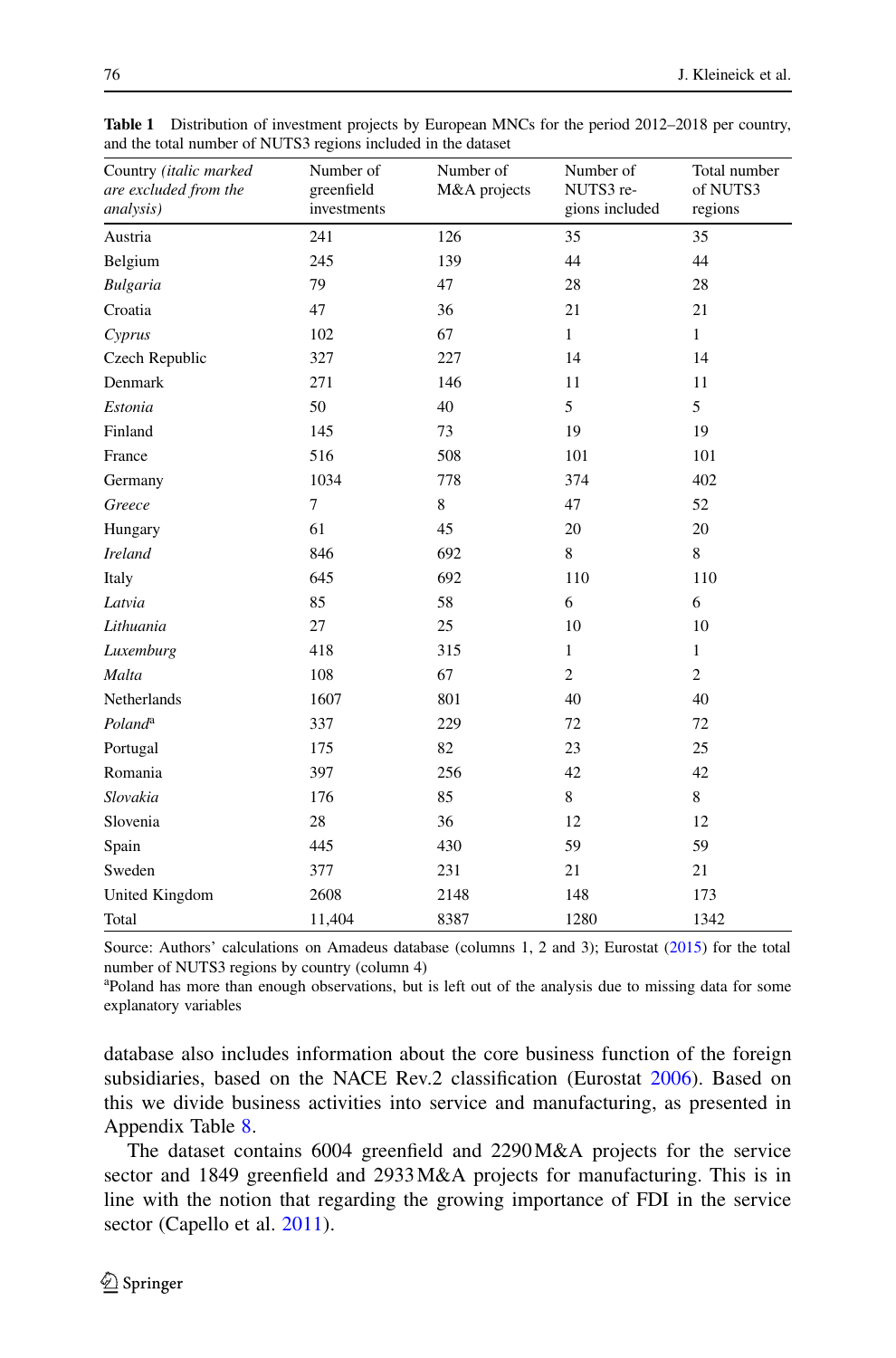While our data on MNCs' investment projects allow us to proxy the foreign presence by region within the EU, we cannot account for the intensity of each investment, such as the investment volume or the number of employees working in the foreign firm. We acknowledge this might be a limitation in our study, but for the aim of our paper, which is that of analyzing the location determinants of MNCs, the discrete nature of our data is sufficiently adequate to assess the role of diverse location strategies of MNCs. Furthermore, similar data is use in most prior studies (e.g. Head and Mayer [2004;](#page-37-3) Defever [2006;](#page-36-22) Crescenzi et al. [2014\)](#page-36-4).

# **3.2 Explanatory variables**

In order to analyse the location decision of MNCs, three sets of explanatory variables are included in the econometric model. In Appendix Table [7](#page-29-0) detailed information is provided including the proxy for each variable, the territorial unit, and the source of the data for each variable.

### *3.2.1 Traditional location determinants*

The first set of explanatory variables can be summarized as the traditional location determinants since they are "standard" proxies, customary in the literature on the location decision of MNCs. As presented in the previous discussion, the variables included in this set refer to the general market conditions at both national and regional scale.

**National and regional market size** To start with the market size most studies investigate the effect of the national market size through including the national GDP or the GDP per capita (Schneider and Frey [1985;](#page-38-16) Wheeler and Mody [1992;](#page-38-17) Head and Mayer [2004;](#page-37-3) Botric and Škuflic [2006;](#page-36-21) Cleeve [2008;](#page-36-11) Mohamed and Sidiropoulos [2010\)](#page-38-8). Basile et al. [\(2008\)](#page-36-12) includes data at the sub-national level with regional GDP per capita and the regional gross value added (GVA), while Crescenzi et al. [\(2014\)](#page-36-4) include measurements on national and regional level. We follow the literature and include the regional as well as the national market size, measured by the national and the regional GDP per capita in Euro at current price level.

**Regional market potential** Following Head and Mayer [\(2004\)](#page-37-3), regional market potential can also be a key element in driving MNC strategies and we capture this with the regional GDP growth rate.

**Regional (un)employment by sector** As presented in the previous section MNC's investment projects are characterized by a cumulative nature (Head et al. [1995,](#page-37-6) [1999;](#page-37-7) Guimaraes et al. [2000\)](#page-37-8). We include a proxy for the number of people working in manufacturing and in the service sector reflects the agglomerative power of both business activities in a region.

**Regional labour market** With respect to the labour market conditions two proxies are included in the analysis: the unemployment rate of regions and, due to the lack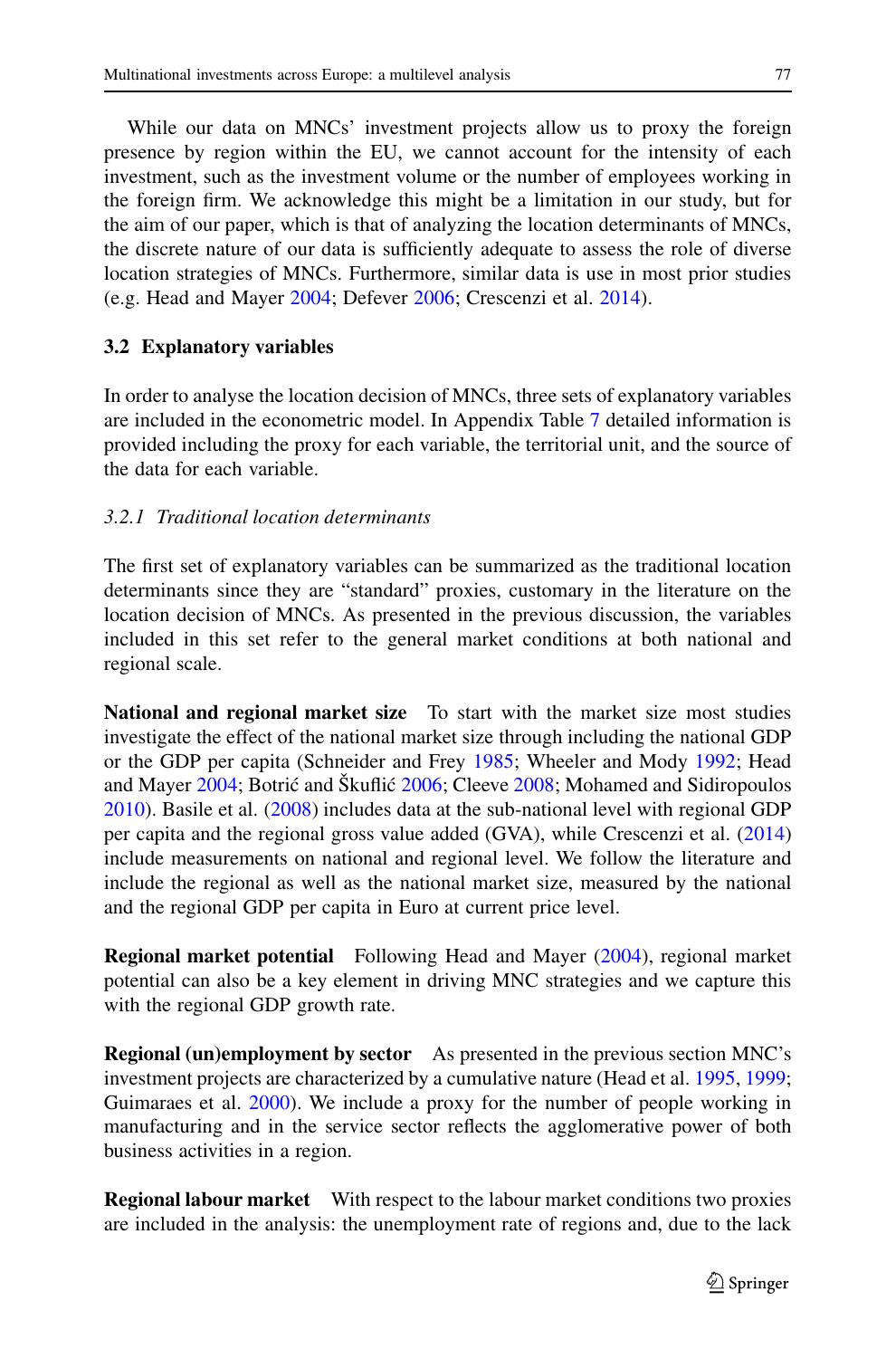of available data on regional labour costs, the average disposable income per person per NUTS2 region is included in the analysis. Since this is not the actual average wage of a person in a NUTS3 region, the assumption is made that data on NUTS2 regions is the same for each corresponding NUTS3 region. However, this means that conclusions are drawn on an aggregation level lower than that of the actual data, which implies that the data is disaggregated. This can cause ecological fallacy, which refers to the incorrect assumption that certain relationships between variables observed at the aggregated level are the same at lower level of aggregation. In particular, NUTS2 level data contain less extreme observations than NUTS3 level data, due to the fact that it is aggregated. Through the use of more precise data, the results would come slightly closer to the reality which implies smaller standard deviations. However, due to the fact that the variable functions as a control variable, this might not cause any methodological issues.

**Population density** Finally, we incorporate population density as a proxy for urbanisation. This is in line with the argumentation of Bartik [\(1985\)](#page-36-7) who stresses that population density does not only refer to the level of urbanisation but also to the land costs, since residential and industrial users compete for land.

# *3.2.2 Regional innovation capabilities*

The second set of explanatory variables reflects the innovation capabilities of a region in order get more insight into the effect of the local knowledge context on the attraction of foreign MNCs. Existing studies remain scant as there is only a limited number of quantitative analyses that takes this set of explanatory variables into account. Also, the findings in the academic literature show some extent of disagreement, as presented in the theoretical section above. The results of Crescenzi et al. [\(2014\)](#page-36-4) provide evidence that both R&D and patent intensity have a positive effect on the location decision of MNCs. We depart from this evidence to study how foreign MNCs respond to local innovation capabilities in designing their location strategies.

**Human capital** We employ three different measures for the regional innovation environment. We start with human capital as defined by the participation rate in tertiary education (level 5–8) of the age class 25–64 years for NUTS2 regions.

**R&D and patents** Subsequently we consider a narrower definition of regional innovative dynamism by including regional R&D expenditure, measured as percentage of the regional GDP, and the regional patent intensity based on the number of patent applications to the EPO per million inhabitants.

**Regional productivity** In addition to the three variables above, one further indicator is added to the models that are specified according to the business function of the investment. For investment projects (both entry modes) with primary focus on manufacturing or within the service sector, the Gross Value Added (GVA) is part of the set of the innovation capabilities. Based on the conclusion of Dunning [\(2013\)](#page-37-16) who states that the regional productivity (output per worker) matters for the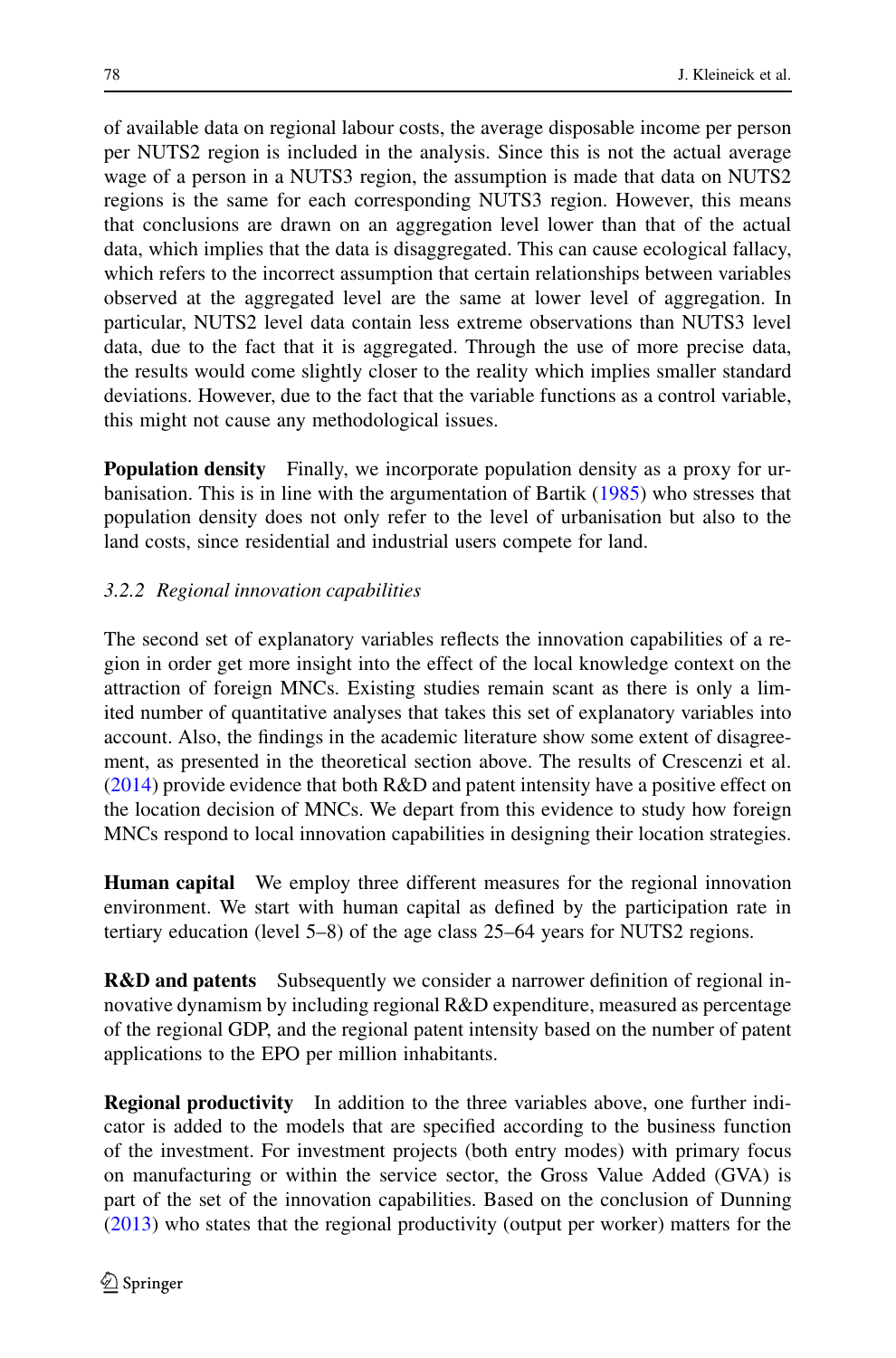| Variable                  | Description                        | Mean      | St. Dev   | Min            | Median         | Max        |
|---------------------------|------------------------------------|-----------|-----------|----------------|----------------|------------|
| Foreign Direct Investment |                                    |           |           |                |                |            |
| $Nr_GI$                   | No. Greenfields                    | 7.90      | 40.58     | $\mathbf{0}$   | $\mathbf{1}$   | 960        |
| $Nr\_MA$                  | No. M&As                           | 6.60      | 18.40     | $\mathbf{0}$   | $\overline{c}$ | 244        |
| GI_MANU                   | No. Greenfields<br>(manufacturing) | 1.42      | 4.13      | $\Omega$       | $\theta$       | 59         |
| <b>GI_SERVICE</b>         | No. Greenfields<br>(services)      | 3.97      | 29.25     | $\mathbf{0}$   | $\mathbf{0}$   | 846        |
| MA MANU                   | No. M&As (manu-<br>facturing)      | 2.33      | 4.54      | $\Omega$       | 1              | 66         |
| <i>MA_SERVICE</i>         | No. M&As (ser-<br>vices)           | 1.79      | 6.79      | $\overline{0}$ | $\overline{0}$ | 119        |
| Traditional determinants  |                                    |           |           |                |                |            |
| nGDP PC                   | National GDP per<br>capita         | 30,857.31 | 10,975.95 | 6300           | 37,300         | 47,800     |
| lGDP_PC                   | Regional GDP per<br>capita         | 28,506.49 | 22,073.83 | 3015.90        | 27,393.60      | 475,495.10 |
| lGDP GR                   | Regional GDP<br>growth             | 21.03     | 181.03    | $-943.00$      | 3.92           | 977.00     |
| lGVA_ALL                  | GVA (all)                          | 9706.68   | 15,502.29 | 170.90         | 5491.78        | 185,755.80 |
| <b>IEMPL_ALL</b>          | Employment (all)                   | 175.09    | 219.30    | 3.70           | 120.99         | 3079.90    |
| rINC                      | Disposable income                  | 16,599.50 | 4573.24   | 5400           | 17,300         | 39,000     |
| <b>IPOP DENS</b>          | Population density                 | 620.22    | 1507.11   | 1.90           | 155.20         | 21,242.80  |
| Innovation capabilities   |                                    |           |           |                |                |            |
| <b>rRNDEX</b>             | R&D expenditure                    | 1.80      | 1.34      | 0.06           | 1.49           | 8.80       |
| rEDU                      | Tertiary enrolment<br>rate         | 29.33     | 9.01      | 11.50          | 27.90          | 74.80      |
| lPAT_AP                   | No. Patent applica-<br>tions       | 113.46    | 119.41    | 0.23           | 81.33          | 590.06     |
| rGVA<br><i>MANU_PC</i>    | Productivity (manu-<br>facturing)  | 0.01      | 0.004     | 0.001          | 0.01           | 0.02       |
| rGVA<br>SERVICE_PC        | Productivity (ser-<br>vices)       | 0.01      | 0.01      | 0.001          | 0.01           | 0.12       |
| Institutional factors     |                                    |           |           |                |                |            |
| nPST                      | Political stability                | 0.56      | 0.29      | $-0.06$        | 0.51           | 1.02       |
| nSCIT                     | Statutory corporate<br>income tax  | 26.03     | 6.90      | 10.00          | 25.00          | 35.40      |
| nEATR                     | Effective corporate<br>tax rate    | 24.22     | 6.04      | 9.00           | 23.50          | 33.40      |
| nCOR                      | Corruption                         | 70.56     | 13.38     | 43             | 81             | 88         |

<span id="page-12-0"></span>**Table 2** Descriptive statistics of all variables (unstandardized, *N*= 1204)

Variables prefixed with *n* are measured at the national level, with *r* at the NUTS 2 level, and with I at the NUTS 3 level. Produced using Stargazer (Hlavac [2018\)](#page-37-22)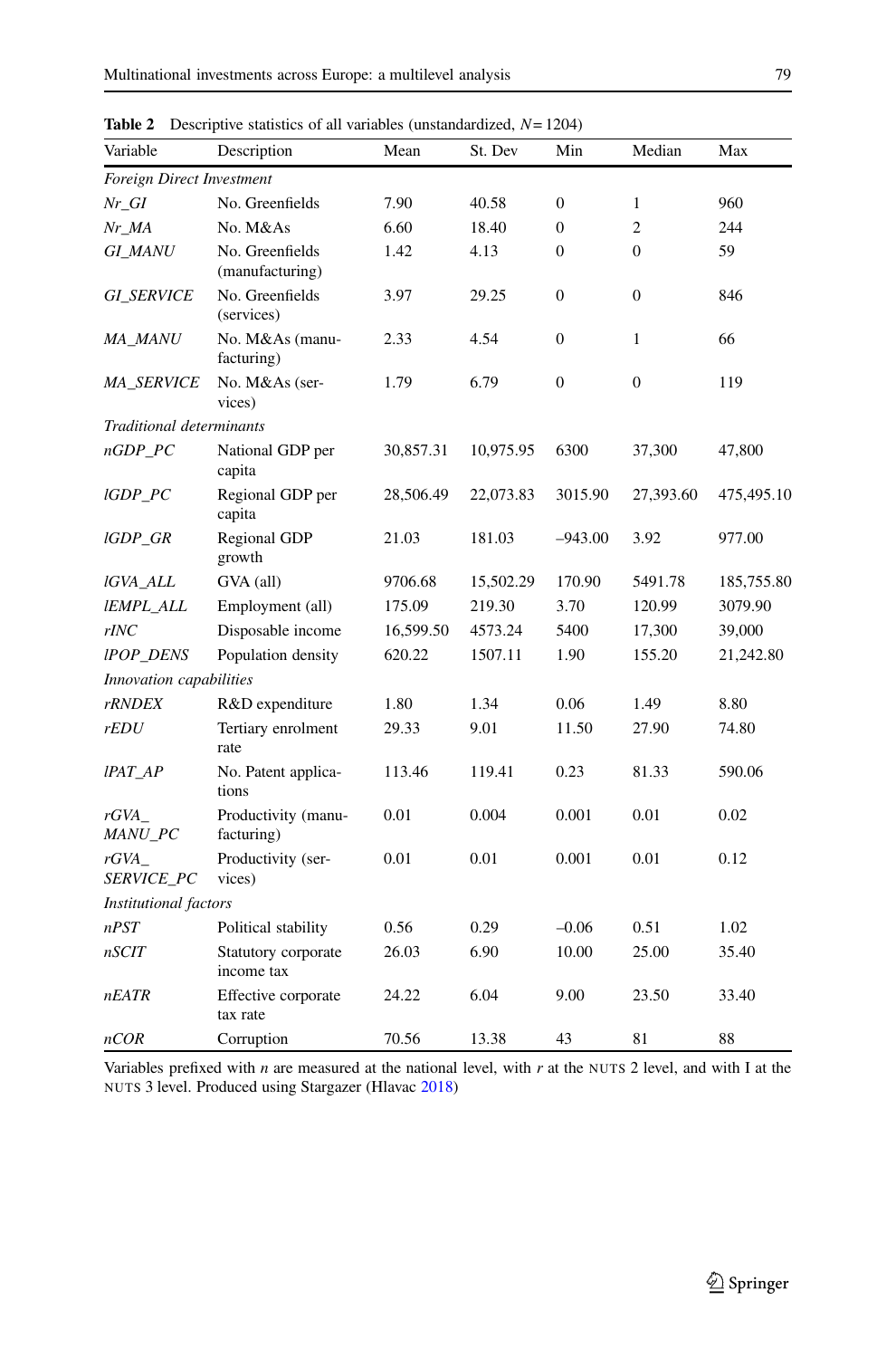attraction of foreign direct investments by MNCs, the GVA per worker is included in the relevant analyses. As for the number of investment projects, the GVA value is specified according to the NACE Rev.2 classification (see Table [2\)](#page-12-0).

# *3.2.3 Institutional factors*

As discussed in the conceptual section, an increasing number of studies account for the role of the institutional environment in shaping MNCs' location decisions.

**Corruption** Most of these researches show that government corruption has a negative effect on the attractiveness of a location (Cleeve [2008\)](#page-36-11). However, evidence is not unambiguous as other studies fail to detect any significant relationship between government corruption and inward FDI (Wijeweera and Dollery [2009\)](#page-38-21). We include a corruption perception index (*nCOR*) as an explanatory variable to understand this fundamental aspect of government quality in attracting foreign MNCs. Higher values indicate a higher perceived level of corruption. However, this variable is closely correlated with one of our taxation variables, and is therefore omitted from our main tables.

**Taxation** A second crucial dimension emerging from the literature regards the level of corporate taxation (Devereux and Griffith [1998a](#page-37-23)). Nevertheless, the discussion of the studies of Bellak and Leibrecht [\(2009\)](#page-36-9) and of Buettner and Ruf [\(2007\)](#page-36-25) show that there is to some inconsistency in the academic literature about the effect of different measurements for corporate taxation. Due to the mixed evidence this study includes two well-known measures of taxation, namely the statutory corporate income tax and the effective average tax rate (EATR) in order to contribute to the academic debate and to fill this knowledge gap. Data for both variables is provided by the Centre for European Economic Research (Spengel et al. [2017\)](#page-38-22).

**Political stability** Finally, political stability is included in this research as a location determinant of MNCs' investment projects. Based on several investor surveys, Asiedu [\(2006\)](#page-36-24) constructs a variable that measures the rule of law, using data derived from the International Country Risk Guide. Biswas [\(2002\)](#page-36-26) measures political stability through the duration of a regime by applying the definition of Clague et al. [\(1994\)](#page-36-27) who state that for a democracy the duration of a regime refers to the number of consecutive years that the country has been a democracy, while for an autocracy, duration refers to the number of years that a particular autocrat has been in power. Cleeve [\(2008\)](#page-36-11) uses indices for political freedom and civil liberty and combines them in order to measure political stability. Since all different measurements show the same effect on the location decision of MNCs, this research introduces as new proxy for political stability. By employing data from the World Bank [\(2016\)](#page-38-23) we use the indicators for political stability and absence of violence/terrorism as institutional measures.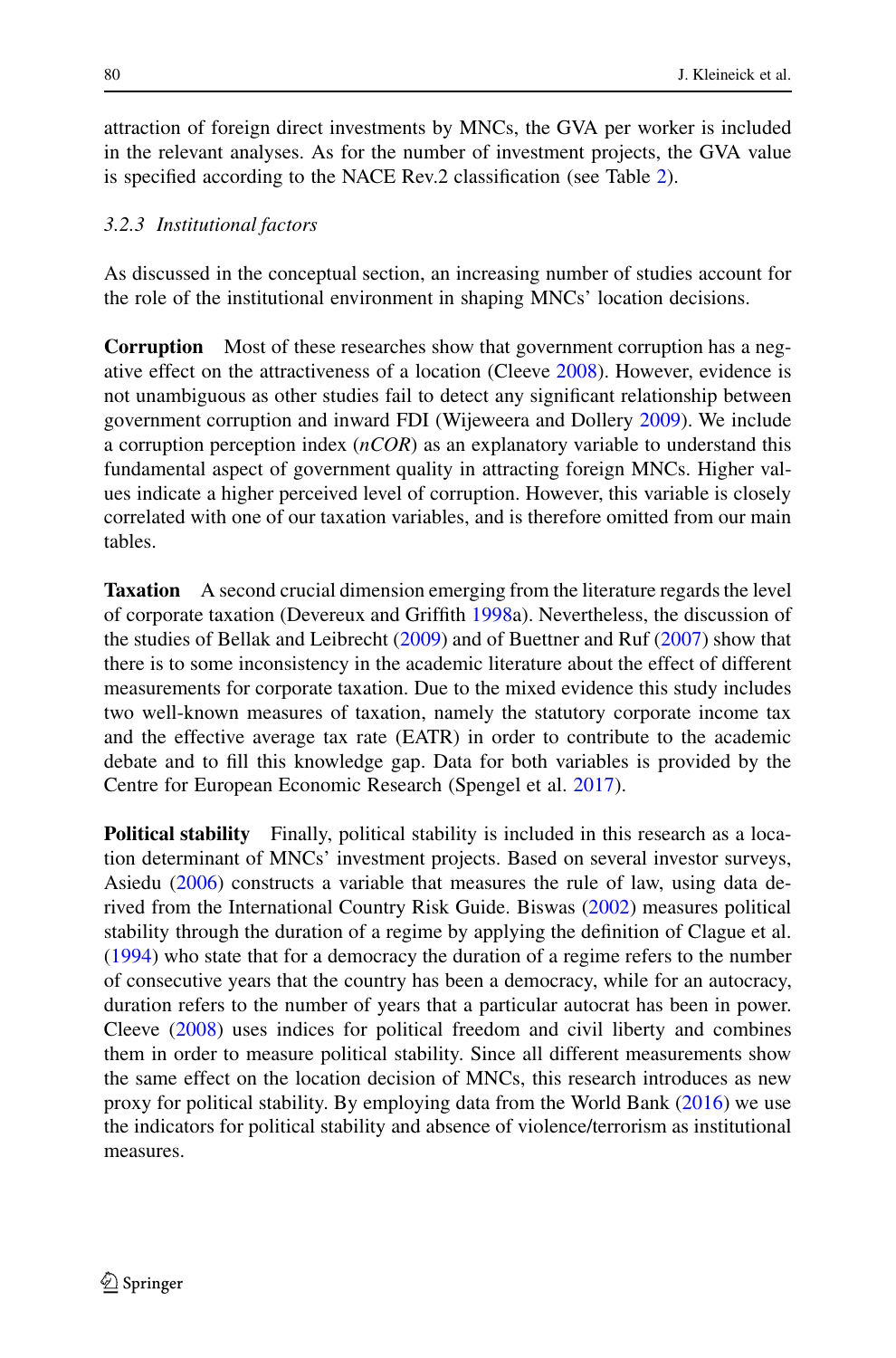#### **3.3 Methodology**

We investigate the location determinants of MNCs by means of a quantitative approach. Our dependent variable is the location of MNCs' investment projects. We are able to split this variable according to the entry mode of the investment, i.e. greenfield investments or M&A. Both are measured by taking into account the number of projects per NUTS3 region. An overview of the number of investment projects by country can be found in Table [1.](#page-9-0) Our data also allows to differentiate between manufacturing and service activities (see Appendix Table [8\)](#page-30-0), thus permitting an analysis by sector and entry mode. The independent variables refer to three sets of factors, namely traditional drivers, innovation capabilities and institutional elements. Because this data includes different levels of aggregation (NUTS 0, NUTS 2 and NUTS 3) the observations are not independent, and we apply multilevel modelling to take this heteroscedasticity into account (Hox et al. [2017\)](#page-37-24).

Due to the fact that the model contains different sets of variables and due the hierarchical structure of the data, the analysis is carried out stepwise for each measurement of the independent variable through the gradual inclusion of the predictors. Before running the empirical analysis, two important data transformations deserve special attention. First, in order to prevent a violation of the assumptions of an MLM, the dependent variable is transformed by applying the logarithm to base 10. This is done for all six measurements of the dependent variable, respectively the number of foreign direct investments by entry mode and economic activity. Due to the fact that the  $\text{Log } (0)_{10}$  is undefinable, we increase each value by one, to anticipate possible errors in the dataset—a well-known adjustment in the trade literature (Linders and Groot [2006\)](#page-38-24). Secondly, we standardize all independent variables. Descriptive statistics before standardization are presented in Table [2.](#page-12-0) [2](#page-14-0)

Our formula to be estimated in the main models is given in Eq. [1,](#page-14-1) where variables prefixed with *n* are measured at the national level, with *r* at the NUTS 2 level, and with  $l$  (for 'local') at the NUTS 3 level.<sup>3</sup> Equation [1](#page-14-1) is a random-intercept model;  $j$ represents the upper, national level, for which separate fixed effects are measured, and their variance is reported in the tables. We also estimate a random slope model, where the coefficient for *lEMPL\_ALL* is allowed to vary by country; this model is presented in Eq. [2.](#page-15-0) [4](#page-14-3) For further details, we refer to Sect. 4.1, below.

<span id="page-14-1"></span> $\log GI_{ii}$  or  $\log MA_{ii} = \beta_0 + \beta_{i0} + \beta_1 nGDP\_PC_i + \beta_2 lGDP\_PC$  $+\beta_3lGDP\_GR + \beta_4lEMPL\_ALL + \beta_5rINC + \beta_6lPOP\_DENS + \beta_7rEDU$  $\beta_8$ *PAT\_AP* +  $\beta_9$ *rRNDEX* +  $\beta_{10}$ *nPST<sub>i</sub>* +  $\beta_{11}$ *nEATR<sub>i</sub>* or  $\beta_{11}$ n SCI T<sub>j</sub> +  $\beta_{j0}$  +  $\epsilon$ 

(1)

<span id="page-14-2"></span><span id="page-14-0"></span><sup>2</sup> Q-Q plots as well as histograms of residuals are available upon request.

<span id="page-14-3"></span><sup>&</sup>lt;sup>3</sup> Since the regional and local levels are not explicitly included in our multilevel model, we do not apply suffixes to these variables.

<sup>4</sup> In Table [6,](#page-25-0) one random slope model is presented where not *lEMPL\_ALL* but *lGDP\_PC* is allowed to vary.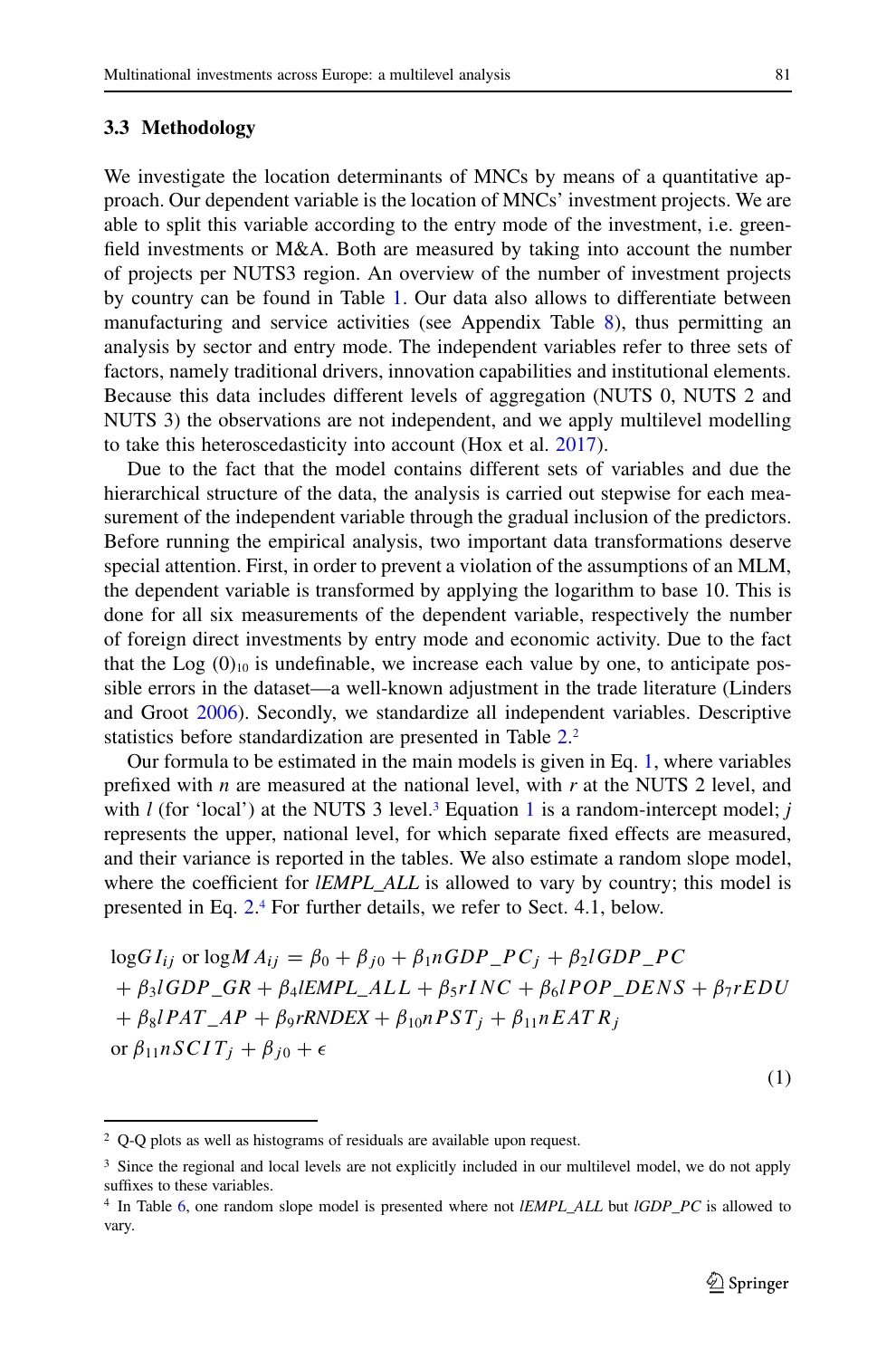(2)

<span id="page-15-0"></span>
$$
\log GI_{ij} \text{ or } \log MA_{ij} = \beta_0 + \beta_1 nGDP_P C_j + \beta_2 lGDP_P C + \beta_3 lGDP_G R
$$
  
+  $\beta_4 \text{LEMPL}\_ALL + \beta_{j4} \text{LEMPL}\_ ALL + \beta_5 rINC + \beta_6 lPOP\_ DENS$   
+  $\beta_7 rEDU + \beta_8 lPAT\_ AP + \beta_9 rRNDEX + \beta_{10} nPST_j + \beta_{11} nEATR_j$   
or  $\beta_{11} nSCIT_j + \beta_{j0} + \epsilon$ 

#### **3.4 Endogeneity and other robustness checks**

Although foreign direct investment is attracted to places with a large degree of economic success, it also contributes directly to such success—in other words, there is a risk of reverse causality in the model. To counter this, we rerun our main analyses with time-lagged variables, taking 2014 data from Eurostat for regional GDP per capita, regional R&D expenditure and regional disposable income.

There is also a risk capital cities form outliers, impacting our results to a disproportionate degree. Particularly Central and Eastern European cities stand out markedly from the rest of their countries (Gorzelak and Smetkowski [2010\)](#page-37-25). One could argue, however, that these are not outliers in the traditional sense; they form part and parcel of the actual world, and strong non-linear contrasts in the data will simply increase the standard errors in our estimates. Of course, the analysis without capital regions does form a better basis for policy advice to non-capital regions.

Finally, our variable disposable income *(rINC)* is not the actual average wage. We will therefore also test whether omitting this variable changes the results.

### **4 Results**

In this section, the results of the multilevel models are presented. As described above, each model is built stepwise, starting with an intercept-only model which is followed by a random intercept model. Then, the model is extended by including additional sets of explanatory variables. Finally, a random slope model is reported, in case it fits the data significantly better than the complete random intercept model.

#### **4.1 The regional attraction of greenfield investments**

The impact of different location determinants on the regional concentration of greenfield investments is presented in Table [3.](#page-16-0) In the first column the base model is provided, including only the intercept. In the second model the intercept is allowed to vary across the 17 countries that are included in the analyses. The intra-class correlation in this model is 0.029 indicating that 2.9% of the variance is explained on country level. Since this model does not contain any explanatory variables, the residual variance  $(\sigma^2_e)$  represents unexplained error variance.

The traditional location determinants are included in the third column. Starting with the national GDP per capita the estimated results show a negative and weakly significant impact on the number of greenfield investments in a region, suggesting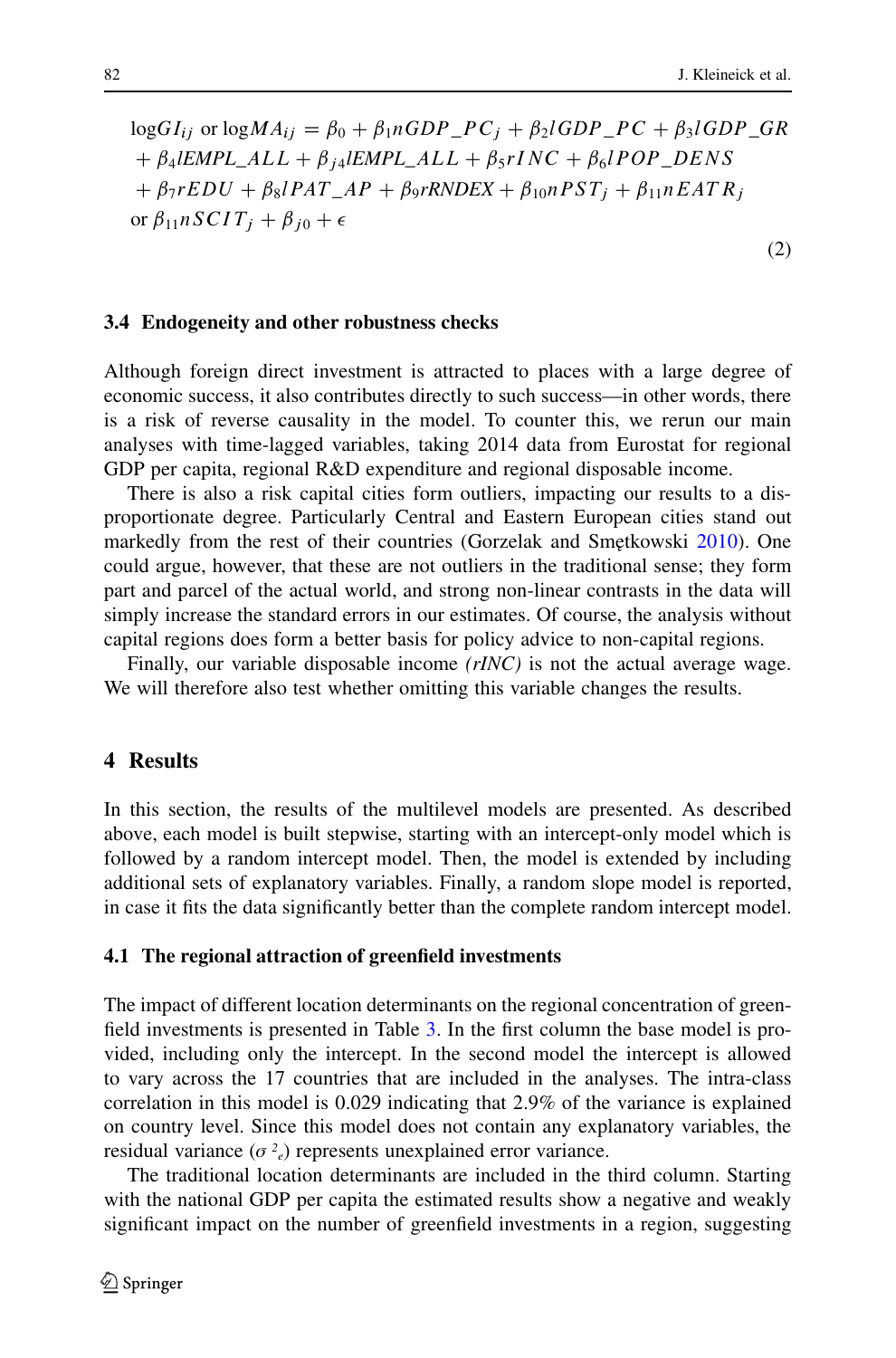<span id="page-16-0"></span>

| Table 3 Results number of greenfield investments |                |                                                      |                        |                         |                        |                        |                          |
|--------------------------------------------------|----------------|------------------------------------------------------|------------------------|-------------------------|------------------------|------------------------|--------------------------|
|                                                  |                | Dependent variable: Number of Greenfield investments |                        |                         |                        |                        |                          |
| Ind. variables (see                              | Intercept      | Random Intercept                                     | Traditional loca-      | Innovation              | Institutional          | Institutional          | Random Slope             |
| Table 2 for full names)                          | only           | only                                                 | tion determinants      | capabilities            | factors (EATR)         | factors (SCIT)         | (EMPL_ALL)               |
| (Intercept)                                      | $4**$<br>8.511 | $11.1154***$                                         | $-9.3637$              | $-18.8577$ <sup>*</sup> | $-15.4733$             | $-20.8843$             | $-23.1302$ <sup>**</sup> |
|                                                  | (96)<br>(1.31) | (2.5277)                                             | (7.3953)               | (8.0554)                | (12.7921)              | (11.5314)              | (7.9710)                 |
| <b>Traditional determinants</b>                  |                |                                                      |                        |                         |                        |                        |                          |
| nGDP_PCnGDP_PC                                   |                |                                                      | $-0.0006$ <sup>*</sup> | $-0.0008***$            | $-0.0007$ <sup>*</sup> | $-0.0007$ **           | $-0.0007***$             |
|                                                  |                |                                                      | $(0.0002)$             | (0.0002)                | (0.0002)               | (0.0002)               | (0.0002)                 |
| $IGDP\_PC$                                       |                |                                                      | $0.0011***$            | $0.0011***$             | $0.0011***$            | $0.0011***$            | $0.0010***$              |
|                                                  |                |                                                      | (0.0001)               | (0.0001)                | (0.0001)               | (0.0001)               | (0.0000)                 |
| $IGDP_CGR$                                       |                |                                                      | $-0.0028$              | $-0.0030$               | $-0.0029$              | $-0.0029$              | $-0.0014$                |
|                                                  |                |                                                      | (0.0055)               | (0.0054)                | (0.0054)               | (0.0054)               | (0.0045)                 |
| <b>EMPL_ALL</b>                                  |                |                                                      | $0.0687***$            | $0.0696***$             | $0.0701***$            | $0.0700***$            | $0.1009***$              |
|                                                  |                |                                                      | (0.0047)               | (0.0047)                | (0.0047)               | (0.0047)               | (0.0280)                 |
| rINC                                             |                |                                                      | $-0.0002$              | $-0.0003$               | 0.0001                 | $-0.0000$              | 0.0005                   |
|                                                  |                |                                                      | (0.0005)               | (0.0005)                | (0.0005)               | (0.0005)               | (0.0004)                 |
| <b>POP_DENS</b>                                  |                |                                                      | $-0.0004$              | $-0.0016$               | $-0.0015$              | $-0.0015$              | $-0.0003$                |
|                                                  |                |                                                      | (0.0008)               | (0.0008)                | (0.0008)               | (0.0008)               | (0.0007)                 |
| Innovation capabilities                          |                |                                                      |                        |                         |                        |                        |                          |
| rEDU                                             |                |                                                      |                        | $0.7304***$             | $0.6264***$            | $0.6476**$             | $0.3119^{*}$             |
|                                                  |                |                                                      |                        | (0.2333)                | (0.2175)               | (0.2196)               | (0.1385)                 |
| $lPAT_{\_}AP$                                    |                |                                                      |                        | $-0.0226***$            | $-0.0225***$           | $-0.0224$ ***          | $-0.0237***$             |
|                                                  |                |                                                      |                        | (0.0058)                | (0.0058)               | (0.0058)               | (0.0048)                 |
| rRNDEX                                           |                |                                                      | ı                      | $-1.9765$ <sup>*</sup>  | $-2.0409$ <sup>*</sup> | $-2.0616$ <sup>*</sup> | $-1.5239$ <sup>*</sup>   |
|                                                  |                |                                                      |                        | (0.9431)                | (0.9383)               | (0.9395)               | (0.7661)                 |
|                                                  |                |                                                      |                        |                         |                        |                        |                          |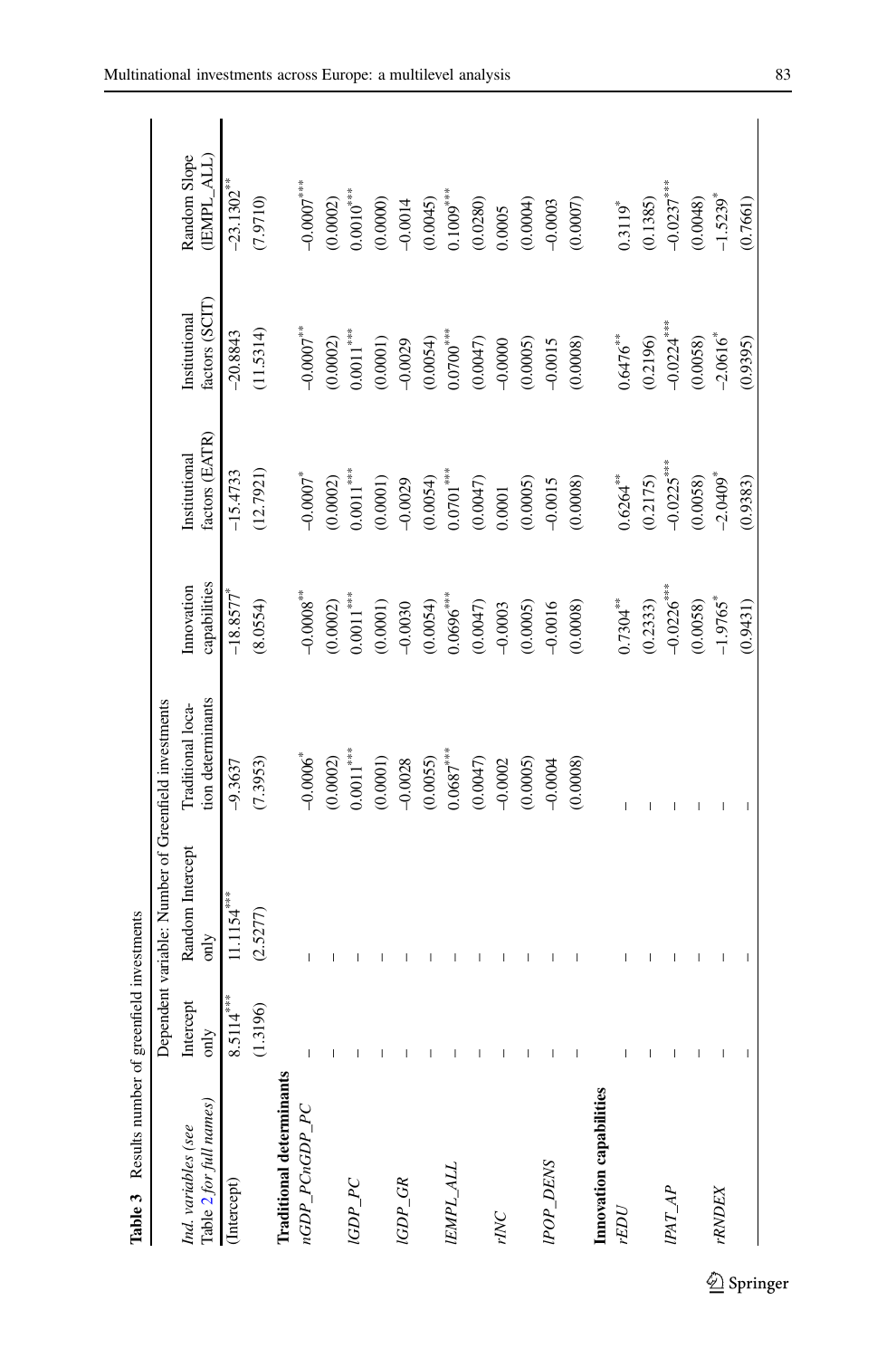| Table 3 (Continued)                                 |                   |                                                      |                                        |                            |                                 |                                 |                            |
|-----------------------------------------------------|-------------------|------------------------------------------------------|----------------------------------------|----------------------------|---------------------------------|---------------------------------|----------------------------|
|                                                     |                   | Dependent variable: Number of Greenfield investments |                                        |                            |                                 |                                 |                            |
| Table 2 for full names)<br>Ind. variables (see      | Intercept<br>only | Random Intercept<br>only                             | tion determinants<br>Traditional loca- | capabilities<br>Innovation | factors (EATR)<br>Institutional | factors (SCIT)<br>Institutional | (EMPL_ALL)<br>Random Slope |
| <b>Institutional factors</b>                        |                   |                                                      |                                        |                            |                                 |                                 |                            |
| nPST                                                |                   |                                                      |                                        |                            | 9.0046                          | 12.5510                         | 2.7045                     |
|                                                     |                   |                                                      |                                        |                            | (8.0360)                        | (7.2325)                        | (3.8959)                   |
| nEATR                                               |                   |                                                      |                                        |                            | $-0.6472$                       |                                 | $-0.2913$                  |
|                                                     |                   |                                                      |                                        |                            | (4994)                          |                                 | (0.2516)                   |
| nSCT                                                |                   |                                                      |                                        |                            |                                 | $-0.3403$                       |                            |
|                                                     |                   |                                                      |                                        |                            |                                 | (0.3730)                        |                            |
| <b>Model statistics</b>                             |                   |                                                      |                                        |                            |                                 |                                 |                            |
| No. of obs                                          | 1054              | 1054                                                 | 1054                                   | 1054                       | 1054                            | 1054                            |                            |
| No. of countries                                    |                   |                                                      | $\overline{17}$                        | $\overline{17}$            |                                 | $\overline{1}$                  | $1054$<br>17               |
|                                                     | 10,915            | 10,903                                               | 10,288                                 | 10,264                     | 10,263                          | 10,264                          | 9917                       |
| ≳                                                   |                   | 53.40499                                             | 53.24372                               | 72.72317                   | 40.41071                        | 43.64508                        | 248.24835                  |
|                                                     |                   | [785.5381]                                           | 979.66386                              | 949.02155                  | 949.93073                       | 949.98216                       | 657.21298                  |
| σ" μ                                                |                   | Ï                                                    |                                        |                            |                                 |                                 | 0.01173                    |
| $\sigma$ uO4                                        |                   | Ï                                                    |                                        |                            |                                 |                                 | $-0.997$                   |
| $p < 0.001$ , ${}^{**}p < 0.01$ , ${}^{*}p < 0.051$ |                   | $\sigma^2$ = variance, $\sigma$ = covariance         |                                        |                            |                                 |                                 |                            |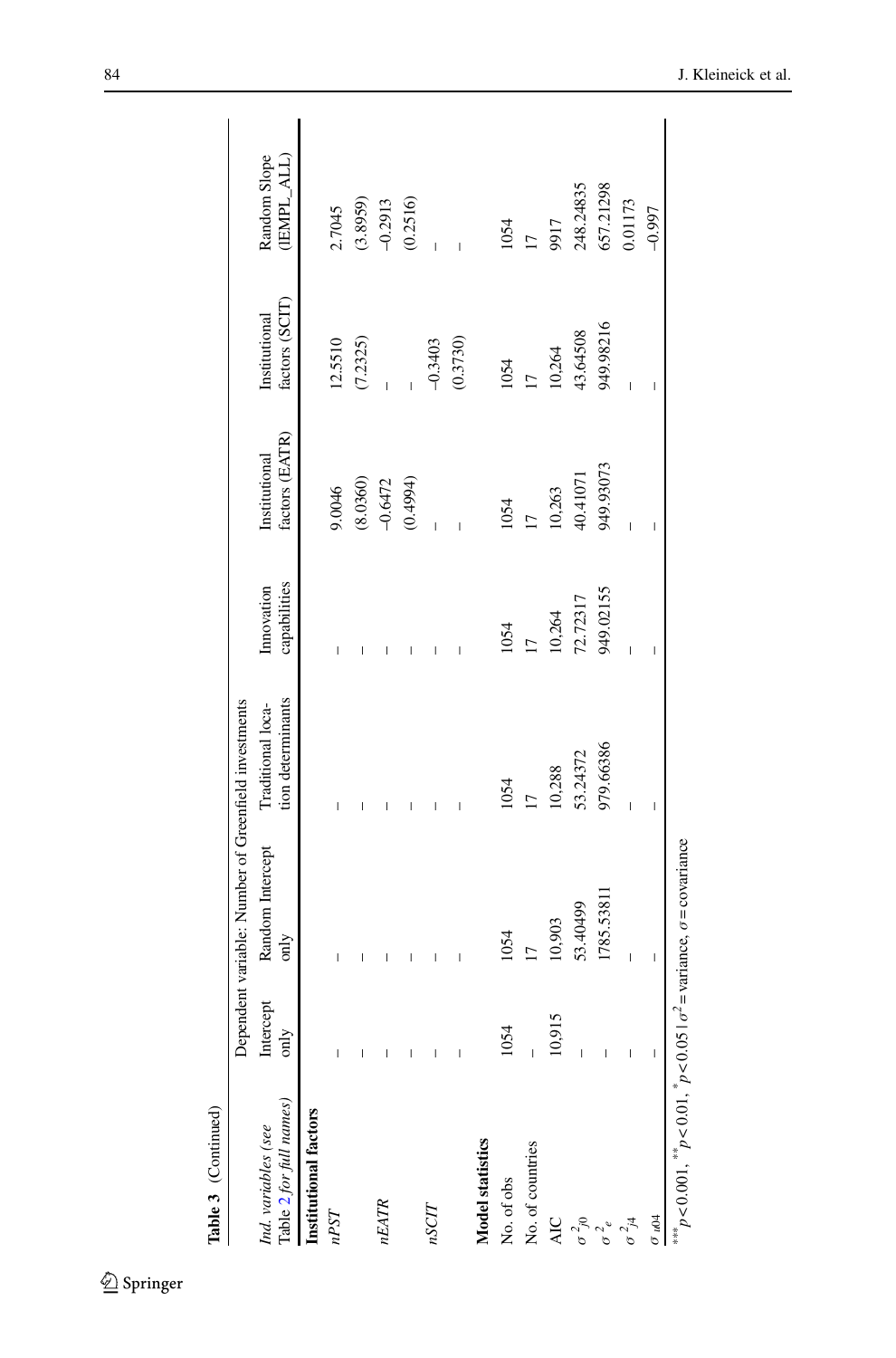that MNCs may prefer countries with relatively less large markets within Europe when it comes to setting up greenfield activities. All other traditional location determinants show the expected positive effect on the regional attraction of greenfield investments, or an effect that is statistically insignificant. The regional market size, proxied by the regional GDP per capita, shows highly significant results, indicating that market access considerations at the regional level have, instead, an important impact on greenfield location decisions of MNCs (Head and Mayer [2004\)](#page-37-3). The results for the growth rate of the regional GDP show that there is no statistically significant effect on the number of greenfield investments in a region. This means that only the actual regional market size plays a role in determining the location of a greenfield investment. With respect to the conditions of local labour markets, larger employment figures, indicating a more dynamic and well-functioning context for workers, are positively correlated with the number of inward greenfield FDI, in line with existing evidence (Disdier and Mayer [2004\)](#page-37-15). As far as the regional income conditions are concerned, we cannot detect any significant relationship between MNCs greenfield activities and local average disposable income. Similarly, the role of agglomeration externalities in attracting MNCs' greenfield FDI is not relevant in our results.

In the column 4 of Table [3,](#page-16-0) we enter regional innovation capabilities into the regression specification. A preliminary observation is that the coefficients on the traditional determinants of greenfield FDI remain similar to column 3, thus reassuring us on the stability of our estimates. In this specification, only the educational attainment of the regional population exhibit a significant and positive effect on the number of greenfield investments, among the regional set of knowledge indicators. Therefore, after controlling for other factors, MNCs more systematically invest into local economies with a relatively high participation rate in tertiary education, in line with existing evidence that more sophisticated skills and know-how are key drivers of corporate strategies, especially when it comes to strategic asset seeking invest-ment (e.g. Schneider and Frey [1985;](#page-38-16) Cleeve [2008;](#page-36-11) Ascani et al. [2016\)](#page-36-5). Surprisingly, however, the technological endowment of host locations as well as their R&D expenditure are negatively associated with greenfield FDI. While counterintuitive, this may suggest that, on average, MNCs' greenfield activities are not primarily oriented towards the development of new knowledge and, consequently, tend to avoid regional technological hubs, which plausibly represent more expensive locations.

This contradicts the previous findings that these aspects constitute important drivers of firm location decisions (Crescenzi et al. [2014\)](#page-36-4). The exploration of the model fit shows that the AIC has decreased, which means that the quality of the model as a whole has increased in comparison to the previous model where only traditional location determinants are included.

After including the institutional factors (columns 5 and 6), the model fit also does not show any significant improvement. This is due to the fact the most variables included in this set of predictors do not have a statistically significant effect on the number of greenfield investments in a region. Hence, we do not detect in our data the results of De Mooij and Ederveen [\(2006\)](#page-37-26) that corporate taxation has a negative impact on the attraction of foreign direct investment. With respect to the effect of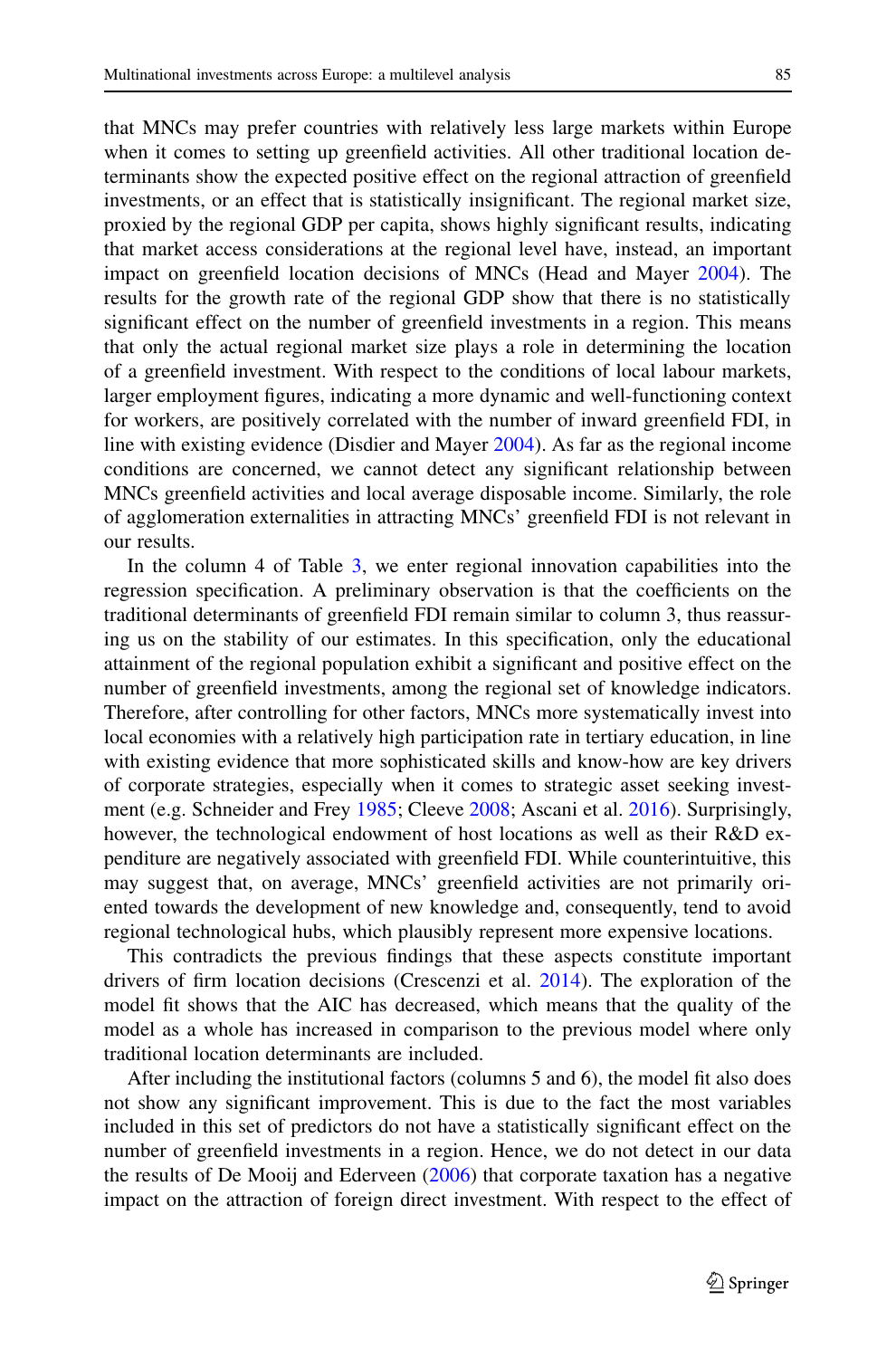political stability on the number of greenfield investments, the results indicate that there is no statistically significant relation.<sup>5</sup>

In the last column of Table [3](#page-16-0) the results of the random slope model are presented. This model allows the slope of the relationship between the number of employees and the number of greenfield investments in a region to vary across 17 countries (NUTS 0 regions). The decision to include the number of employees as the random slope variable is due to the better model fit compared to the random slope models that allow other predictors to vary across NUTS 0 regions. The random slope model fits the data significantly better than the other multilevel models. This means that the effect of the number of employees on the number of greenfield investments differs not only in terms of the average number of greenfield investments (intercept) but also in the intensity of the relationship (slope) across countries: in some countries, the relationship between regions with strong employment concentrations and greenfield investments—in other words, agglomeration effects—are stronger than in others.

#### **4.2 Greenfield investments in manufacturing and in the service sector**

In Table [4](#page-20-0) we evaluate whether the location determinants of foreign MNCs differ according to sectors, by considering greenfield investments in manufacturing and the service sector. For greenfield FDI in manufacturing the national GDP per capita has a significant negative effect, thus driving the aggregate results shown in Table [3.](#page-16-0) However, the results on the regional GDP per capita suggest that the market conditions of the specific region of the greenfield investment are important for the MNC strategy. Taken together, we interpret these results as an indication that MNCs prefer regions with good market opportunities in countries with a lower GDP per capita for their greenfield investments in manufacturing activities. These could be, for instance, the case of the most developed regions in the EU periphery, which are known to be particularly attractive for foreign activities, especially in manufacturing. This interpretation is supported by a number of empirical findings in Petrakos and Economou [\(2002\)](#page-38-25), Traistaru et al. [\(2003\)](#page-38-26), who highlight the process of relocation of manufacturing activity within the EU has benefitted capital cities and core regions in the EU periphery. For greenfield investments in the service sector, instead, we only detect a positive and statistically significant coefficient on the regional GDP per capita measure, thus, indicating that greenfield investments in this sector tend to locate in regions with larger local market, regardless of the national size of the economy. Based on this finding, it can be stated that MNCs tend to locate their greenfield investments in the service sector in core regions across the EU, while greenfield investments in manufacturing are preferably located in well-developed regions within relatively less advanced countries. With respect to the labour market conditions, greenfield investments in both business activities show statistically

<span id="page-19-0"></span><sup>5</sup> A model including the CPI instead of the corporate income tax is provided in Appendix Table [9.](#page-31-0) The results show a statistically slightly significant negative effect on the number of greenfield investments, suggesting investments are less prevalent in areas with a higher (perceived) corruption levels. The estimated coefficients for other variables are barely impacted, but since *nGDP* is very correlated to the corruption variable, it had to be dropped from the analysis to prevent multicollinearity, making those results less dependable.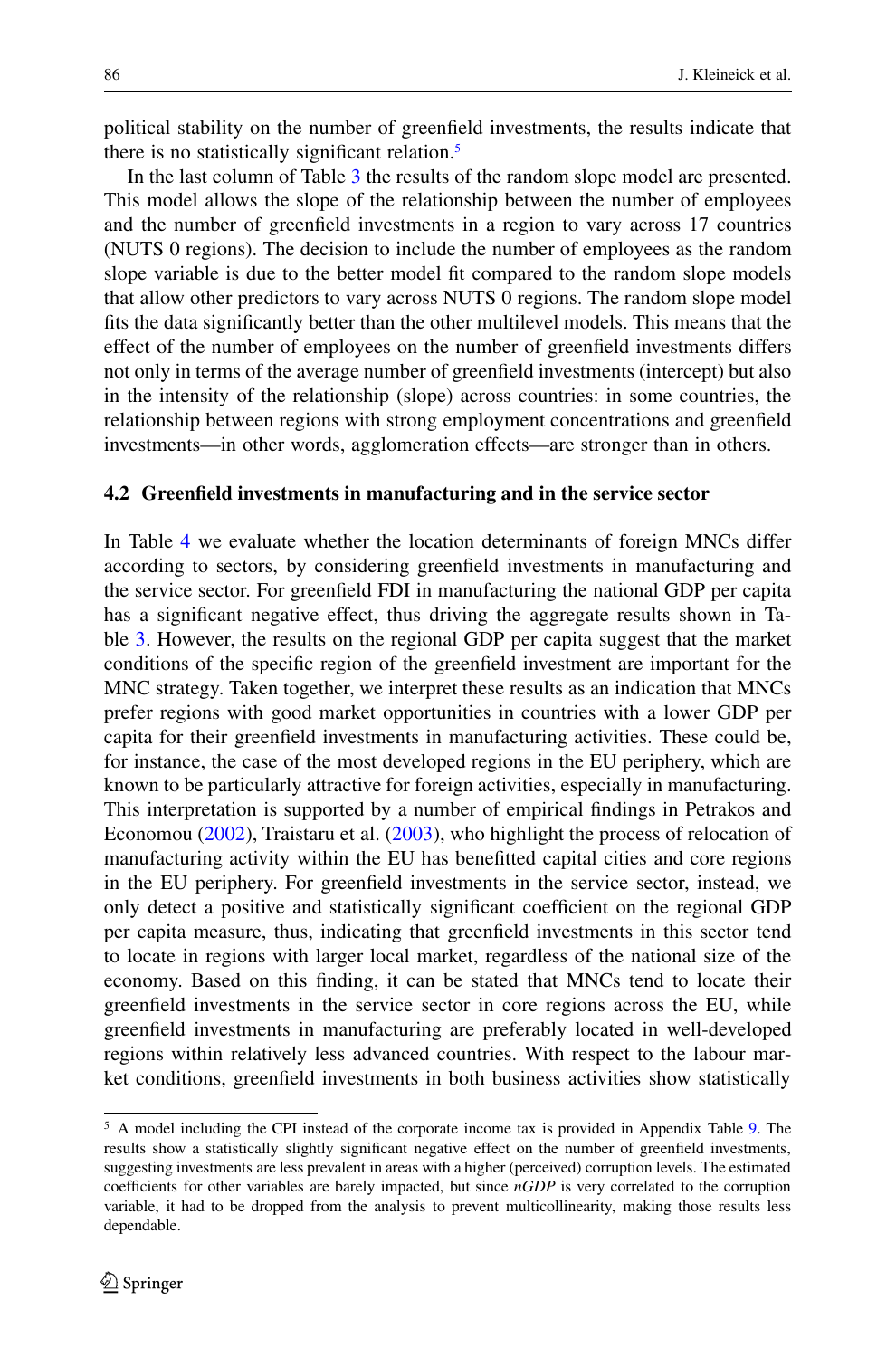<span id="page-20-0"></span>

| Table 4 Results number of greenfield investments (Manufacturing & Services) |                                            |                                 |                            |                                      |                                 |                             |
|-----------------------------------------------------------------------------|--------------------------------------------|---------------------------------|----------------------------|--------------------------------------|---------------------------------|-----------------------------|
|                                                                             | DV: Greenfield investments (manufacturing) |                                 |                            | DV: Greenfield investments (service) |                                 |                             |
| Ind. variables (see Table 2<br>for full names)                              | Institutional factors<br>(EATR)            | Institutional factors<br>(SCIT) | (EMPL_ALL)<br>Random Slope | Institutional factors<br>(EATR)      | Institutional factors<br>(SCIT) | Random Slope<br>(IEMPL_ALL) |
| <b>Traditional determinants</b>                                             |                                            |                                 |                            |                                      |                                 |                             |
| (Intercept)                                                                 | 1.9282                                     | 1.0608                          | $-1.2742$                  | -8.7336                              | $-9.5932$                       | -9.8698                     |
|                                                                             | (1.4027)                                   | (1.2800)                        | (0.7294)                   | (10.1911)                            | (9.1433)                        | (6.5814)                    |
| nGDP_PCnGDP_PC                                                              | $-0.0001***$                               | $-0.0001***$                    | $-0.0001***$               | $-0.0002$                            | $-0.0002$                       | $-0.0003$                   |
|                                                                             | (0.0000)                                   | (0.0000)                        | (0.0000)                   | (0.0002)                             | (0.0002)                        | (0.0001)                    |
| <b>IGDP_PC</b>                                                              | $0.0001***$                                | $0.0001***$                     | $0.0001***$                | $0.0006***$                          | $0.0006***$                     | $0.0006***$                 |
|                                                                             | (0.0000)                                   | (0.0000)                        | (0.0000)                   | (0.0001)                             | (0.0001)                        | (0.0000)                    |
| IGDP_GR                                                                     | $-0.0003$                                  | $-0.0003$                       | $-0.0003$                  | $-0.0014$                            | $-0.0014$                       | $-0.0002$                   |
|                                                                             | (0.0005)                                   | (0.0005)                        | (0.0004)                   | (0.0045)                             | (0.0045)                        | (0.0036)                    |
| IEMPL_ALL                                                                   | $0.0087***$                                | $0.0087***$                     | $0.0111^{\ast\ast\ast}$    | $0.0357***$                          | $0.0357***$                     | $0.0508$ <sup>*</sup>       |
|                                                                             | (0.0004)                                   | (0.0004)                        | (0.0027)                   | (0.0039)                             | (0.0039)                        | (0.0253)                    |
| rNC                                                                         | $0.0002***$                                | $0.0002***$                     | $0.0001***$                | $-0.0011$ <sup>*</sup>               | $-0.0011$ <sup>*</sup>          | $-0.0004$                   |
|                                                                             | (0.0001)                                   | (0.0001)                        | (0.0000)                   | (0.0005)                             | (0.0005)                        | (0.0004)                    |
| <b>IPOP_DENS</b>                                                            | $-0.0002***$                               | $-0.0002***$                    | $-0.0002$ **               | $-0.0016$                            | $-0.0016$                       | $-0.0007$                   |
|                                                                             | (0.0001)                                   | (0.0001)                        | (0.0001)                   | (0.0007)                             | (0.0007)                        | (0.0006)                    |
| Innovation capabilities                                                     |                                            |                                 |                            |                                      |                                 |                             |
| rEDU                                                                        | 0.0241                                     | 0.0248                          | $0.0360^{\ast\ast}$        | 0.2104                               | 0.2120                          | 1.0501                      |
|                                                                             | (0.0210)                                   | (0.0213)                        | (0.0126)                   | (0.1843)                             | (0.1841)                        | (0.1154)                    |
| <b>rNDEX</b>                                                                | $-0.1961$ <sup>*</sup>                     | $-0.1966$ <sup>*</sup>          | $-0.1700$ <sup>*</sup>     | $-1.1429$                            | $-1.1437$                       | $-0.8610$                   |
|                                                                             | (0.0878)                                   | (0.0880)                        | (0.0719)                   | (0.7791)                             | (0.7790)                        | (0.6138)                    |
| <b>TGVA_MANU</b>                                                            | $-106.2880$ <sup>*</sup>                   | $-106.5760$ <sup>*</sup>        | $-110.6439**$              |                                      |                                 |                             |
|                                                                             | (43.9527)                                  | (44.0148)                       | (37.2048)                  |                                      |                                 |                             |
|                                                                             |                                            |                                 |                            |                                      |                                 |                             |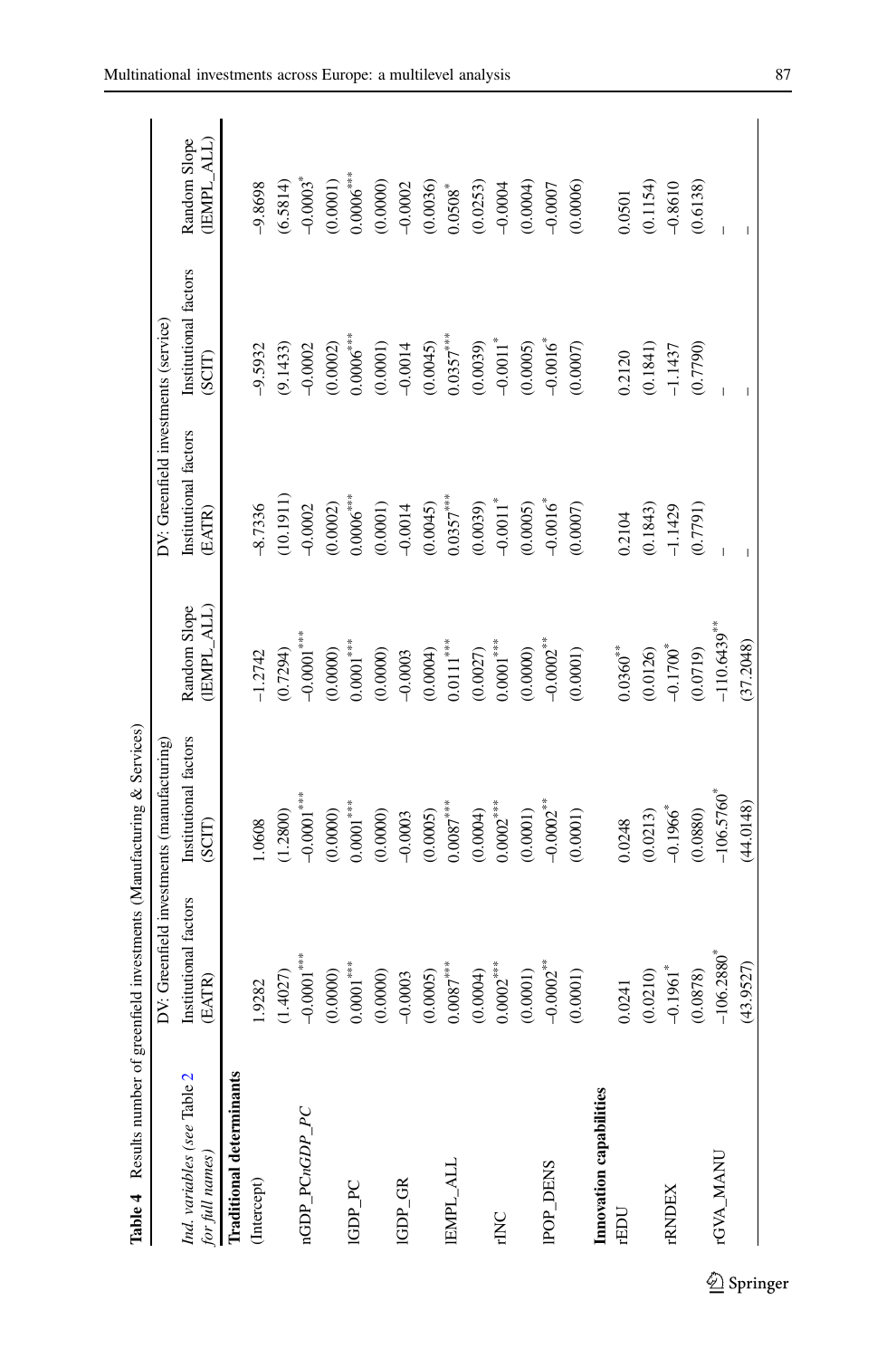| Table 4 (Continued)                                                                                                                   |                                                                                                                                                                                                                                                                                                                                                                                                                |                                 |                            |                                      |                                 |                             |
|---------------------------------------------------------------------------------------------------------------------------------------|----------------------------------------------------------------------------------------------------------------------------------------------------------------------------------------------------------------------------------------------------------------------------------------------------------------------------------------------------------------------------------------------------------------|---------------------------------|----------------------------|--------------------------------------|---------------------------------|-----------------------------|
|                                                                                                                                       | DV: Greenfield investments (manufacturing)                                                                                                                                                                                                                                                                                                                                                                     |                                 |                            | DV: Greenfield investments (service) |                                 |                             |
| Ind. variables (see Table 2<br>for full names)                                                                                        | Institutional factors<br>(EATR)                                                                                                                                                                                                                                                                                                                                                                                | Institutional factors<br>(SCIT) | Random Slope<br>(EMPL_ALL) | Institutional factors<br>(EATR)      | Institutional factors<br>(SCIT) | Random Slope<br>(IEMPL_ALL) |
| <b>rGVA_SERVICE</b>                                                                                                                   | $\begin{array}{c} \end{array}$                                                                                                                                                                                                                                                                                                                                                                                 |                                 |                            | 586.9248**                           | 591.6746**                      | 430.8056**                  |
|                                                                                                                                       | $\begin{array}{c} \rule{0pt}{2.5ex} \rule{0pt}{2.5ex} \rule{0pt}{2.5ex} \rule{0pt}{2.5ex} \rule{0pt}{2.5ex} \rule{0pt}{2.5ex} \rule{0pt}{2.5ex} \rule{0pt}{2.5ex} \rule{0pt}{2.5ex} \rule{0pt}{2.5ex} \rule{0pt}{2.5ex} \rule{0pt}{2.5ex} \rule{0pt}{2.5ex} \rule{0pt}{2.5ex} \rule{0pt}{2.5ex} \rule{0pt}{2.5ex} \rule{0pt}{2.5ex} \rule{0pt}{2.5ex} \rule{0pt}{2.5ex} \rule{0$                               |                                 |                            | (206.0814)                           | (205.2312)                      | (161.9645)                  |
| <b>IPAT_AP</b>                                                                                                                        | I                                                                                                                                                                                                                                                                                                                                                                                                              |                                 |                            | $-0.0102$ <sup>*</sup>               | $-0.0102$ <sup>*</sup>          | $-0.0136***$                |
|                                                                                                                                       | $\begin{array}{c} \rule{0pt}{2.5ex} \rule{0pt}{2.5ex} \rule{0pt}{2.5ex} \rule{0pt}{2.5ex} \rule{0pt}{2.5ex} \rule{0pt}{2.5ex} \rule{0pt}{2.5ex} \rule{0pt}{2.5ex} \rule{0pt}{2.5ex} \rule{0pt}{2.5ex} \rule{0pt}{2.5ex} \rule{0pt}{2.5ex} \rule{0pt}{2.5ex} \rule{0pt}{2.5ex} \rule{0pt}{2.5ex} \rule{0pt}{2.5ex} \rule{0pt}{2.5ex} \rule{0pt}{2.5ex} \rule{0pt}{2.5ex} \rule{0$                               |                                 |                            | (0.0049)                             | (0.0049)                        | (0.0039)                    |
| <b>Institutional factors</b>                                                                                                          |                                                                                                                                                                                                                                                                                                                                                                                                                |                                 |                            |                                      |                                 |                             |
| nPST                                                                                                                                  | $-0.1447$                                                                                                                                                                                                                                                                                                                                                                                                      | 0.5666                          | 0.0375                     | 8.0236                               | 8.3079                          | 2.7366                      |
|                                                                                                                                       | (0.9105)                                                                                                                                                                                                                                                                                                                                                                                                       | (0.8428)                        | (0.3683)                   | (6.2676)                             | (5.4851)                        | (3.0262)                    |
| nEATR                                                                                                                                 | $-0.1485$ <sup>*</sup>                                                                                                                                                                                                                                                                                                                                                                                         |                                 | $-0.0741***$               | 0.0010                               |                                 | $-0.0017$                   |
|                                                                                                                                       | (0.0561)                                                                                                                                                                                                                                                                                                                                                                                                       |                                 | (0.0234)                   | (0.3951)                             |                                 | (0.2006)                    |
| nSCIT                                                                                                                                 | $\mathsf I$                                                                                                                                                                                                                                                                                                                                                                                                    | $-0.0973$ *                     |                            |                                      | 0.0458                          |                             |
|                                                                                                                                       | $\begin{array}{c} \rule{0pt}{2.5ex} \rule{0pt}{2.5ex} \rule{0pt}{2.5ex} \rule{0pt}{2.5ex} \rule{0pt}{2.5ex} \rule{0pt}{2.5ex} \rule{0pt}{2.5ex} \rule{0pt}{2.5ex} \rule{0pt}{2.5ex} \rule{0pt}{2.5ex} \rule{0pt}{2.5ex} \rule{0pt}{2.5ex} \rule{0pt}{2.5ex} \rule{0pt}{2.5ex} \rule{0pt}{2.5ex} \rule{0pt}{2.5ex} \rule{0pt}{2.5ex} \rule{0pt}{2.5ex} \rule{0pt}{2.5ex} \rule{0$                               | (0.0430)                        |                            |                                      | (0.2866)                        |                             |
| Model statistics                                                                                                                      |                                                                                                                                                                                                                                                                                                                                                                                                                |                                 |                            |                                      |                                 |                             |
| No of obs                                                                                                                             | 1054                                                                                                                                                                                                                                                                                                                                                                                                           | 1054                            | 1054                       | 1054                                 | 1054                            | 1054                        |
| No of. countries                                                                                                                      | $\overline{17}$                                                                                                                                                                                                                                                                                                                                                                                                | $\overline{17}$                 | $\overline{17}$            | $\overline{1}$                       | $\overline{17}$                 |                             |
| <b>AIC</b>                                                                                                                            | 5063.5771                                                                                                                                                                                                                                                                                                                                                                                                      | 5064.8347                       | 4783.2896                  | 9869.6497                            | 9869.6240                       | 9449.5240                   |
| $\sigma^2_{\mu}$                                                                                                                      | 0.6455                                                                                                                                                                                                                                                                                                                                                                                                         | 0.7409                          | 1.9090                     | 22.7989                              | 22.6387                         | 216.3746                    |
| $\sigma^2$ .                                                                                                                          | 6.7885                                                                                                                                                                                                                                                                                                                                                                                                         | 6.7855                          | 5.01636                    | 654.1343                             | 654.1575                        | 419.6978                    |
| $\sigma^2$ j4                                                                                                                         | $\overline{1}$                                                                                                                                                                                                                                                                                                                                                                                                 |                                 | 0.00011                    |                                      |                                 | 0.0098                      |
| $\sigma$ j04                                                                                                                          | $\begin{array}{c} \rule{0pt}{2ex} \rule{0pt}{2ex} \rule{0pt}{2ex} \rule{0pt}{2ex} \rule{0pt}{2ex} \rule{0pt}{2ex} \rule{0pt}{2ex} \rule{0pt}{2ex} \rule{0pt}{2ex} \rule{0pt}{2ex} \rule{0pt}{2ex} \rule{0pt}{2ex} \rule{0pt}{2ex} \rule{0pt}{2ex} \rule{0pt}{2ex} \rule{0pt}{2ex} \rule{0pt}{2ex} \rule{0pt}{2ex} \rule{0pt}{2ex} \rule{0pt}{2ex} \rule{0pt}{2ex} \rule{0pt}{2ex} \rule{0pt}{2ex} \rule{0pt}{$ |                                 | $-0.995$                   |                                      | I                               | $-0.999$                    |
| $p < 0.001$ , $\stackrel{**}{p} < 0.01$ , $\stackrel{*}{p} < 0.05 + \sigma^2 = \text{variance}$ , $\sigma = \text{covariance}$<br>*** |                                                                                                                                                                                                                                                                                                                                                                                                                |                                 |                            |                                      |                                 |                             |

 $\underline{\mathcal{D}}$  Springer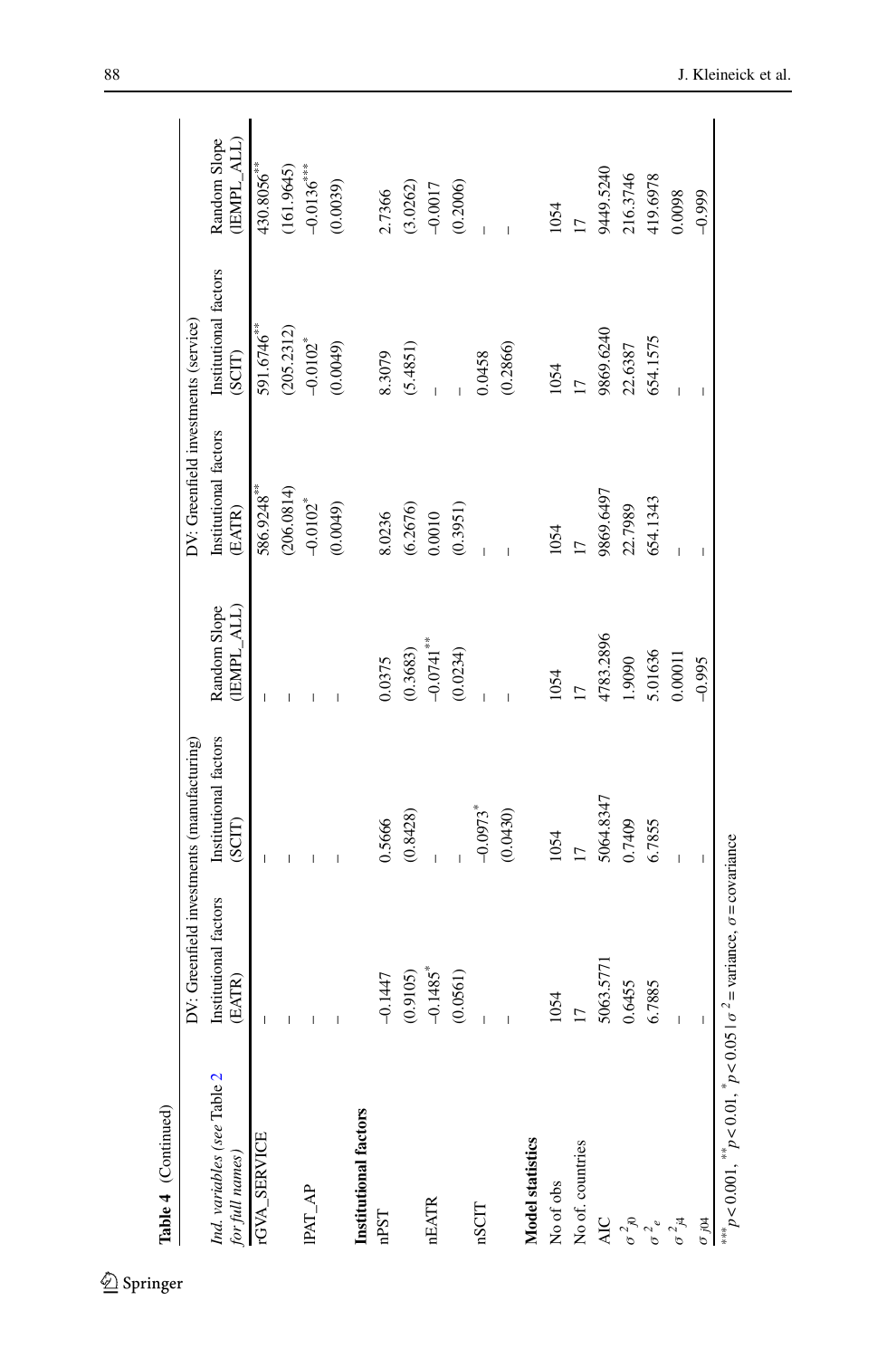significant positive results for the effect of regional employment, indicating that MNCs prefer those regions where the employment rate is relatively high. However, this findings hold across specification for the manufacturing regressions, while it tends to lose statistical relevance in the case of services. Overall, we interpret this as evidence that MNCs are attracted to locations with well-functioning local labour markets, especially as far as manufacturing operations are concerned. Another important difference emerging from the sectoral analysis regard the role of paid wages in a region, proxied by disposable income. In fact, while MNCs setting up foreign greenfield activities in manufacturing are pulled to locations with higher wages, thus plausibly privileging more productive labour (c.f. Guimaraes et al. [2000;](#page-37-8) Defever [2006\)](#page-36-22), in the case of services we find (weak) evidence that MNCs adopt a more efficiency-seeking strategy by locating in places with lower salaries (Dunning and Lundan [2008\)](#page-37-27).

Contrarily to expectations, investment projects in both manufacturing and services tend to be overall located in regions where the population density is lower, referring to less urbanised regions that are associated with lower land costs, fundamentally in line, once again, with a type of efficiency seeking rationale.

With respect to the innovation capabilities of regions some differences emerge depending on the main sector of economic activity of the MNC investment. The educational attainment of the local labour force has a significant and positive effect only in one specification regarding manufacturing activity (i.e. model with random slope), while it remains insignificant in the other regressions. Similarly, R&D expenditure is significant and negative only for manufacturing investment. These set of results, on average, signal that the MNCs in our data are not systematically undertaking strategic asset-seeking FDI, and therefore the knowledge-related feature of the regional economy do not matter for their greenfield activities.

Institutional factors are also included in this empirical exercise. For greenfield investments of both types of business activities the results suggest that this set of explanatory factors does not influence the number of investment projects, with the exception of taxation levels, that in the case of manufacturing activity represent a clear detrimental factor that discourages MNCs' investment, in line the extant evidence (Voget [2011\)](#page-38-27).

It is worth noting that, gain, the random slope models, estimated for greenfield investments in both business activities, significantly improves the model fit.

#### **4.3 The regional attraction of M&A projects**

Given their inherently different nature, it is possible that the MNCs' strategies governing greenfield FDI differ from the location decisions behind M&A projects (Bertrand et al. [2007\)](#page-36-15). Therefore, we perform the same empirical analysis for the case of M&A. Table [5,](#page-23-0) nevertheless, shows that the location determinants of MNCs activity do not differ much across entry modes. In fact, our results suggest that M&A follow a similar pattern to greenfield FDI, suggesting that the choice of the entry mode of foreign MNCs does not strongly depend on the attributes of the locations available. It is plausible that this choice instead is more dependent on individual company features, as indicated by several studies (Nocke and Yeaple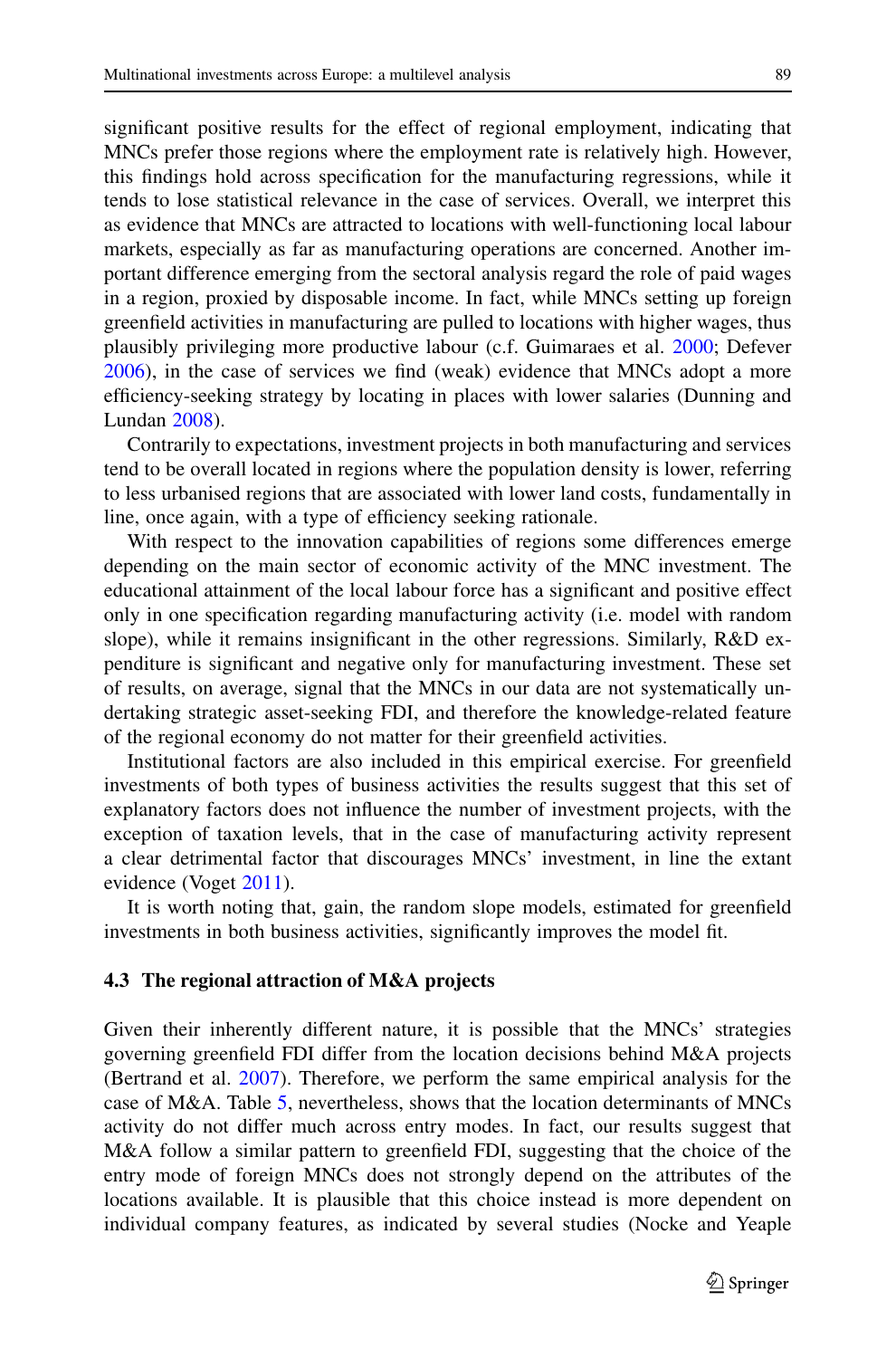| DV: Number of M&A projects                        |                                  |                            |                                    |                                    |                             |
|---------------------------------------------------|----------------------------------|----------------------------|------------------------------------|------------------------------------|-----------------------------|
| Ind. variables (see<br>Table 2 for full<br>names) | Traditional<br>determi-<br>nants | Innovation<br>capabilities | Institutional<br>factors<br>(EATR) | Institutional<br>factors<br>(SCIT) | Random Slope<br>(IEMPL_ALL) |
| <b>Traditional determinants</b>                   |                                  |                            |                                    |                                    |                             |
| (Intercept)                                       | $-9.8356***$                     | $-12.5347***$              | $-9.3624$ <sup>*</sup>             | $-11.3857***$                      | $-6.3912$                   |
|                                                   | (2.9229)                         | (2.5951)                   | (3.6328)                           | (3.3642)                           | (4.0533)                    |
| nGDP PCnGDP PC                                    | $-0.0002$ *                      | $-0.0003***$               | $-0.0002**$                        | $-0.0003***$                       | $-0.0002$ *                 |
|                                                   | (0.0001)                         | (0.0001)                   | (0.0001)                           | (0.0001)                           | (0.0001)                    |
| IGDP_PC                                           | $0.0004***$                      | $0.0004***$                | $0.0004***$                        | $0.0004***$                        | $0.0004***$                 |
|                                                   | (0.0000)                         | (0.0000)                   | (0.0000)                           | (0.0000)                           | (0.0000)                    |
| $lGDP_GR$                                         | $-0.0013$                        | $-0.0013$                  | $-0.0010$                          | $-0.0010$                          | $-0.0010$                   |
|                                                   | (0.0016)                         | (0.0016)                   | (0.0016)                           | (0.0016)                           | (0.0013)                    |
| IEMPL_ALL                                         | $0.0549***$                      | $0.0549***$                | $0.0549***$                        | $0.0549***$                        | $0.0591***$                 |
|                                                   | (0.0014)                         | (0.0014)                   | (0.0014)                           | (0.0014)                           | (0.0091)                    |
| rINC                                              | $0.0003*$                        | 0.0002                     | 0.0002                             | 0.0002                             | 0.0001                      |
|                                                   | (0.0001)                         | (0.0002)                   | (0.0001)                           | (0.0001)                           | (0.0001)                    |
| <b>IPOP_DENS</b>                                  | $-0.0003$                        | $-0.0007**$                | $-0.0007***$                       | $-0.0007**$                        | 0.0001                      |
|                                                   | (0.0002)                         | (0.0002)                   | (0.0002)                           | (0.0002)                           | (0.0002)                    |
| <b>Innovation capabilities</b>                    |                                  |                            |                                    |                                    |                             |
| rEDU                                              |                                  | $0.2762***$                | $0.2797***$                        | $0.2805***$                        | $0.1368*$                   |
|                                                   |                                  | (0.0710)                   | (0.0623)                           | (0.0637)                           | (0.0563)                    |
| IPAT_AP                                           |                                  | $-0.0064***$               | $-0.0066$ ***                      | $-0.0066$ ***                      | $-0.0064***$                |
|                                                   |                                  | (0.0017)                   | (0.0017)                           | (0.0017)                           | (0.0013)                    |
| rRNDEX                                            |                                  | $-0.6104*$                 | $-0.6474$ *                        | $-0.6533*$                         | $-0.3070$                   |
|                                                   | $\overline{\phantom{0}}$         | (0.2746)                   | (0.2706)                           | (0.2714)                           | (0.2201)                    |
| <b>Institutional factors</b>                      |                                  |                            |                                    |                                    |                             |
| nPST                                              |                                  | $\overline{\phantom{0}}$   | 2.5951                             | 4.3669                             | 0.1788                      |
|                                                   |                                  |                            | (2.2759)                           | (2.1150)                           | (2.5332)                    |
| nEATR                                             |                                  |                            | $-0.3601$ *                        |                                    | $-0.3027$                   |
|                                                   |                                  |                            | (0.1415)                           |                                    | (0.1553)                    |
| nSCIT                                             |                                  |                            |                                    | $-0.2380*$                         | —                           |
|                                                   |                                  |                            |                                    | (0.1090)                           |                             |
| <b>Model statistics</b>                           |                                  |                            |                                    |                                    |                             |
| Num. obs                                          | 1054                             | 1054                       | 1054                               | 1054                               | 1054                        |
| <b>AIC</b>                                        | 7677.5390                        | 7650.7115                  | 7643.5836                          | 7644.7092                          | 7230.2227                   |
| Num. countries                                    | 17                               | 17                         | 17                                 | 17                                 | 17                          |
| $\sigma^2_{j0}$                                   | 14.8950                          | 9.5364                     | 3.1765                             | 3.7811                             | 19.839                      |
| $\sigma^2_e$                                      | 81.168                           | 79.1046                    | 79.1998                            | 79.1568                            | 50.045                      |
| $\sigma^2$ j4                                     |                                  |                            |                                    |                                    | 0.0013                      |
| $\sigma$ j04                                      |                                  |                            |                                    |                                    | $-0.875$                    |

<span id="page-23-0"></span>

|  |  |  |  |  | <b>Table 5</b> Results for the number of M&A projects |
|--|--|--|--|--|-------------------------------------------------------|
|--|--|--|--|--|-------------------------------------------------------|

\*\*\**p*<0.001,  ${}^{*}p$  <0.01,  ${}^{*}p$  <0.05 |  $\sigma$ <sup>2</sup> = variance,  $\sigma$  = covariance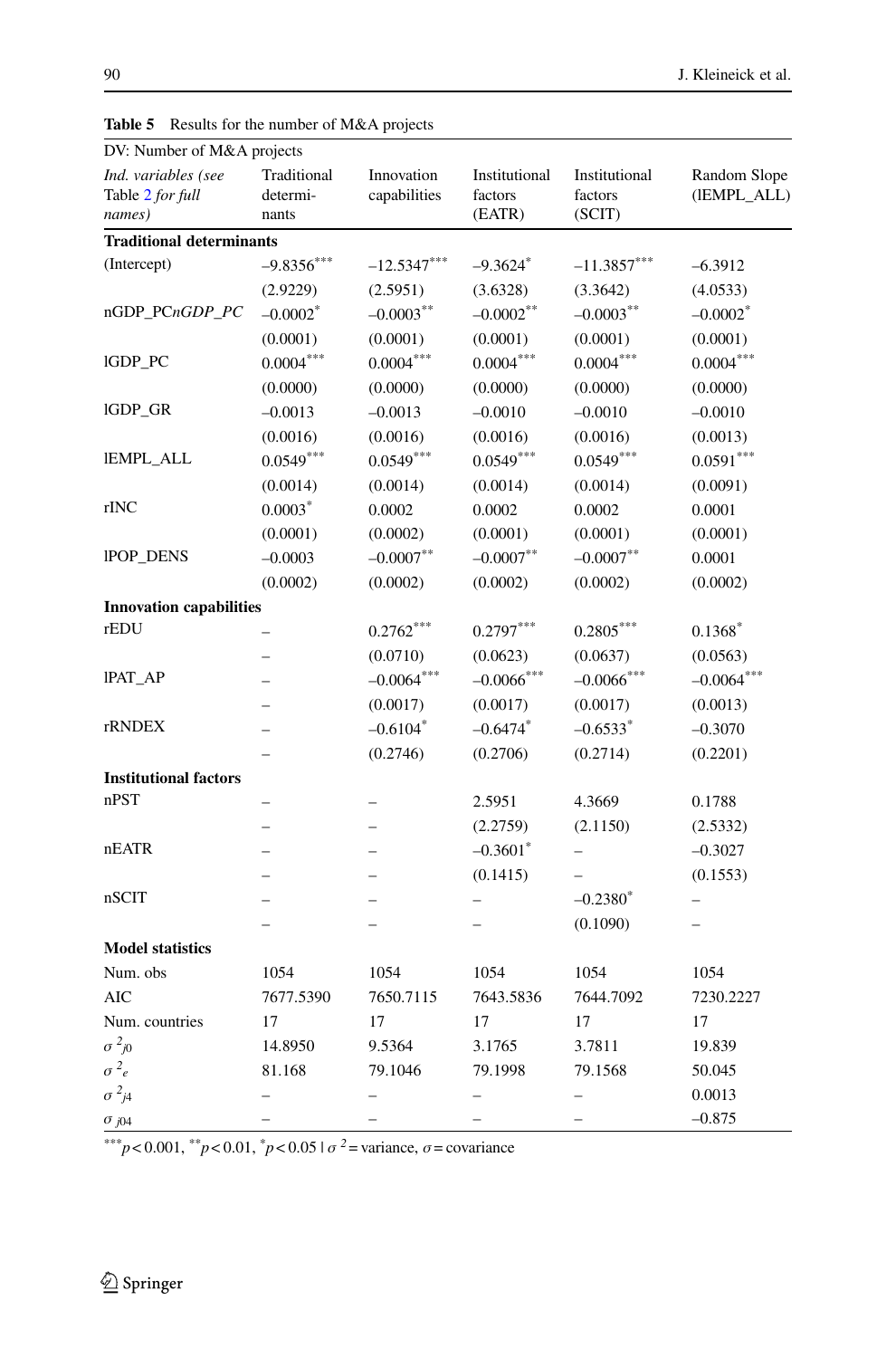[2007;](#page-38-3) Guadalupe et al. [2012\)](#page-37-2). Overall, the pattern of localisation that we detect for the case of M&As reflect corporate strategies oriented towards the access of localised markets of core regions within countries that are economically peripheral within the EU, as indicated by the persistent positive sign on regional GDP per capita and the negative sign on the national GDP per capita variable. Invariably, a well-functioning the local labour market and the presence of a suitable workforce represent a key pull factor for investment (Crescenzi et al. [2014\)](#page-36-4), while, similar to the above results, we cannot find univocal evidence that more developed regional innovation capabilities constitute a positive determinant of M&As. In fact, with the exception of an educated workforce, that is still positively evaluated by foreign capital investors, the regional stock of knowledge captured by patents as well as the local expenditure in R&D seem to be detrimental for the attraction of foreign investment. This could be the case if, on average, the rationale of most M&As in our dataset is market-seeking or efficiency-seeking, rather than directed towards the access of specific capabilities or knowledge bases (Guadalupe et al. [2012;](#page-37-2) Ascani [2018\)](#page-36-0). In this sense, foreign MNCs may prefer less expensive locations, where it is plausible that the frequency of activities oriented towards the generation of new technologies are far from being relevant. The efficiency-seeking character of these investment decisions is also supported by the negative, yet weak, coefficients on the variables capturing the taxation level of alternative locations. This also represents the main difference with the case of aggregate greenfield activities examined above, where the relationship between the location choice and taxation was not statistically significant. Since M&A projects frequently have an efficiency seeking motive (Neary [2004\)](#page-38-28), these findings are in line with the expectation that MNCs tend to cherry-pick locations with cost-advantages.

Finally, a random slope variable is introduced in the equation. The results are presented in the last column of Table [5.](#page-23-0) The AIC has decreased substantially, which means that the model fits the data better compared to the random intercept models.

#### **4.4 M&A projects in manufacturing and in the service sector**

In Table [6](#page-25-0) we present the results for the M&A location choice analysis split by sector. While the general trends identified above are also reflected in this set of results, some differences emerge across sectors of economic activity. Starting with the similarities, for M&As in both manufacturing and service the national market size weakly suggest that MNCs locate in countries that exhibit relatively lower GDP, in line with the aggregate results, thus potentially indicating that most corporate activities move to the periphery of the EU. On the contrary, for both business activities the regional GDP per capita has a significant positive effect, corroborating the existing evidence that the regional market size is highly valued by MNCs for their M&A projects. This is in line with the results of Brakman et al.  $(2007)$  who have concluded that especially horizontal investments frequently have a market-seeking motive. Also, MNCs favour locations with a higher employment rate since it reflects a larger endowment of available labour force (Disdier and Mayer [2004\)](#page-37-15). Regarding the differences across sectors, instead, we find mixed evidence on the average disposable income as a proxy for the wages paid in a region, as this is clearly negative in the case of services while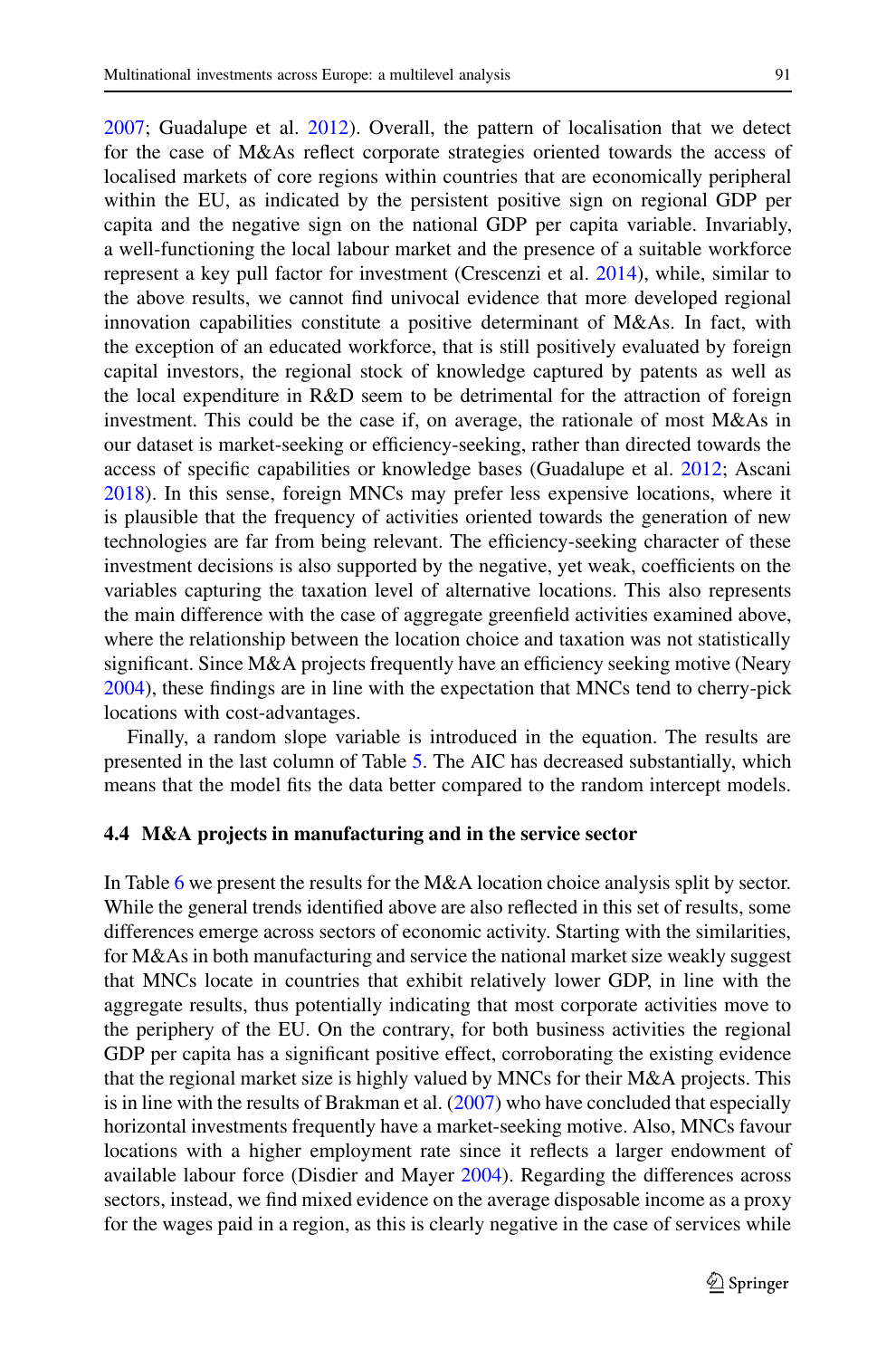<span id="page-25-0"></span>

| Results number of M&A<br>Table 6               | projects (Manufacturing & Service) |                                 |                             |                                 |                                 |                             |
|------------------------------------------------|------------------------------------|---------------------------------|-----------------------------|---------------------------------|---------------------------------|-----------------------------|
|                                                | DV: M&A projects (manufacturing)   |                                 |                             | DV: M&A projects (services)     |                                 |                             |
| Ind. variables (see Table 2<br>for full names) | Institutional factors<br>(EATR)    | Institutional factors<br>(SCIT) | Random Slope<br>$(1GDP_PC)$ | Institutional factors<br>(EATR) | Institutional factors<br>(SCIT) | Random Slope<br>(IEMPL_ALL) |
| <b>Traditional determinants</b>                |                                    |                                 |                             |                                 |                                 |                             |
| (Intercept)                                    | $-0.3475$                          | $-0.8368$                       | 0.9694                      | $-3.7881***$                    | $-3.9562***$                    | $-2.2414$ <sup>*</sup>      |
|                                                | (1.7644)                           | (1.5134)                        | (1.1753)                    | (0.9109)                        | (0.8657)                        | (1.1096)                    |
| nGDP_PCnGDP_PC                                 | $-0.0001$                          | $-0.0001$ <sup>*</sup>          | $-0.0001$ <sup>*</sup>      | $-0.0001$ <sup>*</sup>          | $-0.0001$ <sup>*</sup>          | $-0.0001$ <sup>*</sup>      |
|                                                | (0.0000)                           | (0.0000)                        | (0.0000)                    | (0.0000)                        | (0.0000)                        | (0.0000)                    |
| IGDP_PC                                        | $0.0001***$                        | $0.0001***$                     | $0.0001^{*}$                | $0.0002***$                     | $0.0002***$                     | $0.0002***$                 |
|                                                | (0.0000)                           | (0.0000)                        | (0.0000)                    | (0.0000)                        | (0.0000)                        | (0.0000)                    |
| $IGDP_GR$                                      | $-0.0000$                          | $-0.0000$                       | $-0.0001$                   | $-0.0004$                       | $-0.0004$                       | $-0.0003$                   |
|                                                | (0.0005)                           | (0.0005)                        | (0.0004)                    | (0.0007)                        | (0.0007)                        | (0.0006)                    |
| IEMPL_ALL                                      | $0.0148***$                        | $0.0148***$                     | $0.0148***$                 | $0.0151***$                     | $0.0150***$                     | $0.0161***$                 |
|                                                | (0.0004)                           | (0.0004)                        | (0.0004)                    | (0.0006)                        | (0.0006)                        | (0.0032)                    |
| N <sub>C</sub>                                 | $0.0002***$                        | $0.0002***$                     | $-0.0001***$                | $-0.0002$ **                    | $-0.0002***$                    | $-0.0002***$                |
|                                                | (0.0001)                           | (0.0001)                        | (0.0000)                    | (0.0001)                        | (0.0001)                        | (0.0001)                    |
| <b>IPOP_DENS</b>                               | $-0.0006***$                       | $-0.0006$ ***                   | $-0.0004***$                | $-0.0000$                       | $-0.0000$                       | 0.0001                      |
|                                                | (0.0001)                           | (0.0001)                        | (0.0001)                    | (0.0001)                        | (0.0001)                        | (0.0001)                    |
| Innovation capabilities                        |                                    |                                 |                             |                                 |                                 |                             |
| LEDU                                           | 0.0188                             | 0.0192                          | $0.0351$ <sup>*</sup>       | $0.0643***$                     | $0.0652***$                     | 0.0356                      |
|                                                | (0.0225)                           | (0.0224)                        | (0.0141)                    | (0.0194)                        | (0.0194)                        | (0.0200)                    |
| $\text{IPT}\_\text{AP}$                        |                                    |                                 |                             | $-0.0020$ <sup>**</sup>         | $-0.0019$ **                    | $-0.0025***$                |
|                                                |                                    |                                 |                             | (0.0007)                        | (0.0007)                        | (0.0006)                    |
| <b>rNDEX</b>                                   | $-0.2638***$                       | $-0.2644$ **                    | $-0.1645$ <sup>*</sup>      | $-0.1670$                       | $-0.1688$                       | $-0.1169$                   |
|                                                | (0.0894)                           | (0.0893)                        | (0.0748)                    | (0.1089)                        | (0.1089)                        | (0.0977)                    |
| <b>IGVA MANU</b>                               | 77.7610                            | 77.3767                         | 174.9382***                 |                                 |                                 |                             |
|                                                | (44.4215)                          | (44.4282)                       | (39.9165)                   |                                 |                                 |                             |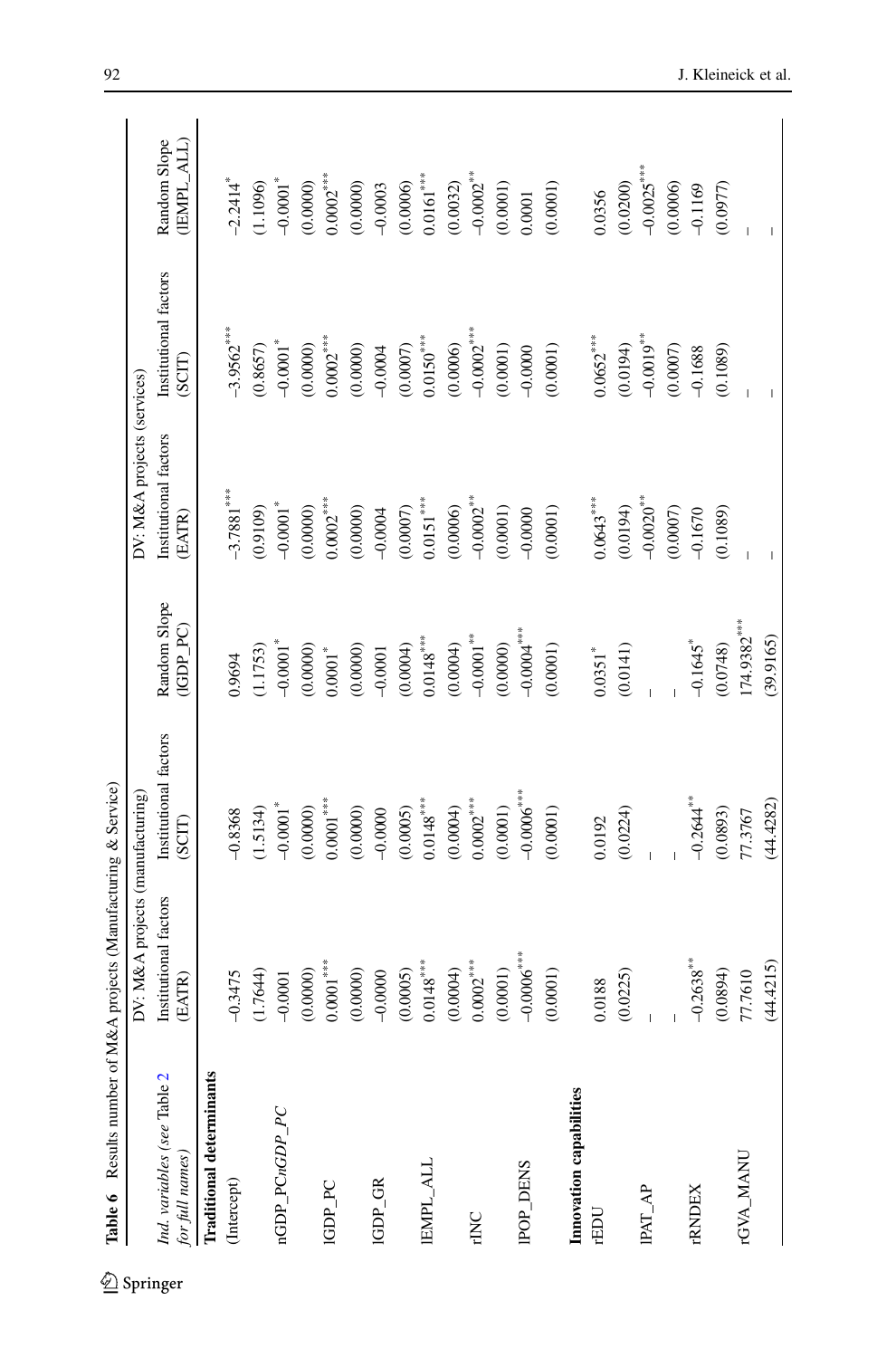| Table 6 (Continued)                                      |                                              |                                 |                           |                                 |                                 |                             |
|----------------------------------------------------------|----------------------------------------------|---------------------------------|---------------------------|---------------------------------|---------------------------------|-----------------------------|
|                                                          | DV: M&A projects (manufacturing)             |                                 |                           | DV: M&A projects (services)     |                                 |                             |
| Ind. variables (see Table 2<br>for full names)           | Institutional factors<br>(EATR)              | Institutional factors<br>(SCIT) | Random Slope<br>(IGDP_PC) | Institutional factors<br>(EATR) | Institutional factors<br>(SCIT) | Random Slope<br>(IEMPL_ALL) |
| rGVA_SERVICE                                             |                                              |                                 |                           | 103.7190***                     | 106.7420***                     | 89.7291***                  |
|                                                          |                                              |                                 |                           | (28.7670)                       | (28.5658)                       | (25.8493)                   |
| <b>Institutional factors</b>                             |                                              |                                 |                           |                                 |                                 |                             |
| nPST                                                     | 0.2240                                       | 0.7529                          | 0.1818                    | $1.6849**$                      | $1.7676***$                     | 0.7351                      |
|                                                          | (1.1627)                                     | (1.0126)                        | (0.4792)                  | (0.4891)                        | (0.4436)                        | (0.5703)                    |
| nEATR                                                    | $-0.1267$                                    |                                 | $-0.0576$                 | $-0.0106$                       |                                 | $-0.0543$                   |
|                                                          | (0.0712)                                     |                                 | (0.0315)                  | (0.0329)                        |                                 | (0.0368)                    |
| nSCIT                                                    |                                              | $-0.0954$                       |                           |                                 | 0.0020                          |                             |
|                                                          |                                              | (0.0515)                        |                           |                                 | (0.0242)                        |                             |
| <b>Model statistics</b>                                  |                                              |                                 |                           |                                 |                                 |                             |
| No. of obs                                               | 1054                                         | 1054                            | 1054                      | 1054                            | 1054                            | 1054                        |
| No. of countries                                         | $\overline{17}$                              | $\overline{17}$                 | $\overline{C}$            | $\overline{17}$                 | $\overline{17}$                 | $\overline{17}$             |
| <b>AIC</b>                                               | 5083.4502                                    | 5083.2225                       | 4842.3036                 | 5782.5803                       | 5782.6779                       | 5556.7953                   |
| $\omega_{\tau}$                                          | 1.1729                                       | 1.1559                          | 10.1846                   | 0.000000046                     | 0.000000042                     | 3.9826                      |
| $\sigma^2$                                               | 6.8675                                       | 6.8674                          | 5.3197                    | 13.7354                         | 13.736                          | 10.4791                     |
| $\sigma^2_{\phantom{2}j2}$                               | $\mathbf{I}$                                 |                                 | 0.000000018               |                                 |                                 |                             |
| $\sigma$ j02                                             | $\mathsf I$                                  |                                 | $-0.998$                  |                                 |                                 |                             |
| $\sigma^2$ ,4                                            | $\mathsf I$                                  |                                 |                           |                                 |                                 | 0.00015                     |
| σ j04                                                    |                                              |                                 |                           |                                 |                                 | $-0.989$                    |
| **** $p < 0.001$ , ${}^{**}p < 0.01$ , ${}^{*}p < 0.051$ | $\sigma^2$ = variance, $\sigma$ = covariance |                                 |                           |                                 |                                 |                             |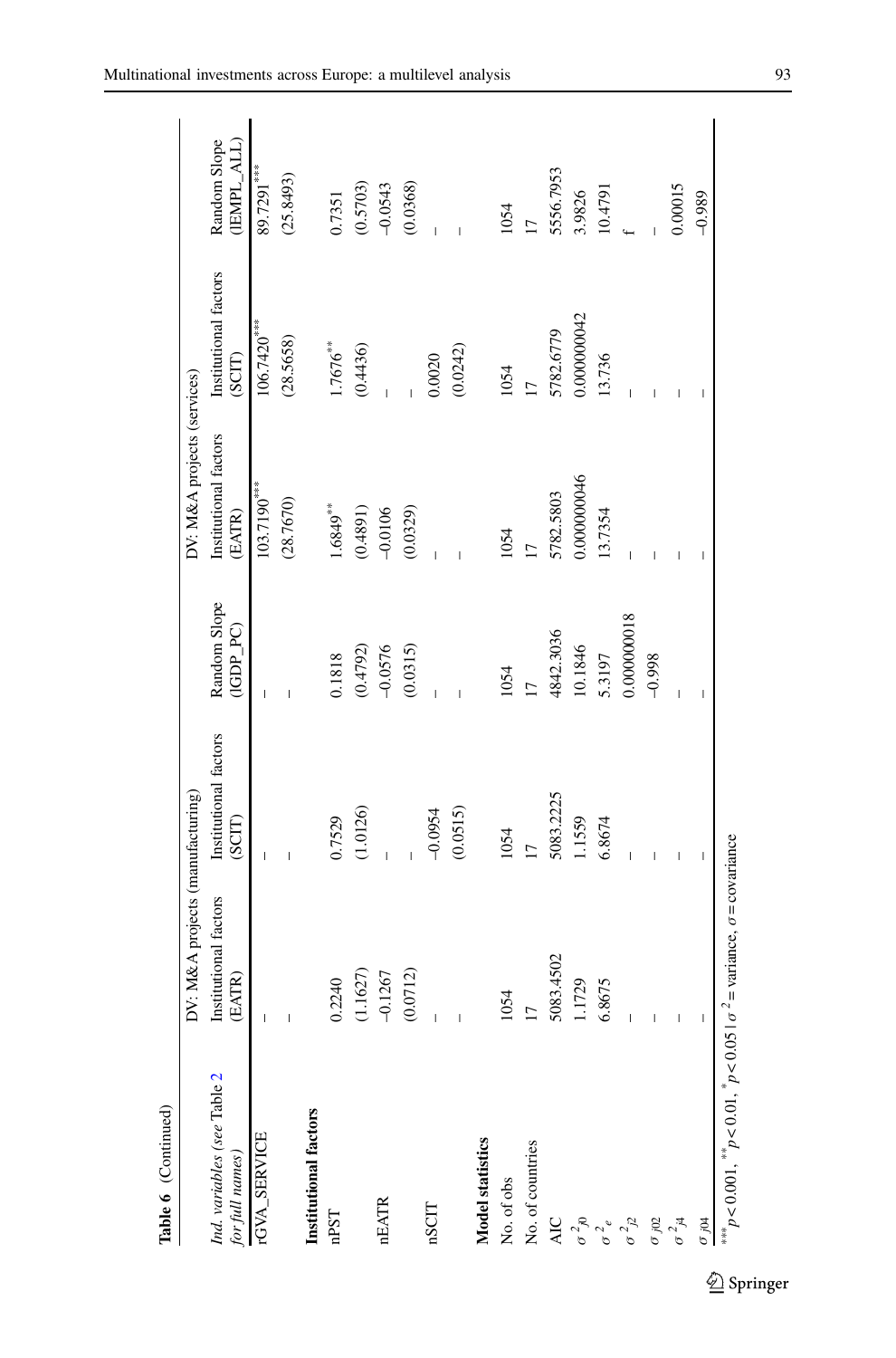ambiguous results emerge for the case of manufacturing. Nevertheless, considering that the random slope specification in column 3 delivers better estimates according to the AIC, we tend to consider this as our preferred specification. Therefore, these set of results support, again, the efficiency-seeking nature of most MNCs investment by M&As, in line with the idea that the cost-reducing rationale is a strong element in the corporate strategies of these actors (Gereffi and Korzeniewicz [1994\)](#page-37-28). Our results also suggest that existence of heterogeneous preferences of MNCs regarding urban agglomerations, as the population density variable exhibits a negative and statistically significant coefficient in the case of manufacturing, signalling that these activities tend to locate in less urbanised areas where the land costs are lower, while it remains non-significant for services.

With respect to the effect of regional innovation capabilities, the results of the random slope model suggest that, controlling for a varying effect of the regional market size across countries, the educational attainment and the sectoral GVA have a statistically significant effect on the number of investment projects in manufacturing, although the statistical relevance of the educational variable remains weak. For services, instead, while the sector GVA is also an important determinant of location choice, the educational level of the regional population remains insignificant in the random slope model, signalling that tertiary activities may not be dependent on this type of factor. Potentially, these are not high value added service activities for which specific skills are requested. Regarding the other variables, results remain similar to those presented above in the aggregate analysis. Overall, we find evidence that M&A activities also respond to a marked market access rationale, especially at the regional level, and that also efficiency-seeking motives play a substantial role in shaping the patterns of MNCs' investment, especially as far as manufacturing activities are concerned. This is in line with the evidence that the location of European manufacturing has experiences a long shift towards locations offering a stronger cost-advantage (Traistaru et al. [2003\)](#page-38-26).

# **5 Conclusion**

In this study we explored the location determinants of European MNCs' investment projects in the countries of the EU by means of a quantitative multilevel analysis focusing on both regional and national pull factors, thus accounting for the hierarchical structure of the data and business dynamics. In so doing, we incorporated and built on the main findings of the previous literature, by accounting for three main sets of locational factors, namely: traditional drivers of FDI, knowledge-based regional factors and the features of the institutional context. Moreover, in order to provide a detailed analysis, FDI projects are also distinguished based on their entry mode (i.e. greenfield investments and M&A). In order to test the sensitivity of MNCs choices to sectoral dynamics we also considered the changing composition of FDI in Europe by differentiating between manufacturing and service activities.

We identify a plethora of original results that only partially reflect existing empirical evidence and to some extent they expand the understanding of MNCs location strategies in new directions. The main results suggest that there are no major dif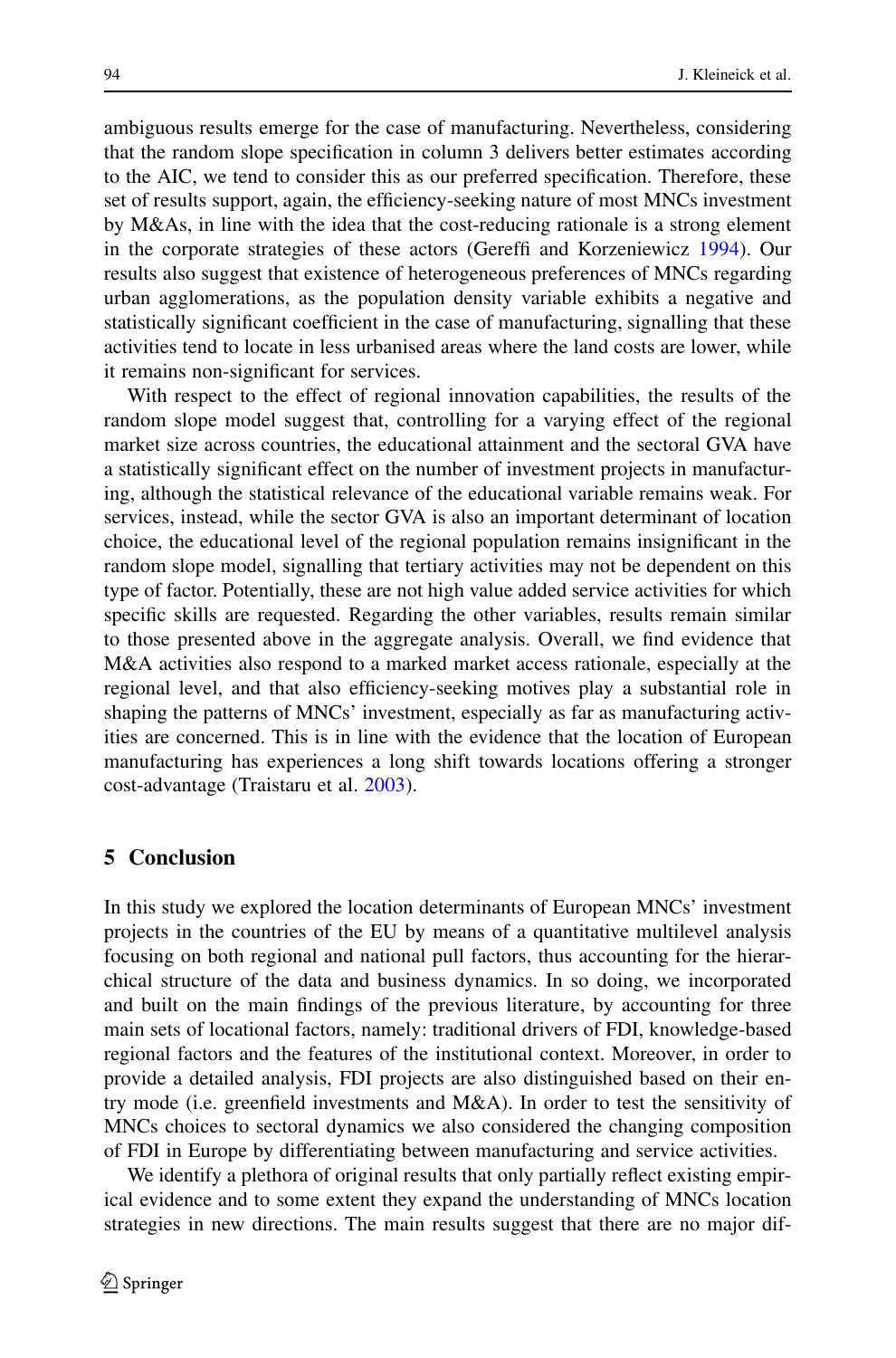ferences in the location determinants of greenfield FDI and M&A projects within Europe, as both types of foreign investment seems to be market-seeking and efficiency-seeking in nature. Contrary to the findings of Basile [\(2004\)](#page-36-10) who concludes that the location determinants of FDI differ according to the entry mode and to the hypothesis of Bertrand et al. [\(2007\)](#page-36-15) who state that it is not reasonable to assume that the location determinants of greenfield investments and M&As are identical, our results indicate the differences in the role of location determinants are minimal. More specifically, with respect to the traditional location determinants, MNCs seem to value a relatively larger regional market size, indicating that FDI is mostly attracted to economically "core" regions (Crescenzi et al. [2014\)](#page-36-4). This is also supported by the results with respect to the labour market conditions since FDI projects are concentrated in regions where the employment rate and, consequently, the functioning of the local labour market is relatively efficient. However, the level of urbanisation, associated with land costs tends to discourage foreign MNCs, especially in manufacturing activities, as these type of activities might not necessarily need urbanisation externalities to thrive.

Regarding regional innovation capabilities, the results show that MNCs systematically prefer locations endowed with a relatively highly educated population for their international activities, as this is the case of greenfield FDI in manufacturing and M&As in tertiary activities mainly. Nonetheless, the more technologically-oriented features of regional economies, such as their patent stock and their expenditure in R&D, are negatively correlated with foreign investment. This may support a view of MNCs' internationalisation in our data oriented towards a cost-reducing approach, whereby the most technologically advanced regions are not affordable locations for most foreign investment activities. Considering also that the main and most stable result of the analysis indicates that market access considerations are important, we can rule out that the search for novel knowledge capabilities guide the location behaviour of MNCs in our sample.

As far as the institutional dimension is concerned, the analysis provides some evidence that the effective average tax rate has a negative impact on the number of investment projects, in line with the cost reducing motivation of foreign direct investment projects. Political stability and government corruption both seem not to determine the location of MNCs within Europe, probably due to the low variation of these institutional features within the EU.

Considering these articulated results, policy making aimed at attracting FDI, in the form of both greenfield projects and M&A, should primarily reinforce the *regional* economic system in terms of market opportunities, quality of the local labour force and functioning of the regional labour markets, as this emerge as the crucial spatial scale for successfully attracting MNCs. Importantly, this focus on the features of the local economy should lead to the attraction of specific inward FDI projects that can match the regional economic structure in terms of competences and interfirm linkages, in order to generate additional local economic effects, as suggested by recent empirical evidence (Ascani et al. [2019\)](#page-36-28). It is also fundamental to consider that the advantages of core European regions over disadvantaged locations could increase as a result of the stronger capacity of the former to attract MNCs. These dynamics can occur both between and within countries. Therefore, considering the location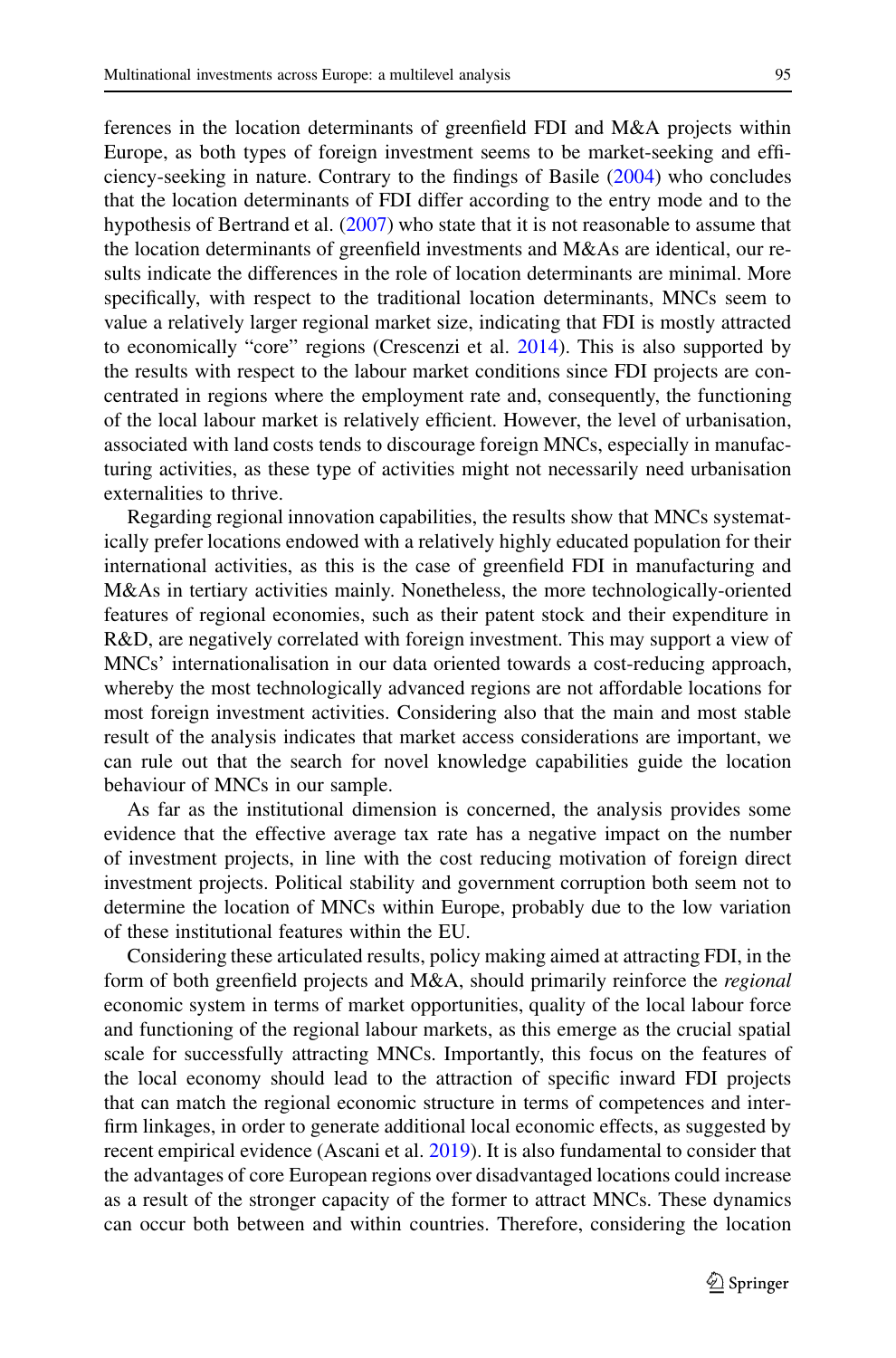determinants of FDI in a regional perspective, thus opening the black box of country level analyses, paves the way for policy measures at national (or supranational) scale targeted at reinforcing the profile of specific lagging behind locations in participating in global production.

**Author Contribution** Kleineick gathered and analysed the data. He also wrote the draft paper under guidance of Smit. Ascani rewrote and severely abridged the paper; he also undertook most of the revision. Smit finalized the paper and ran the analyses in the revision stage. All authors read and approved the final manuscript.

**Funding** Open Access funding provided by Utrecht University.

**Open Access** This article is licensed under a Creative Commons Attribution 4.0 International License, which permits use, sharing, adaptation, distribution and reproduction in any medium or format, as long as you give appropriate credit to the original author(s) and the source, provide a link to the Creative Commons licence, and indicate if changes were made. The images or other third party material in this article are included in the article's Creative Commons licence, unless indicated otherwise in a credit line to the material. If material is not included in the article's Creative Commons licence and your intended use is not permitted by statutory regulation or exceeds the permitted use, you will need to obtain permission directly from the copyright holder. To view a copy of this licence, visit [http://creativecommons.org/licenses/by/4.](http://creativecommons.org/licenses/by/4.0/)  $\Omega$ .

# **Appendix**

| Set of<br>factors       | Variable                           | Proxy                                                                                         | Spatial<br>Units | Data (year)                                     |
|-------------------------|------------------------------------|-----------------------------------------------------------------------------------------------|------------------|-------------------------------------------------|
| Dependent:<br>Foreign   | Location<br>decision of            | Number of Greenfield projects <sup>a</sup>                                                    | NUTS3            | Amadeus<br>$(2012 - 2017)$                      |
| sub-<br>sidiaries<br>of | Greenfield<br>projects             | Number of employees (greenfield<br>$projects)^a$                                              | NUTS3            | Amadeus<br>$(2012 - 2017)$                      |
| <b>MNCs</b>             | Location<br>decision of            | Number of M&A projects <sup>a</sup>                                                           | NUTS3            | Amadeus<br>$(2012 - 2017)$                      |
|                         | Merge &<br>Acquisition<br>projects | Number of employees $(M&As)^a$                                                                | NUTS3            | Amadeus<br>$(2012 - 2017)$                      |
| Traditional<br>location | <b>National</b><br>market size     | GDP per capita                                                                                | NUTS0            | Eurostat $(2015)$<br>$[med\_ec1]$               |
| factors                 | Regional<br>market size            | Regional GDP per capita at current<br>price                                                   | NUTS3            | Eurostat $(2015)$<br>$[nama_10r_3gdp]$          |
|                         | Regional<br>market poten-<br>tial  | Regional GDP growth at current<br>price (percentage change on previ-<br>ous year)             | NUTS3            | Eurostat<br>(2014/2015)<br>$[nama_10r_3gdp]$    |
|                         | Regional<br>$(un-)$<br>employment  | <b>Total Regional Employment</b><br>per 1000 persons (age class:<br>15–74 years) <sup>a</sup> | NUTS3            | Eurostat $(2014)^b$<br>$[name_10r]$<br>3empers] |
|                         | Labour costs                       | Disposable income per capita                                                                  | NUTS2            | Eurostat $(2014)^b$<br>[tgs $00026$ ]           |
|                         | Population<br>Density              | Inhabitants per $km^2$                                                                        | NUTS3            | Eurostat $(2016)^b$<br>[demo_r_d3dens]          |

<span id="page-29-0"></span>**Table 7** Variable definition and source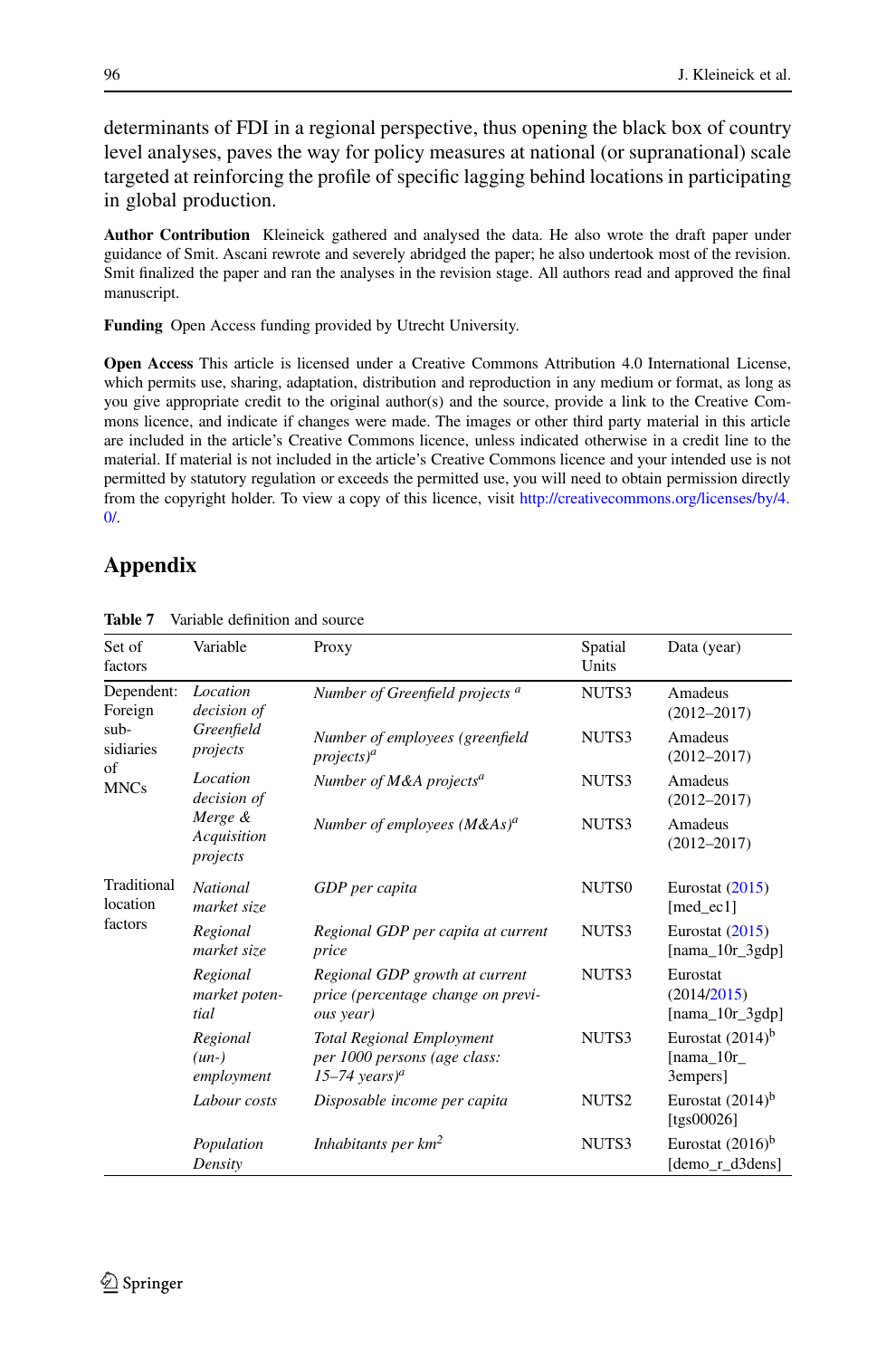| Set of                          | Variable                 | Proxy                                                                                            | Spatial           | Data (year)                              |
|---------------------------------|--------------------------|--------------------------------------------------------------------------------------------------|-------------------|------------------------------------------|
| factors                         |                          |                                                                                                  | Units             |                                          |
| Innovation<br>capabili-<br>ties | Human Capi-<br>tal       | Participation rate in tertiary ed-<br>ucation (level $5-8$ ; age class:<br>$25-64 \text{ years}$ | NUTS <sub>2</sub> | Eurostat $(2015)$<br>[edat_lfse_04]      |
|                                 | Regional<br>innovative   | Patent applications to the EPO per<br>million inhabitants                                        | NUTS3             | Eurostat $(2011)^b$<br>[pat_ep_rtot]     |
|                                 | dynamism                 | Instrumental R&D expenditure per<br><i>inhabitant (in Euro)</i>                                  | NUTS2             | Eurostat $(2013)^b$<br>[rd_e_gerdreg]    |
|                                 | Regional<br>productivity | Gross Value Added <sup>a</sup>                                                                   | NUTS3             | Eurostat $(2014)^b$<br>$[nama_10r_3gva]$ |
| Institutional<br>factors        | Government<br>corruption | Corruption Perception Index                                                                      | NUTS0             | Transparency<br>International<br>(2017)  |
|                                 | Political<br>Stability   | Political Stability and Absence of<br>Violence/Terrorism Index                                   | NUTS0             | World Bank<br>(2016)                     |
|                                 | <b>Taxation</b>          | Statutory corporate income tax rate                                                              | NUTS0             | Spengel et al.<br>(2017)                 |
|                                 |                          | Effective average tax rate                                                                       | NUTS0             | Spengel et al.<br>(2017)                 |

#### **Table 7** (Continued)

a Variable specified for NACE Rev.2 classes (total, manufacturing and service sector)

b<sub>All</sub> Eurostat data can be accessed by dataset name from <https://ec.europa.eu/eurostat/data/database>

| <b>Business activity</b> | NACE Rev. 2 | Description                                                                   |
|--------------------------|-------------|-------------------------------------------------------------------------------|
| Manufacturing            | B, C, D & E | Manufacturing, mining and quarrying and other industry                        |
|                          | F           | Construction                                                                  |
| Service                  | K           | Financial and insurance activities                                            |
|                          | M & N       | Professional, scientific, technical, administration and support<br>activities |
|                          | R, S, T & U | Other services                                                                |

#### <span id="page-30-0"></span>**Table 8** Sectors included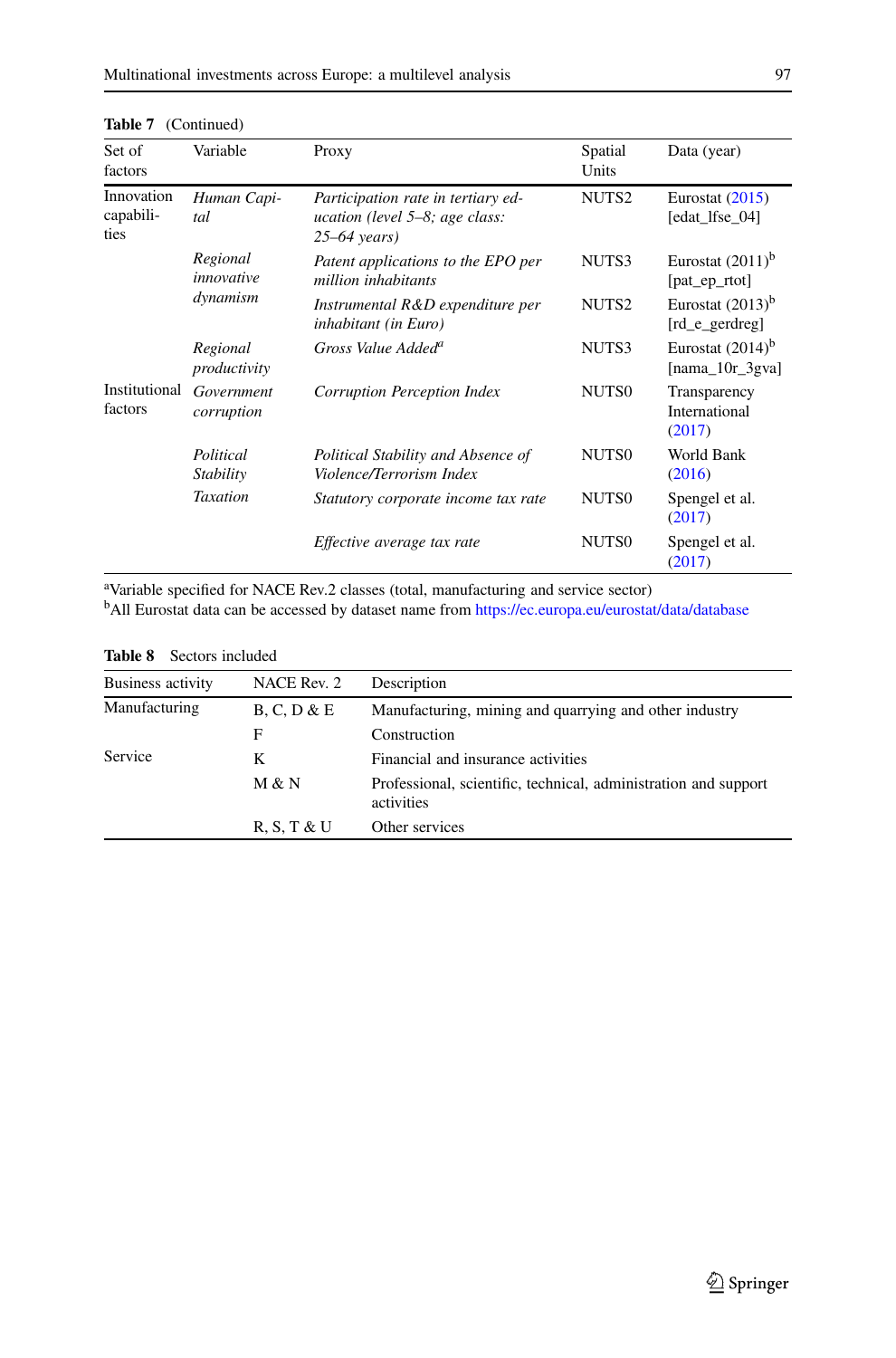|                                | $Nr_GI$                         | <b>GI_MANU</b>         | <b>GI_SERVICE Nr_MA</b> |                          | <b>MA_MANU</b>         | <b>MA_SERVICE</b> |
|--------------------------------|---------------------------------|------------------------|-------------------------|--------------------------|------------------------|-------------------|
| (Intercept)                    | 0.3518                          | 4.9169*                | $-4.9769$               | $-4.3592$                | 0.9693                 | $-2.2659$         |
|                                | (14.1319)                       | (1.9597)               | (10.5009)               | (4.2002)                 | (1.7828)               | (1.2890)          |
|                                | <b>Traditional determinants</b> |                        |                         |                          |                        |                   |
| lGDP                           | $0.0011***$                     | $0.0001***$            | $0.0006***$             | $0.0004***$              | $0.0001***$            | $0.0002***$       |
| PC                             | (0.0001)                        | (0.0000)               | (0.0001)                | (0.0000)                 | (0.0000)               | (0.0000)          |
| lGDP                           | $-0.0029$                       | $-0.0003$              | $-0.0014$               | $-0.0011$                | $-0.0000$              | $-0.0005$         |
| GR                             | (0.0054)                        | (0.0005)               | (0.0045)                | (0.0016)                 | (0.0005)               | (0.0007)          |
| lEMPL_                         | $0.0700***$                     | $0.0089***$            | $0.0357***$             | $0.0550***$              | $0.0149***$            | $0.0153***$       |
| ALL                            | (0.0048)                        | (0.0004)               | (0.0040)                | (0.0014)                 | (0.0004)               | (0.0006)          |
| rNC                            | $-0.0001$                       | $0.0002***$            | $-0.0011$ <sup>*</sup>  | 0.0002                   | $0.0002***$            | $-0.0002***$      |
|                                | (0.0005)                        | (0.0001)               | (0.0005)                | (0.0002)                 | (0.0001)               | (0.0001)          |
| IPOP                           | $-0.0015$                       | $-0.0002**$            | $-0.0016$ *             | $-0.0007**$              | $-0.0006***$           | $-0.0000$         |
| <b>DENS</b>                    | (0.0008)                        | (0.0001)               | (0.0007)                | (0.0002)                 | (0.0001)               | (0.0001)          |
| <b>Innovation capabilities</b> |                                 |                        |                         |                          |                        |                   |
| rEDU                           | $0.6836**$                      | 0.0262                 | 0.2161                  | $0.2795***$              | 0.0210                 | $0.0650*$         |
|                                | (0.2321)                        | (0.0228)               | (0.1930)                | (0.0678)                 | (0.0227)               | (0.0257)          |
| $l$ <i>PAT</i>                 | $-0.0226***$                    | $-0.0029***$           | $-0.0101$ <sup>*</sup>  | $-0.0065***$             | $-0.0016$ **           | $-0.0020$ **      |
| AP                             | (0.0058)                        | (0.0005)               | (0.0049)                | (0.0017)                 | (0.0005)               | (0.0007)          |
| <b>rRNDEX</b>                  | $-2.0962$ <sup>*</sup>          | $-0.1316$              | $-1.1485$               | $-0.6565$ <sup>*</sup>   | $-0.2311$ <sup>*</sup> | $-0.1866$         |
|                                | (0.9436)                        | (0.0885)               | (0.7809)                | (0.2729)                 | (0.0897)               | (0.1115)          |
| rGVA                           |                                 | $-51.2785$             |                         | $\qquad \qquad -$        | 111.2951*              |                   |
| <b>MANU</b>                    |                                 | (44.8350)              |                         |                          | (45.6016)              |                   |
| rGVA                           |                                 |                        | 593.7302**              | $\overline{a}$           |                        | $112.7515***$     |
| <b>SERVICE</b>                 |                                 |                        | (206.1815)              | $\overline{\phantom{0}}$ |                        | (29.5246)         |
| <b>Insitutitional factors</b>  |                                 |                        |                         |                          |                        |                   |
| nPST                           | 10.7114                         | $-0.2764$              | 8.4776                  | 3.1931                   | 0.2228                 | 1.6901            |
|                                | (9.3775)                        | (1.3731)               | (6.7959)                | (2.8015)                 | (1.2382)               | (0.8013)          |
| nEATR                          | $-0.7769$                       | $-0.2039$ <sup>*</sup> | $-0.0289$               | $-0.4134$ <sup>*</sup>   | $-0.1481$              | $-0.0301$         |
|                                | (0.5382)                        | (0.0772)               | (0.3984)                | (0.1605)                 | (0.0699)               | (0.0478)          |
| nCOR                           | $-0.4781$ <sup>*</sup>          | $-0.0807$ *            | $-0.1154$               | $-0.1480*$               | $-0.0373$              | $-0.0341$         |
|                                | (0.2166)                        | (0.0298)               | (0.1643)                | (0.0643)                 | (0.0272)               | (0.0204)          |
| <b>AIC</b>                     | 10,264.9878                     | 5040.5120              | 9869.9594               | 7647.1619                | 5076.0657              | 5788.8976         |
| <b>BIC</b>                     | 10,334.4327                     | 5114.9172              | 9944.3646               | 7716.6067                | 5150.4710              | 5863.3028         |
| Log Like-<br>lihood            | $-5118.4939$                    | $-2505.2560$           | -4919.9797              | -3809.5809               | $-2523.0329$           | $-2879.4488$      |
| Num. obs                       | 1054                            | 1054                   | 1054                    | 1054                     | 1054                   | 1054              |
| Num.<br>groups                 | 17                              | 17                     | 17                      | 17                       | 17                     | 17                |

<span id="page-31-0"></span>**Table 9** Results including Corruption*. See* Table [2](#page-12-0) *for full names of variables*

\*\*\**p*< 0.001, \*\**p*< 0.01, \* *p*< 0.05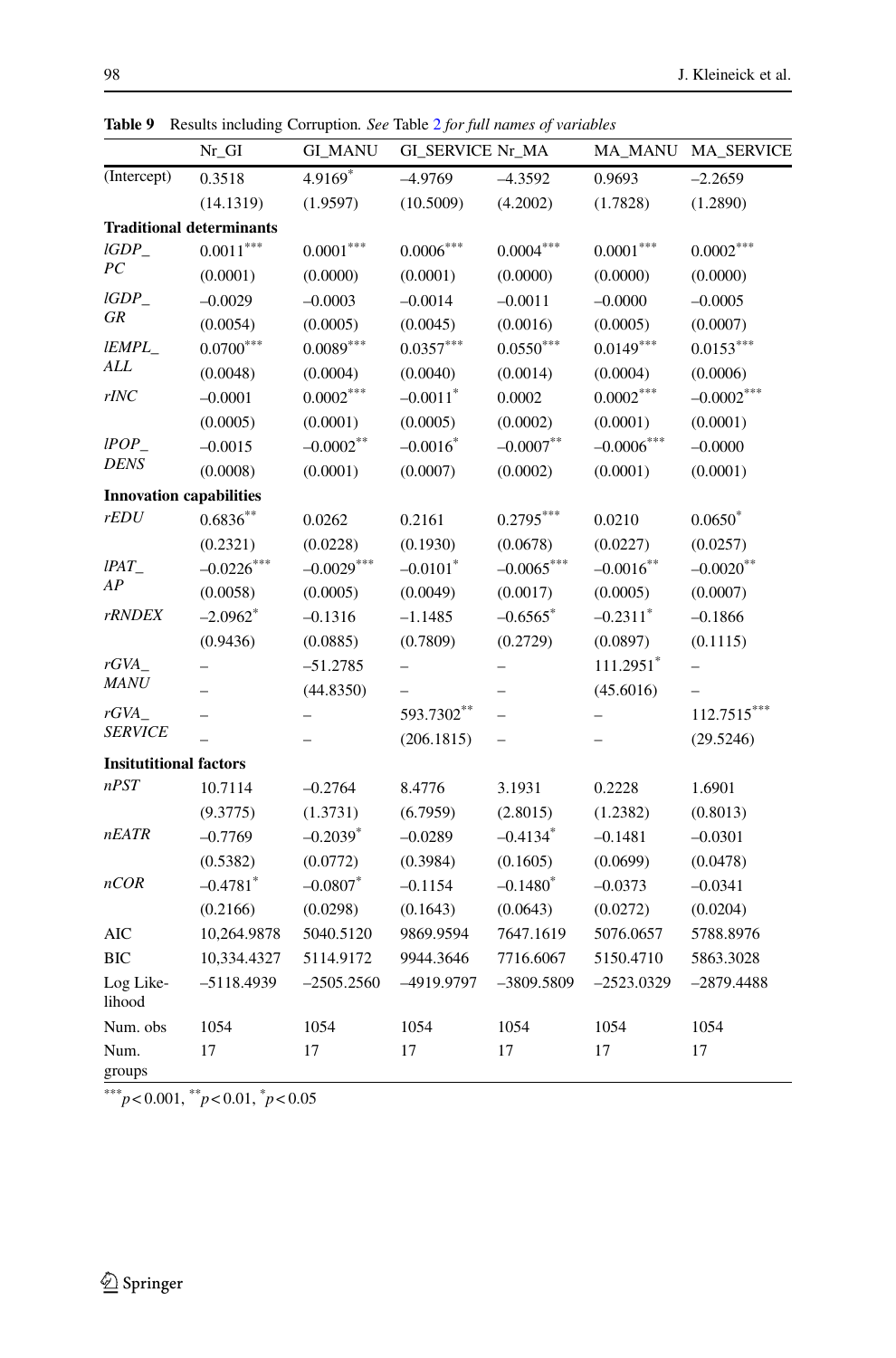|                                 | Model 1      | Model 2      |
|---------------------------------|--------------|--------------|
| (Intercept)                     | 1.9665       | $-0.4746$    |
|                                 | (1.5018)     | (1.7798)     |
| <b>Traditional determinants</b> |              |              |
| $nGDP\_PC$                      | $-0.0001***$ | $-0.0000$    |
|                                 | (0.0000)     | (0.0000)     |
| $lGDP\_PC$                      | $0.0001***$  | $0.0001***$  |
|                                 | (0.0000)     | (0.0000)     |
| $lGDP_GR$                       | $-0.0003$    | $-0.0000$    |
|                                 | (0.0005)     | (0.0005)     |
| <b>IEMPL_ALL</b>                | $0.0089***$  | $0.0148***$  |
|                                 | (0.0004)     | (0.0004)     |
| rNC                             | $0.0002***$  | $0.0003***$  |
|                                 | (0.0000)     | (0.0000)     |
| <b>IPOP_DENS</b>                | $-0.0002**$  | $-0.0006***$ |
|                                 | (0.0001)     | (0.0001)     |
| <b>Innovation capabilities</b>  |              |              |
| rEDU                            | 0.0310       | 0.0060       |
|                                 | (0.0206)     | (0.0218)     |
| <b>IPAT AP</b>                  | $-0.0030***$ | $-0.0013$ ** |
|                                 | (0.0005)     | (0.0005)     |
| <b>rRNDEX</b>                   | $-0.1738*$   | $-0.1371$    |
|                                 | (0.0794)     | (0.0815)     |
| <b>Institutional factors</b>    |              |              |
| nPST                            | $-0.3787$    | 0.2720       |
|                                 | (0.9805)     | (1.1730)     |
| nEATR                           | $-0.1518*$   | $-0.1421$    |
|                                 | (0.0602)     | (0.0718)     |
| <b>AIC</b>                      | 5031.6851    | 5079.1405    |
| <b>BIC</b>                      | 5101.1299    | 5148.5853    |
| Log Likelihood                  | $-2501.8425$ | $-2525.5702$ |
| Num. obs                        | 1054         | 1054         |
| Num. groups                     | 17           | 17           |

|  |  |  | <b>Table 10</b> Results regional Patent Intensity. See Table 2 for full names of variables |  |
|--|--|--|--------------------------------------------------------------------------------------------|--|
|--|--|--|--------------------------------------------------------------------------------------------|--|

 $***p < 0.001, *p < 0.01, *p < 0.05$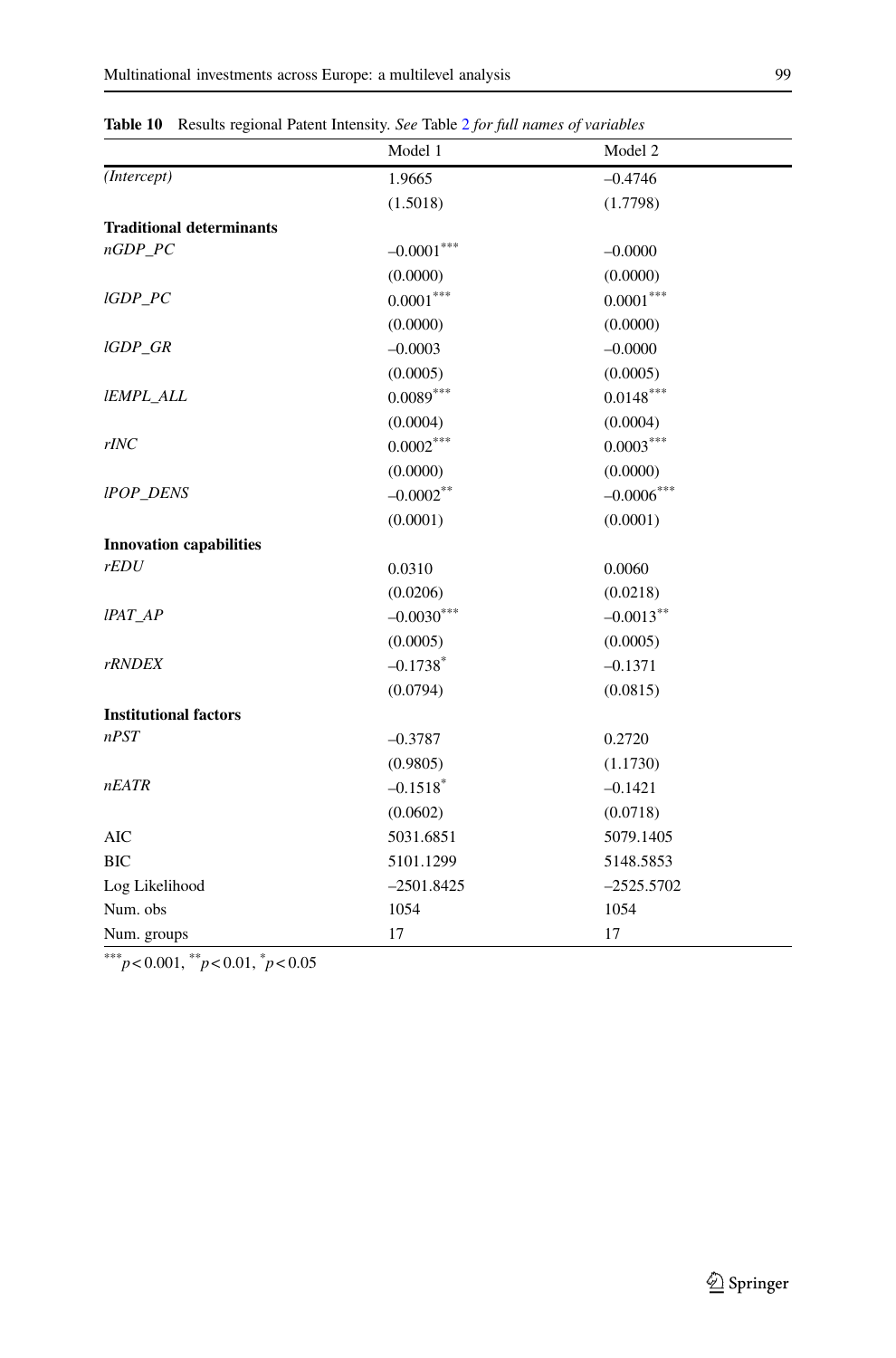|                                     | <b>Table 11</b> Robustness checks. See Table $2$ for full names of variables |                        |                        |                       |                                 |                           |                        |                           |
|-------------------------------------|------------------------------------------------------------------------------|------------------------|------------------------|-----------------------|---------------------------------|---------------------------|------------------------|---------------------------|
|                                     | Greenfield                                                                   |                        |                        |                       | Mergers & Acquisitions          |                           |                        |                           |
|                                     | Base (as in Table 3,<br>col. 5)                                              | Time lags <sup>a</sup> | Omitting<br>rINC       | Omitting capi-<br>als | Base (as in Table 5,<br>col. 5) | Time<br>lags <sup>a</sup> | <b>Initing</b><br>rINC | Omitting capi-<br>dis     |
| Intercept)                          | $-15.4733$                                                                   | 12.1672                | $-15.3820$             | $-7.3157$             | $-9.3624$ <sup>*</sup>          | $-7.9189$ <sup>*</sup>    | $-9.0121$ <sup>*</sup> | $-6.2916$ <sup>*</sup>    |
|                                     | (12.7921)                                                                    | (12.1541)              | 12.7918)               | (5.1130)              | (3.6328)                        | (3.6802)                  | (3.6196)               | (3.1939)                  |
| $Dd$ <sup><math>P</math></sup> $DC$ | $-0.0007$ <sup>*</sup>                                                       | $-0.0007$ *            | $-0.0007$ <sup>*</sup> | $-0.0000$             | $-0.0002***$                    | $-0.0002***$              | $-0.0002***$           | 0.0000                    |
|                                     | (0.0002)                                                                     | (0.0002)               | (0.0002)               | (0.0001)              | (0.0001)                        | (0.0001)                  | (0.0001)               | (0.0001)                  |
| $GDP\_PC$                           | $0.0011***$                                                                  | $0.0011***$            | $0.0011***$            | $0.0001***$           | $0.0004***$                     | $0.0004***$               | $0.0004***$            | $0.0001***$               |
|                                     | (0.0001)                                                                     | (0.0001)               | (0.0001)               | (0.0000)              | (0.0000)                        | (0.0000)                  | (0.0000)               | (0.0000)                  |
| $GDP_C$ $RR$                        | $-0.0029$                                                                    | $-0.0032$              | $-0.0029$              | $-0.0004$             | $-0.0010$                       | $-0.0011$                 | $-0.0009$              | 0.0002                    |
|                                     | (0.0054)                                                                     | (0.0055)               | (0.0054)               | (0.0018)              | (0.0016)                        | (0.0016)                  | (0.0016)               |                           |
| EMPL_ALL                            | $0.0701***$                                                                  | $0.0689***$            | $0.0701***$            | $0.0537***$           | $0.0549***$                     | $0.0545***$               | $0.0547***$            | $(0.0010)$<br>$0.0494***$ |
|                                     | (0.0047)                                                                     | (0.0048)               | (0.0047)               | (0.0021)              | (0.0014)                        | (0.0014)                  | (0.0014)               | (0.0012)                  |
| rINC                                | 0.0001                                                                       | 0.0001                 |                        | $0.0005$ *            | 0.0002                          | 0.0002                    |                        | $0.0003*$                 |
|                                     | (0.0005)                                                                     | (0.0005)               |                        | (0.0002)              | (0.0001)                        | (0.0001)                  |                        | (0.0001)                  |
| POP_DENS                            | $-0.0015$                                                                    | $-0.0012$              | $-0.0015$              | 0.0005                | $-0.0007$ **                    | $-0.0006$ <sup>***</sup>  | $-0.0007***$           | $-0.0002$                 |
|                                     | (0.0008)                                                                     | (0.0008)               | (0.0008)               | (0.0004)              | (0.0002)                        | (0.0002)                  | (0.0002)               | (0.0002)                  |
| rEDU                                | $0.6264***$                                                                  | $0.5892***$            | $0.6350***$            | $0.1834$ <sup>*</sup> | $0.2797***$                     | $0.2808***$               | $0.3115***$            | $0.1260$ <sup>***</sup>   |
|                                     | (0.2175)                                                                     | (0.2087)               | (0.2045)               | (0.0787)              | 0.0623                          | (0.0619)                  | (0.0587)               | (12000)                   |
|                                     |                                                                              |                        |                        |                       |                                 |                           |                        |                           |

 $\underline{\textcircled{\tiny 2}}$  Springer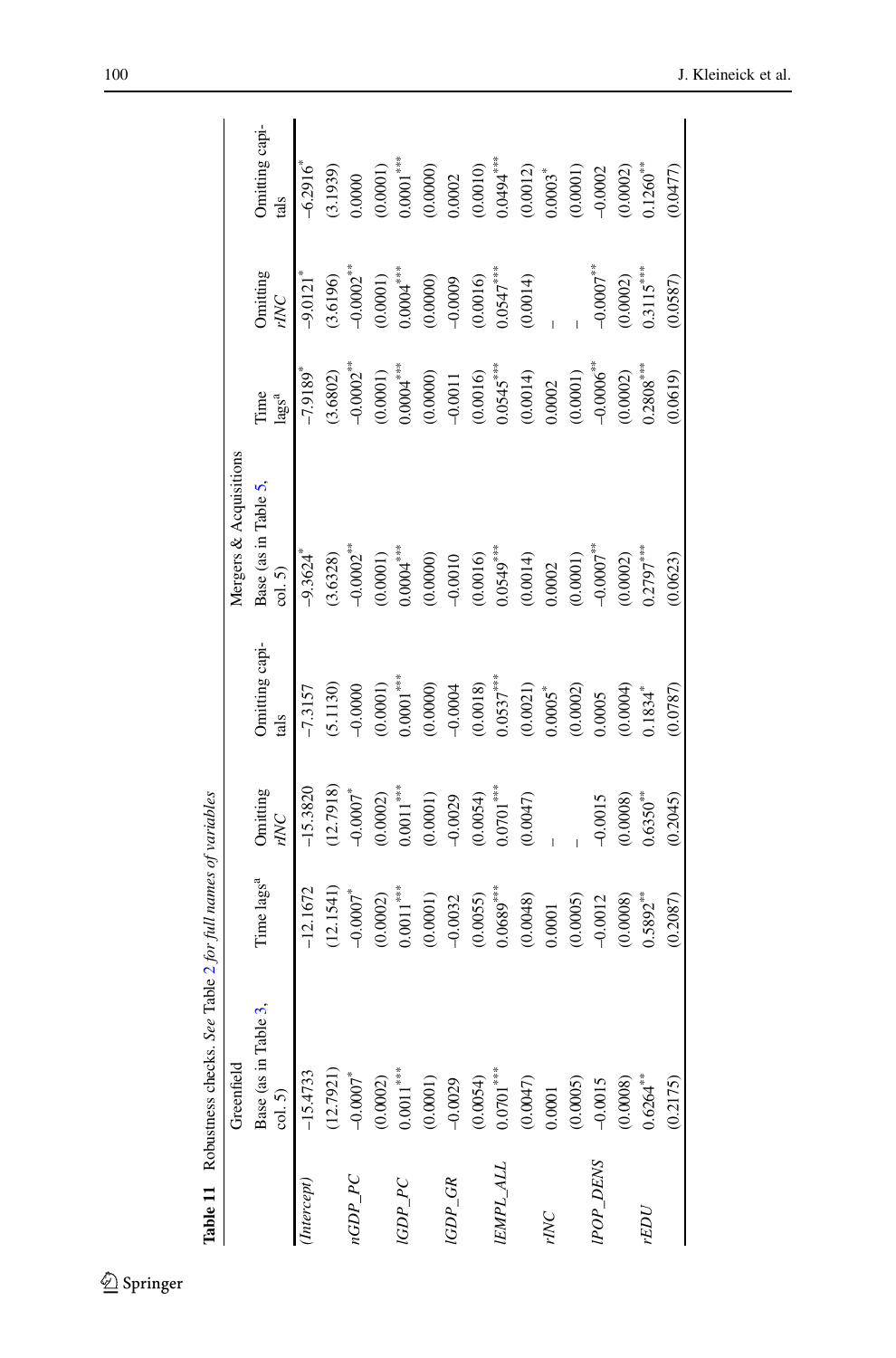|                                | Greenfield                     |                        |                        |                        | Mergers & Acquisitions          |                                 |                         |                        |
|--------------------------------|--------------------------------|------------------------|------------------------|------------------------|---------------------------------|---------------------------------|-------------------------|------------------------|
|                                | Base (as in Table 3,<br>col. 5 | Time lags <sup>a</sup> | Omitting<br><b>NNC</b> | Omitting capi-<br>tals | Base (as in Table 5,<br>col. 5) | <b>Time</b><br>lag <sup>a</sup> | <b>Omitting</b><br>rINC | Omitting capi-<br>tals |
| <b>PAT_AP</b>                  | $-0.0225***$                   | $-0.0239***$           | $-0.0224$ ***          | $-0.0034$              | $-0.0066***$                    | $-0.0070***$                    | $-0.0062***$            | $-0.0014$              |
|                                | (0.0058)                       | (0.0058)               | (0.0057)               | (0.0020)               | (0.0017)                        | (0.0017)                        | (0.0017)                | (0.0012)               |
| <b>rNDEX</b>                   | $-2.0409$ <sup>*</sup>         | $-1.5067$              | $-2.0357$ <sup>*</sup> | $-0.3774$              | $-0.6474$ <sup>*</sup>          | $-0.5194$ <sup>*</sup>          | $-0.6201$ <sup>*</sup>  | $-0.1060$              |
|                                | (0.9383)                       | (0.7907)               | (0.9362)               | (0.3106)               | (0.2706)                        | (0.2299)                        | (0.2702)                | (0.1853)               |
| nPST                           | 9.0046                         | 6.8062                 | 9.0245                 | 2.4295                 | 2.5951                          | 1.6918                          | 2.7460                  | 0.6514                 |
|                                | (8.0360)                       | (7.6013)               | (8.0464)               | (3.2881)               | (2.2759)                        | (2.3173)                        | (2.2691)                | (2.0641)               |
| nEATR                          | $-0.6472$                      | $-0.7813$              | $-0.6332$              | $-0.5192$ <sup>*</sup> | $-0.3601$ <sup>*</sup>          | $-0.3997$ <sup>*</sup>          | $-0.2987$ <sup>*</sup>  | $-0.3254$ <sup>*</sup> |
|                                | (0.4994)                       | (0.4727)               | (0.4806)               | (0.2035)               | (0.1415)                        | (0.1439)                        | (0.1355)                | (0.1275)               |
| AIC                            | 10,262.7177                    | 10,285.6607            | 10,260.7287            | 7700.2034              | 7643.5836                       | 7680.4257                       | 7643.9496               | 6632.6878              |
| ВIС                            | 10,332.1626                    | 10,355.1055            | 10,325.2132            | 7769.3394              | 7713.0285                       | 7749.8705                       | 7708.4341               | 6701.8238              |
| Log Likeli-<br>hood            | $-5117.3589$                   | -5128.8303             | $-5117.3643$           | -3836.1017             | -3807.7918                      | $-3826.2128$                    | -3808.9748              | $-3302.3439$           |
| Num. obs                       | 1054                           | 1054                   | 1054                   | 1031                   | 1054                            | 1054                            | 1054                    | 1031                   |
| $\overline{17}$<br>Num. groups |                                | $\overline{17}$        | $\overline{17}$        | $\overline{17}$        | $\overline{17}$                 | $\overline{\phantom{0}}$        | $\overline{17}$         | $\overline{17}$        |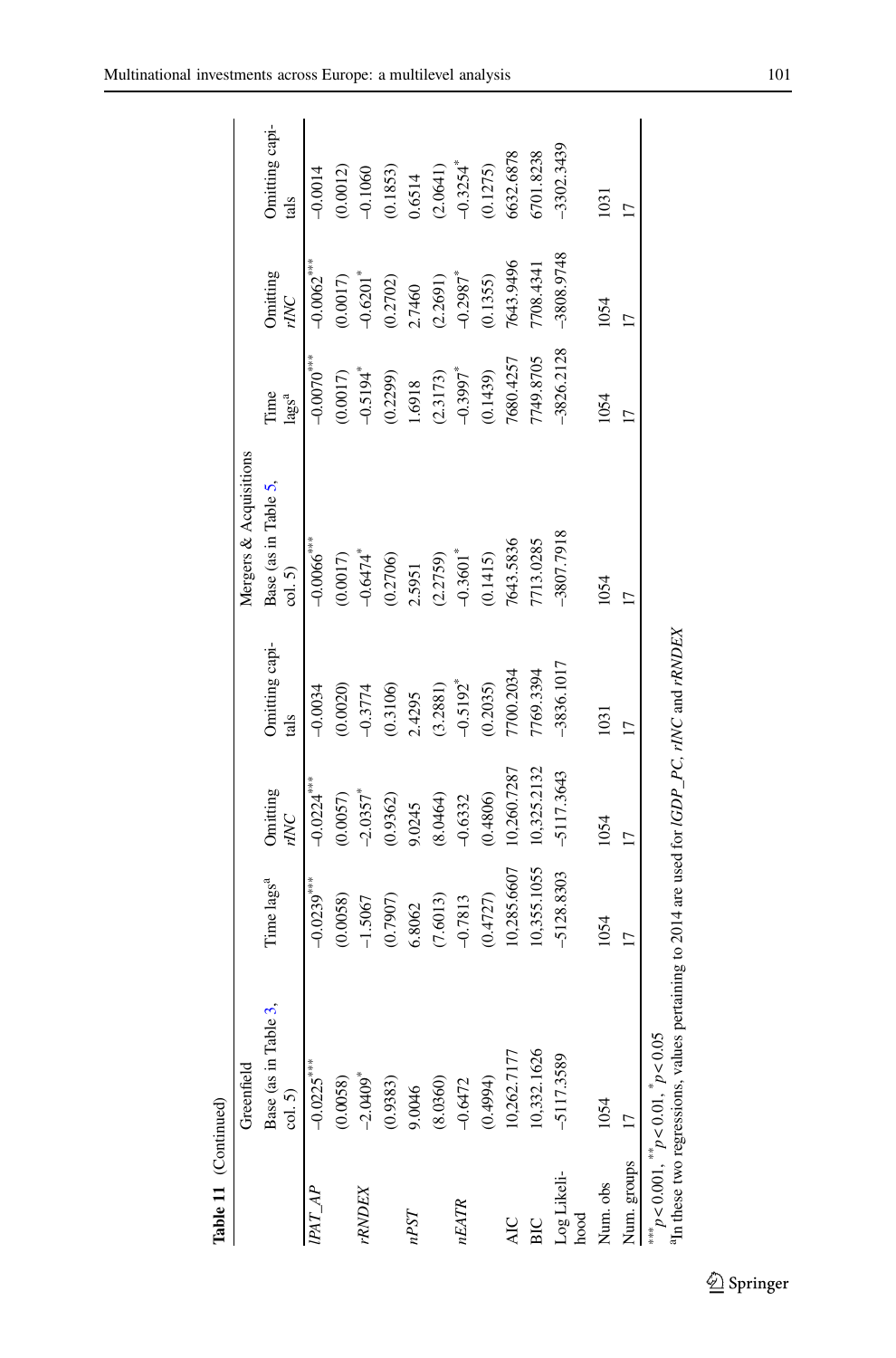|                          | <b>Table 12</b> Correlation table. See |                   |          |                                                     |               | Table 2 for full names of variables |      |         |         |               |               |               |         |                |                 |                 |                          |                 |                        |                 |                        |                  |         |         |               |             |
|--------------------------|----------------------------------------|-------------------|----------|-----------------------------------------------------|---------------|-------------------------------------|------|---------|---------|---------------|---------------|---------------|---------|----------------|-----------------|-----------------|--------------------------|-----------------|------------------------|-----------------|------------------------|------------------|---------|---------|---------------|-------------|
|                          |                                        | $\ominus$         | $\odot$  | $\odot$                                             | $\widehat{f}$ | 6                                   | ୲    | ε       | ⊛       | ම             | $\frac{1}{2}$ | $\widehat{=}$ | (12)    | (13)           | (14)            | (15)            | (17)<br>$\frac{6}{2}$    | (18)            | (19)                   | (20)            | (21)                   | (22)             | (23)    | (24)    | (25)          | (26)        |
|                          | <b>GL_MANU</b>                         | $\overline{a}$    | $0.61\,$ | 0.54                                                | $\circ$       | 0.53                                | 0.51 | 0.38    | $-0.04$ | 0.36          | 0.7           | 0.77          | $-0.08$ | $-0.15$        | $-0.09$         | $-0.05$         | $_{0.8}$<br>0.78         |                 | 0.25<br>$-0.16$        |                 | 0.43<br>$-0.05$        | $\overline{0}$   | 0.14    | $-0.06$ | $\frac{1}{9}$ | $-0.02$     |
|                          | <b>GI_SERVICE</b>                      | $0.61\,$          |          | 0.3                                                 | $-0.01$       | 0.47                                | 0.46 | 0.17    | 0.01    | 0.27          | 0.34          | 0.75          | 0.05    | $-0.07$        | 0.06            | $0.02\,$        | 0.58<br>0.96             |                 | 0.24<br>$-0.07$        |                 | 0.37<br>$-0.03$        | 0.12             | 0.14    | $-0.01$ | 0.02          | $\circ$     |
|                          | <b>EMPL_ALL</b>                        | 0.54              | 0.3      |                                                     | 0.01          | $\overline{5}$                      | 0.12 | 0.74    | $-0.01$ | 0.27          | 0.73          | 0.58          | $-0.17$ | $-0.02$        | $-9.12$         | $-0.18$         | 0.73<br>0.43             |                 | 0.18<br>$-0.05$        |                 | $0.08$<br>$-0.16$      | $-0.07$          | $-0.06$ | $-0.08$ | 0.01          | $rac{1}{2}$ |
| $\bigoplus$              | $\label{eq:GDP_GR} IGDP\_GR$           | $\circ$           | $-0.01$  |                                                     |               |                                     |      | $\circ$ | $-0.01$ | $\frac{1}{9}$ | 0.02          | $rac{1}{2}$   | $-0.04$ | 0.01           | $-0.02$         | $-0.05$         | $\circ$<br>$-0.01$       | 0.01            | $\circ$                |                 | $rac{1}{2}$<br>$-0.03$ | $rac{1}{2}$      | $-0.01$ | $-0.02$ | $-0.03$       | $-0.05$     |
| $\odot$                  | IGDP_PC                                | 0.53              | 0.47     |                                                     | $\circ$       |                                     |      | 0.21    | 0.23    | 0.49          | 0.3           | 0.64          | 0.32    | 0.09           | 0.36            | 0.04            | 0.52<br>0.54             |                 | 0.43<br>0.04           | 0.31            | 0.72                   | 0.52             | 0.56    | 0.25    | 0.21          | 0.18        |
| $\circledcirc$           | IGDP_PC14                              | $0.51\,$          | 0.46     |                                                     | $\circ$       |                                     |      | 0.23    | 0.26    | 0.47          | 0.29          | 0.62          | 0.33    | 0.12           | 0.37            | 0.06            | 0.51<br>0.53             | 0.08            | 0.4                    | 0.34            | 0.7                    | 0.54             | 0.57    | 0.28    | 0.23          | 0.2         |
| $\widehat{\epsilon}$     | <b>IGVA_MANU</b>                       | $0.38\,$          | 0.17     | $0.11$<br>0.12<br>0.12<br>0.74                      | $\circ$       | 0.21                                | 0.23 |         | 0.24    | 0.08          | 0.65          | 0.39          | $-0.06$ | 0.07           | 0.01            | $-0.06$         | 0.54<br>0.26             |                 | 0.12<br>0.05           | 0.18            | 0.07                   | 0.12             | 0.12    | 0.19    | 0.21          | 0.18        |
| $\circledcirc$           | <b>PAT_AP</b>                          | $-0.04$           | $0.01$   | $-0.01$                                             | $-0.01$       | 0.23                                | 0.26 | 0.24    |         | $\circ$       | $-0.04$       | 0.03          | 0.28    | 0.22           | 0.24            | $\circ$<br>0.23 | $\circ$                  |                 | 0.06<br>0.23           | 0.54            | 0.12                   | 0.43             | 0.41    | 0.68    | 0.42          | 0.36        |
| $\widehat{\mathfrak{S}}$ | <b>POP_DENS</b>                        | 0.36              | 0.27     |                                                     | $-0.01$       | 64.0                                | 0.47 | 0.08    | $\circ$ |               | 0.2           | 0.47          | 0.16    | $-0.08$        | 0.15            | $-0.12$         | 0.41<br>0.34             |                 | 0.46<br>$-0.14$        |                 | 0.57<br>$-0.05$        | 0.22             | 0.26    | $-0.03$ | $-0.04$       | $-0.06$     |
| $\frac{1}{2}$            | MA_MANU                                | $0.7\,$           | 0.34     | $\begin{array}{c} 0.27 \\ 0.73 \\ 0.58 \end{array}$ | 0.02          | 0.3                                 | 0.29 | 0.65    | $-0.04$ | 0.2           |               | 0.65          | $-0.13$ | $-0.14$        | $-0.08$         | $-0.13$         | 0.84<br>0.5              |                 | 0.25<br>$-0.17$        |                 | 0.24<br>$-0.07$        | $\circ$          | 0.02    | $-0.09$ | $\circ$       | $-0.03$     |
| $\widehat{\Xi}$          | MA_Service                             | 0.77              | 0.75     |                                                     | $-0.01$       | 0.64                                | 0.62 | 0.39    | 0.03    | 0.47          | 0.65          |               | 0.05    | $-0.08$        | 0.07            | $-0.05$         | 0.93<br>0.85             |                 | 0.39<br>$-0.11$        | $-0.03$         | 0.5                    | 0.17             | 0.2     | $-0.01$ | 0.05          | 0.03        |
| $(12)$                   | nCOR                                   | $-0.08$           | $0.05$   | $-0.17$                                             | $-0.04$       | 0.32                                | 0.33 | $-0.06$ | 0.28    | 0.16          | $-0.13$       | 0.05          |         | 0.29           | 0.88            | 0.34            | 0.02                     | 0.25<br>$-0.01$ | 64.0                   | 0.54            | 0.26                   | 0.54             | 0.56    | 0.46    | 0.36          | 0.33        |
| (13)                     | nEATR                                  | $-0.15$           | $-0.07$  | $-0.02$                                             | $0.01$        | 0.09                                | 0.12 | 0.07    | 0.22    | $-0.08$       | $-0.14$       | $-0.08$       | 0.29    |                | 0.34            | $-0.24$         | $\overline{q}$           | 0.96<br>$-0.11$ | $\circ$                | 0.31            | 0.05                   | 0.53             | 0.5     | 0.35    | 0.23          | 0.24        |
| (14)                     | $nGDP\_PC$                             | $-0.09$           | 0.06     | 17<br>$\vec{\gamma}$                                | $-0.02$       | 0.36                                | 0.37 | 0.01    | 0.24    | 0.15          | $-0.08$       | $0.07$        | 0.88    | 0.34           |                 | 0.15            | 0.03                     | $0.02\,$        | 0.47<br>0.24           | 0.52            | 0.31                   | 0.59             | 0.63    | 0.42    | 0.33          | 0.31        |
| (15)                     | nPST                                   | $-0.05$           | $0.02\,$ | $-0.18$                                             | $-0.05$       | 0.04                                | 0.06 | $-0.06$ | 0.23    | $-0.12$       | $-0.13$       | $-0.05$       | 0.34    | $-0.24$        | 0.15            | $\circ$         |                          | $-0.09$         | $-0.06$                | 0.39<br>$-0.13$ | $-0.05$                | 0.13             | 0.13    | 0.35    | 0.21          | 0.17        |
| (16)                     | $N r\_G I$                             | 0.78              | 0.96     |                                                     | $-0.01$       | 0.54                                | 0.53 | 0.26    | $\circ$ | 0.34          | 0.5           | 0.85          | 0.02    | $\overline{q}$ | $\circ$<br>0.03 |                 |                          | 0.74            | 0.28<br>$\overline{q}$ | $-0.04$         | 0.43                   | 0.14             | 0.16    | $-0.02$ | 0.02          | 0.01        |
| $\left(17\right)$        | $Nr\_MA$                               | 0.8               | 0.58     | $\begin{array}{c} 0.43 \\ 0.73 \end{array}$         | $\circ$       | 0.52                                | 0.51 | 0.54    | $\circ$ | 0.41          | 0.84          | 0.93          | $-0.01$ | $-0.11$        | 0.02            | $-0.09$         | 0.74                     |                 | 0.37<br>$-0.14$        | $-0.05$         | 0.42                   | $\overline{0}$ . | 0.14    | $-0.03$ | 0.04          | 0.02        |
| $^{(18)}$                | nSCT                                   | $-0.16$           | $-0.07$  |                                                     | 0.01          | 0.04                                | 0.08 | 0.05    | 0.23    | $-0.14$       | $-0.17$       | $-9.11$       | 0.25    | 0.96           | 0.24            | $-0.06$         | $\overline{q}$           | $-0.14$         |                        | 0.3<br>$-0.09$  | $-0.01$                | 0.47             | 0.43    | 0.36    | 0.23          | 0.24        |
| (19)                     | $rEDU$                                 | 0.25              | 0.24     | $-0.05$<br>0.18                                     | $\circ$       | 0.43                                | 0.4  | 0.12    | 0.06    | 0.46          | 0.25          | 0.39          | 0.49    | $\circ$        | 0.47            | $-0.13$         | 0.37<br>0.28             |                 | $-0.09$                | 0.12            | 0.55                   | 0.29             | 0.36    | 0.13    | 0.29          | 0.21        |
| (20)                     | <b>FGVA_MANU</b>                       | $-0.05$           | $-0.03$  | $-0.16$                                             | $-0.03$       | 0.31                                | 0.34 | 0.18    | 0.54    | $-0.05$       | $-0.07$       | $-0.03$       | 0.54    | 0.31           | 0.52            | 0.39            | $-0.04$                  | 0.3<br>$-0.05$  | 0.12                   |                 | 0.2                    | 0.71             | 0.69    | 0.81    | 0.6           | 0.54        |
| (21)                     | $rGVA\_SERVICE$ 0.43                   |                   | 0.37     | $_{0.08}$                                           | $-0.01$       | 0.72                                | 0.7  | 0.07    | 0.12    | 0.57          | 0.24          | 0.5           | 0.26    | 0.05           | 0.31            | $-0.05$         | 0.42<br>0.43             |                 | 0.55<br>$-0.01$        | 0.2             |                        | 0.59             | 0.64    | 0.19    | 0.18          | 0.15        |
| (22)                     | rNC                                    | $\overline{0.11}$ | 0.12     | $-0.07$                                             | $-0.01$       | 0.52                                | 0.54 | 0.12    | 0.43    | 0.22          | $\circ$       | 0.17          | 0.54    | 0.53           | 0.59            | 0.13            | $\overline{0}$ .<br>0.14 |                 | 0.29<br>0.47           | 0.71            | 0.59                   |                  | 0.99    | 0.67    | 0.44          | 0.4         |
| (23)                     | rINC2014                               | $0.14$            | 0.14     | $-0.06$                                             | $-0.01$       | 0.56                                | 0.57 | 0.12    | 0.41    | 0.26          | $0.02\,$      | 0.2           | 0.56    | 0.5            | 0.63            | 0.13            | 0.14<br>0.16             |                 | 0.36<br>0.43           | 0.69            | 0.64                   | 0.99             |         | 0.65    | 0.44          | $0.4\,$     |
| (24)                     | $r$ PAT_AP                             | $-0.06$           | $-0.01$  | $-0.08$                                             | $-0.02$       | 0.25                                | 0.28 | 0.19    | 0.68    | $-0.03$       | $-0.09$       | $-0.01$       | 0.46    | 0.35           | 0.42            | 0.35            | $-0.02$                  | $-0.03$         | 0.13<br>0.36           | 0.81            | 0.19                   | 0.67             | 0.65    |         | 0.63          | 0.54        |
| (25)                     | <b>RNDEX</b>                           | $-0.01$ 0.02      |          | $_{0.01}$                                           | $-0.03$       | 0.21                                | 0.23 | 0.21    | 0.42    | $-0.04$       | $\circ$       | 0.05          | 0.36    | 0.23           | 0.33            | 0.21            | 0.04<br>$0.02\,$         |                 | 0.29<br>0.23           | 0.6             | 0.18                   | 0.44             | 0.44    | 0.63    |               | 0.93        |
| (26)                     | rRNDEX14                               | $-0.02$           | $\circ$  | $-0.01$                                             | $-0.05$       | 0.18                                | 0.2  | 0.18    | 0.36    | $-0.06$       | $-0.03$       | 0.03          | 0.33    | 0.24           | 0.31            | 0.17            | $0.02\,$<br>0.01         | 0.24            | 0.21                   | 0.54            | 0.15                   | $^{0.4}$         | 0.4     | 0.54    | 0.93          |             |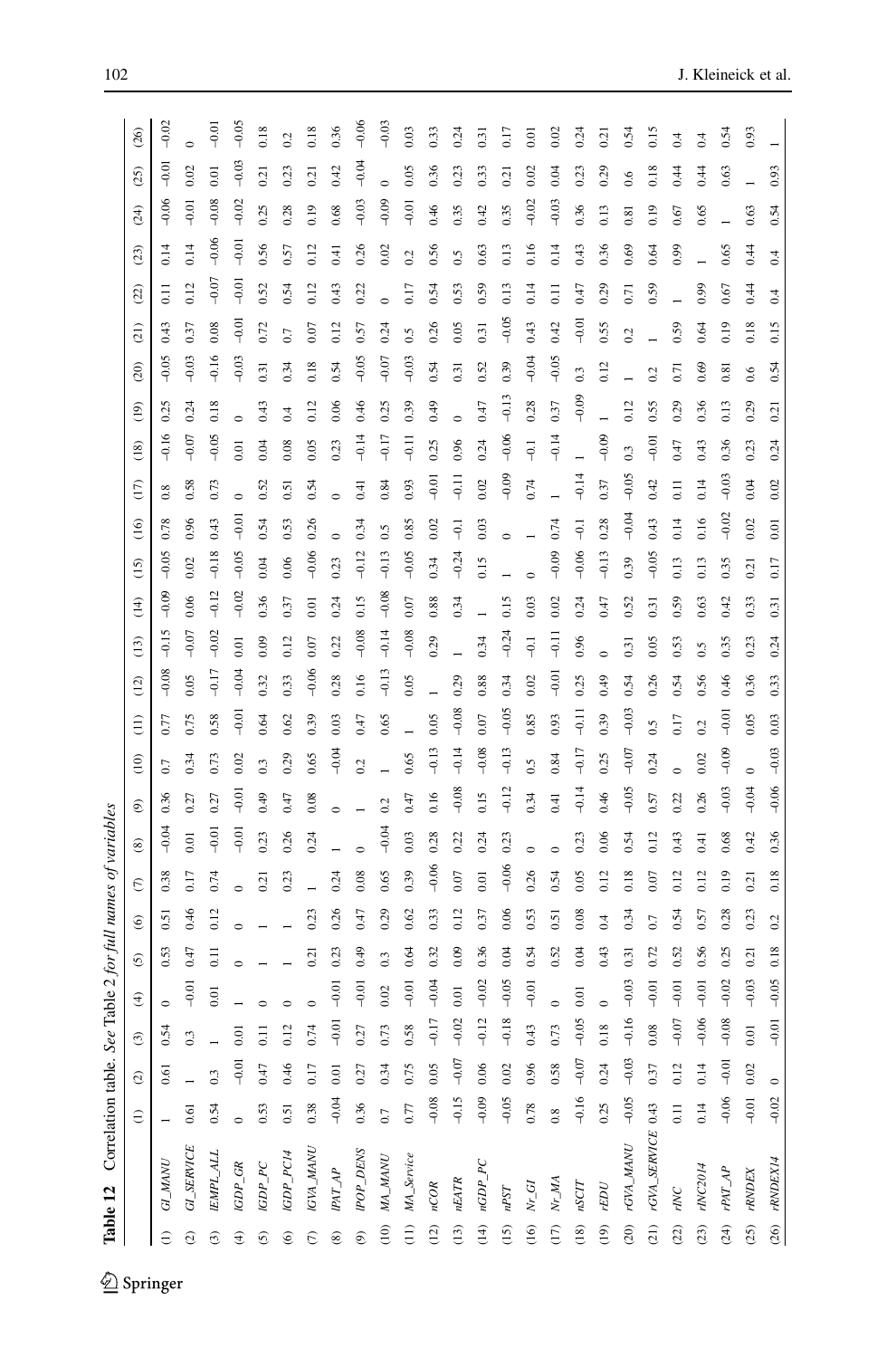#### **References**

- <span id="page-36-16"></span><span id="page-36-8"></span>Andersson U, Johanson J, Vahlne JE (1997) Organic acquisitions in the internationalization process of the business firm. Manag Int Rev 37:67–84
- <span id="page-36-0"></span>Ang JB (2008) Determinants of foreign direct investment in Malaysia. J Policy Model 30(1):185–189
- <span id="page-36-2"></span>Ascani A (2018) The takeover selection decisions of multinational enterprises: empirical evidence from European target firms. J Econ Geogr 18(6):1227–1252
- <span id="page-36-28"></span>Ascani A, Gagliardi L (2015) Inward FDI and local innovative performance. An empirical investigation on Italian provinces. Rev Reg Res 35:29–47
- <span id="page-36-5"></span>Ascani A, Balland PA, Morrison A (2019) Heterogeneous foreign direct investment and local innovation in Italian provinces. Struct Chang Econ Dyn. <https://doi.org/10.1016/j.strueco.2019.06.004>
- Ascani A, Crescenzi R, Iammarino S (2016) Economic institutions and the location strategies of European multinationals in their geographic neighbourhood. Econ Geog 92(4):401–429
- <span id="page-36-24"></span><span id="page-36-7"></span>Asiedu E (2006) Foreign direct investment in Africa: The role of natural resources, market size, government policy, institutions and political instability. World Econ 29(1):63–77
- <span id="page-36-10"></span>Bartik T (1985) Business location decisions in the United States: Estimates of the effects of unionization, taxes, and other characteristics of states. J Bus Econ Stat 3:14–22
- <span id="page-36-12"></span>Basile R (2004) Acquisition versus greenfield investment: the location of foreign manufacturers in Italy. Reg Sci Urban Econ 34(1):3–25
- <span id="page-36-3"></span>Basile R, Castellani D, Zanfei A (2008) Location choices of multinational firms in Europe: the role of EU cohesion policy. J Int Econ 74(2):328–340
- <span id="page-36-9"></span>Becker J, Fuest C (2011) Tax competition—Greenfield investment versus mergers and acquisitions. Reg Sci Urban Econ 41(5):476–486
- Bellak C, Leibrecht M (2009) Do low corporate income tax rates affect FDI? Evidence from central and east European countries. Appl Econ 41:2691–2703
- <span id="page-36-15"></span><span id="page-36-1"></span>Bellak C, Leibrecht M, Riedl A (2008) Labour costs and FDI flows into Central and Eastern European Countries: a survey of the literature and empirical evidence. Struct Chang Econ Dyn 19(1):17–37
- <span id="page-36-26"></span>Bertrand O, Mucchielli JL, Zitouna H (2007) Location choices of multinational firms: the case of mergers and acquisitions. J Econ Integr 22:181–209
- <span id="page-36-18"></span>Biswas R (2002) Determinants of foreign direct investment. Rev Dev Econ 6(3):492–504
- <span id="page-36-21"></span>Boschma R (2005) Proximity and innovation: a critical assessment. Reg Stud 39(1):61–74
- <span id="page-36-20"></span>Botric V, Škuflic L (2006) Main determinants of foreign direct investment in the southeast European countries. Trans Stud Rev 13(2):359–377
- Brakman S, Garretsen H, van Marrewijk C (2007) Cross-border mergers and acquisitions: The facts as a guide for international economics. In International Mergers and Acquisitions Activity Since 1990 (pp. 23–49). Academic Press: Boston
- <span id="page-36-25"></span>Buettner T, Ruf M (2007) Tax incentives and the location of FDI: Evidence from a panel of German multinationals. Int Tax Public Finance 14(2):151–164
- <span id="page-36-23"></span><span id="page-36-17"></span>Cantwell J (1989) Technological innovation and multinational corporations. Basil Blackwell, Oxford
- Cantwell J, Iammarino S (2003) Multinational corporations and European regional systems of innovation. Routledge, London
- <span id="page-36-13"></span>Cantwell J, Piscitello L (2005) Recent location of foreign-owned research and development activities by large multinational corporations in the European regions: the role of spillovers and externalities. Reg Stud 39(1):1–16
- <span id="page-36-19"></span><span id="page-36-6"></span>Cantwell J, Santangelo GD (2002) M&As and the global strategies of TNCs. Dev Econ 40(4):400–434
- Capello R, Fratesi U, Resmini L (2011) Globalization and regional growth in Europe: past trends and future scenarios. Springer, Berlin Heidelberg
- <span id="page-36-27"></span>Clague C, Keefer P, Knack S, Olson M (1994) Institutions and economic performance: A new look at democracies and growth. In: Draft prepared for the institutional reform and the informal sector conference on economic and political institutions for sustainable development
- <span id="page-36-11"></span>Cleeve E (2008) How effective are fiscal incentives to attract FDI to Sub-Saharan Africa? J Dev Areas 42(1):135–153
- <span id="page-36-4"></span>Crescenzi R, Pietrobelli C, Rabellotti R (2014) Innovation drivers, value chains and multinational corporations in Europe. J Econ Geogr 14:1053–1086
- <span id="page-36-14"></span>Crozet M, Mayer T, Mucchielli JL (2004) How do firms agglomerate? A study of FDI in France. Reg Sci Urban Econ 34(1):27–54
- <span id="page-36-22"></span>Defever F (2006) Functional fragmentation and the location of multinational firms in the enlarged Europe. Reg Sci Urban Econ 36(5):658–677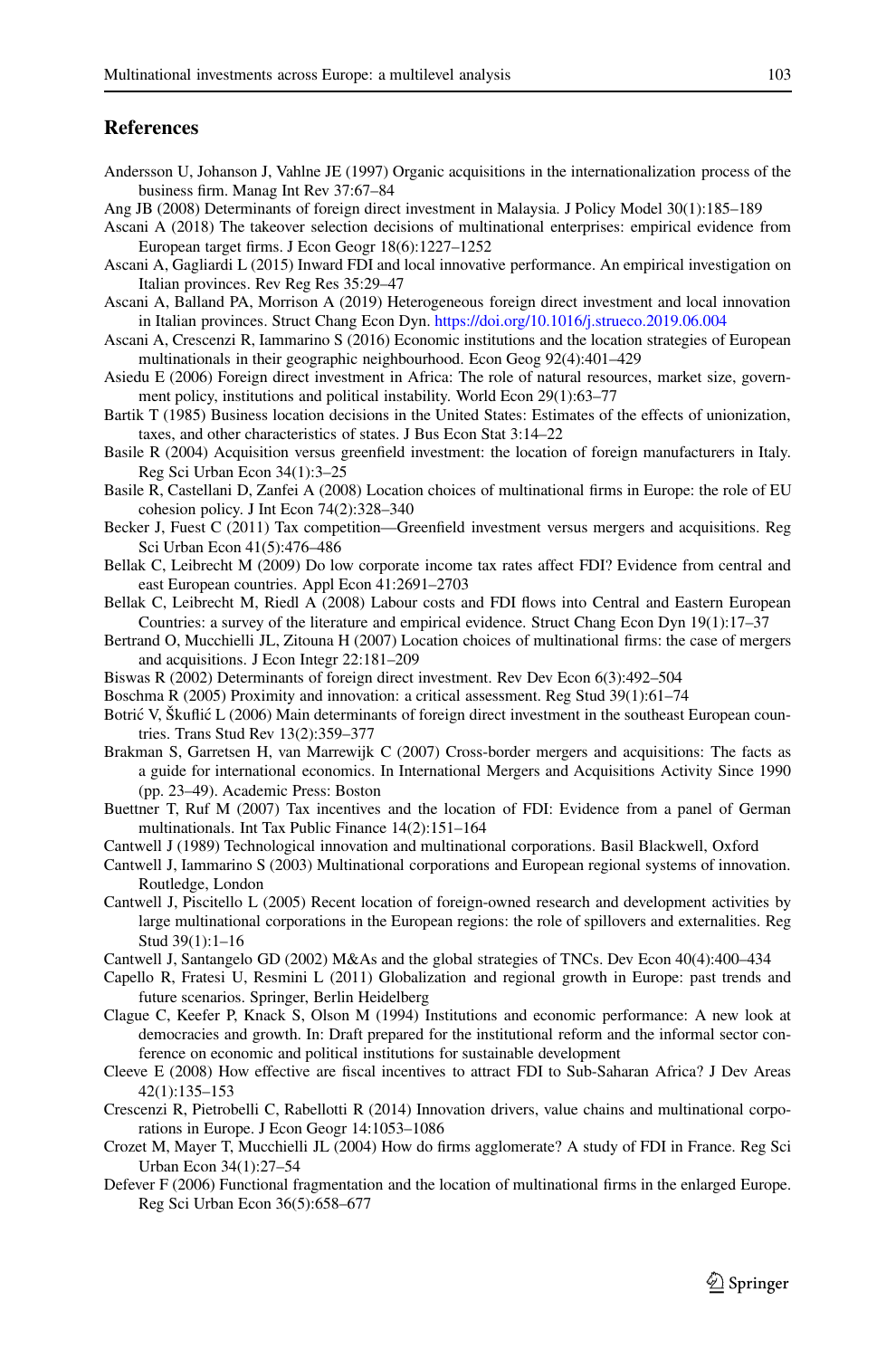- <span id="page-37-26"></span><span id="page-37-23"></span>De Mooij RA, Ederveen S (2006) What a difference does it make? Understanding the empirical literature on taxation and international capital flows. European Economy Economic Papers, no. 261
- Devereux MP, Griffith R (1998a) Taxes and the location of production: evidence from a panel of US multinationals. J Public Econ 68(3):335–367
- <span id="page-37-5"></span><span id="page-37-0"></span>Devereux MP, Griffith R (1998b) The taxation of discrete investment choices (No. W98/16). IFS working papers
- Dicken P (2007) Global shift: mapping the changing contours of the world economy, 5th edn. SAGE, London
- <span id="page-37-17"></span><span id="page-37-15"></span>Disdier AC, Mayer T (2004) How different is Eastern Europe? Structure and determinants of location choices by French firms in Eastern and Western Europe. J Comp Econ 32:280–296
- Du J, Lu Y, Tao Z (2008) Economic institutions and FDI location choice: evidence from US multinationals in China. J Comp Econ 36:412–429
- <span id="page-37-9"></span>Dunning JH (1977) Trade, location of economic activity and the multinational enterprise: a search for an eclectic approach. In: Ohlin B, Hesselborn PO, Wijkman PM (eds) The International Allocation of Economic Activity. Macmillan, London, pp 19–51
- <span id="page-37-16"></span><span id="page-37-10"></span>Dunning JH (1979) Explaining changing pattern of international production: in defence of eclectic theory. Oxf Bull Econ Stat 41(4):269–296
- Dunning JH (2013) Multinationals, Technology & Competitiveness. RLE International Business, vol 13. Routledge, London/New York
- <span id="page-37-27"></span>Dunning JH, Lundan S (2008) Multinational Enterprises and the Global Economy. Edward Elgar, Cheltenham
- <span id="page-37-21"></span>Eurostat (2006) NACE Rev.2—Statistical classification of economic activities in the European Community. Office for Official Publications of the European Communities, Luxembourg
- <span id="page-37-20"></span><span id="page-37-19"></span>Eurostat (2015) Regions in the European Union. Nomenclature of territorial units for statistics NUTS2013. Office for Official Publications of the European Communities, Luxembourg
- Eurostat (2018) TERCET NUTS-Postal Codes Matching Tables. [https://ec.europa.eu/eurostat/tercet/](https://ec.europa.eu/eurostat/tercet/flatfiles.do) [flatfiles.do.](https://ec.europa.eu/eurostat/tercet/flatfiles.do) Last access date: 6 April 2020.
- <span id="page-37-28"></span><span id="page-37-25"></span>Gereffi G, Korzeniewicz M (1994) Commodity chains and global capitalism. Praeger, Westport
- Gorzelak G, Smętkowski M (2010) Regional development dynamics in central and eastern European countries. In: Gorzelak G, Bachtler J, Smętkowski M (eds) Regional development in central and eastern Europe: development processes and policy challenges. Routledge Contemporary Russia and Eastern Europe Series. Routledge, Abingdon
- <span id="page-37-2"></span>Guadalupe M, Kuzmina O, Thomas C (2012) Innovation and foreign ownership. Am Econ Rev 102:3594– 3627
- <span id="page-37-18"></span><span id="page-37-8"></span>Guimaraes P, Figueiredo O, Woodward D (2000) Agglomeration and the location of foreign direct investment in Portugal. J Urban Econ 47:115–135
- <span id="page-37-3"></span>Hartman DG (1984) Tax policy and foreign direct investment in the United States. Nat Tax J 37(4):475–487
- <span id="page-37-6"></span>Head CK, Mayer T (2004) Market potential and the location of Japanese investments in the European Union. Rev Econ Stat 86:949–972
- Head CK, Ries JC, Swenson DL (1995) Agglomeration benefits and location choice: evidence from Japanese manufacturing investment in the United States. J Int Econ 38:223–247
- <span id="page-37-7"></span>Head CK, Ries JC, Swenson DL (1999) Attracting foreign manufacturing: investment promotion and agglomeration. Reg Sci Urban Econ 29:197–218
- <span id="page-37-13"></span>Hennart JF, Park YR (1993) Greenfield vs. acquisition: The strategy of Japanese investors in the United States. Manage Sci 39(9):1054–1070
- <span id="page-37-11"></span>Hennart JF, Park YR (1994) Location, governance, and strategic determinants of Japanese manufacturing investment in the United States. Strat Mgmt J 15(6):419–436
- <span id="page-37-22"></span>Hlavac M (2018) Stargazer: well-formatted regression and summary statisitcs tables. R package (version 5.2.1.). [https://CRAN.R-project.org/package=stargazer,](https://CRAN.R-project.org/package=stargazer) last access date May 2018
- <span id="page-37-24"></span>Hox JJ, Moerbeek M, van de Schoot R (2017) Multilevel analysis: Techniques and applications. Routledge, New York
- <span id="page-37-4"></span><span id="page-37-1"></span>Iammarino S (2018) FDI and regional development policy. J Int Bus Policy 1(3–4):157–183
- Iammarino S, McCann P (2013) Multinationals and economic geography. In: Elgar E (ed) Chapter 7: multinationals, Connectivity, global cities. Edward Elgar, Cheltenham, pp 284–319
- <span id="page-37-14"></span>Javororcik BS, Kaminski B (2009) How to attract FDI and maximize its benefits. In: Winiecki J (ed) Competitivness of New Europe. Routledge, London/New York
- <span id="page-37-12"></span>Kogut B, Zander U (1992) Knowledge of the Firm, Combinative Capabilities, and the Replication of Technology. Organ Sci 3(3):383–397